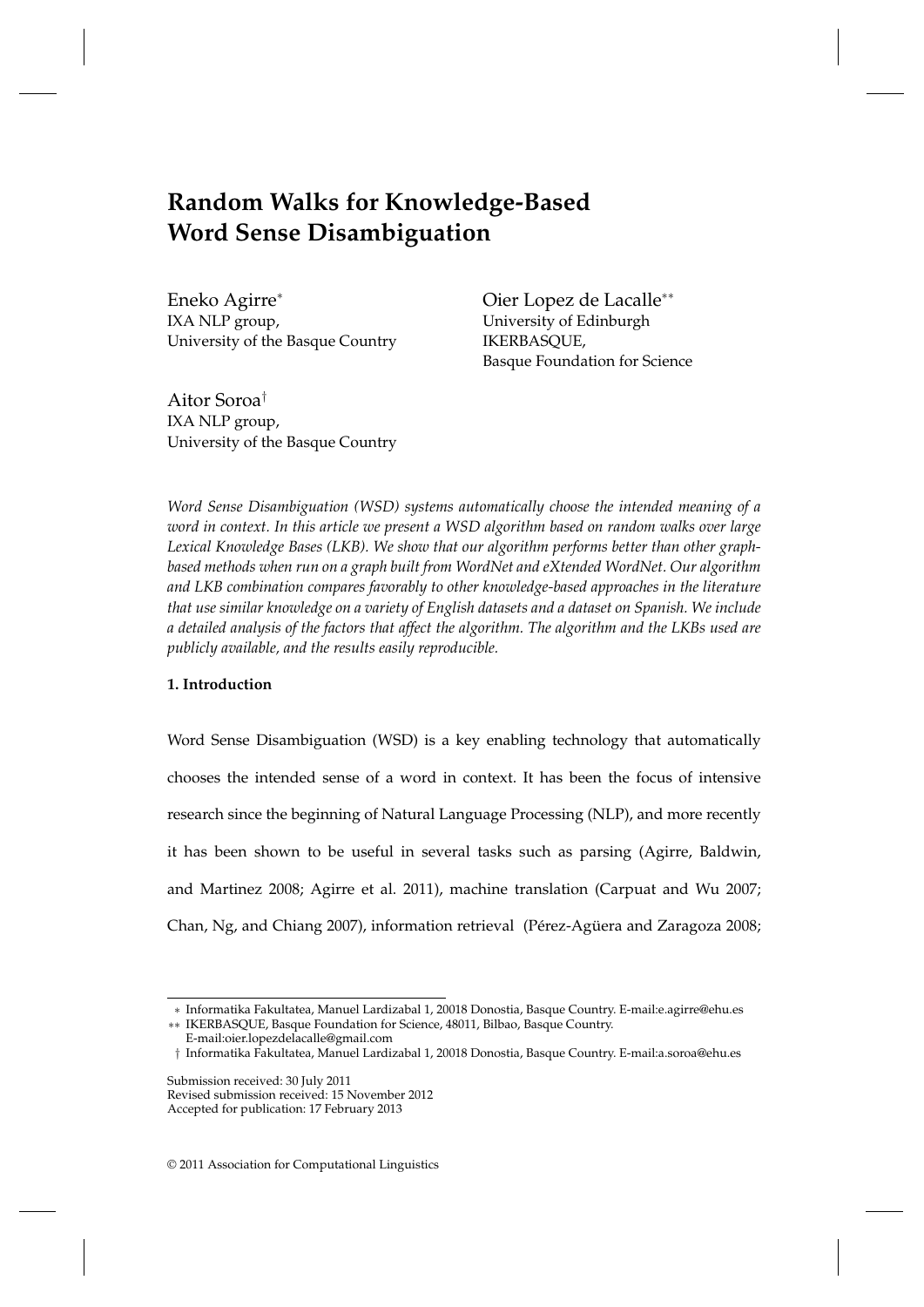Zhong and Ng 2012), question answering (Surdeanu, Ciaramita, and Zaragoza 2008) and summarization (Barzilay and Elhadad 1997). WSD is considered to be a key step in order to approach language understanding beyond keyword matching.

The best performing WSD systems are currently those based on supervised learning, as attested in public evaluation exercises (Snyder and Palmer 2004; Pradhan et al. 2007), but they need large amounts of hand-tagged data, which is typically very expensive to produce. Contrary to lexical-sample exercises (where plenty of training and testing examples for a handful of words are provided), all-words exercises (which comprise all words occurring in a running text, and where training data is more scarce) show that only a few systems beat the most frequent sense (MFS) heuristic, with small differences. For instance the best system in SensEval-3 scored 65.2 F1, compared to 62.4 (Snyder and Palmer 2004). The best current state-of-the-art WSD system (Zhong and Ng 2010), outperforms the MFS heuristic by 5% to 8% in absolute F1 scores on the SensEval and SemEval fine-grained English all words tasks.

The causes of the small improvement over the MFS heuristic can be found in the relatively small amount of training data available (*sparseness*) and the problems that arise when the supervised systems are applied to different corpora from that used to train the system (*corpus mismatch*) (Ng 1997; Escudero, Márquez, and Rigau 2000). Note that most of the supervised systems for English are trained over SemCor (Miller et al. 1993), a half-a-million word subset of the Brown Corpus made available from the WordNet team, and DSO (Ng and Lee 1996), comprising 192,800 word occurrences from the Brown and WSJ corpora corresponding to the 191 most frequent nouns and verbs. Several researchers have explored solutions to sparseness. For instance, Chan and Ng (2005) present an unsupervised method to obtain training examples from bilingual data,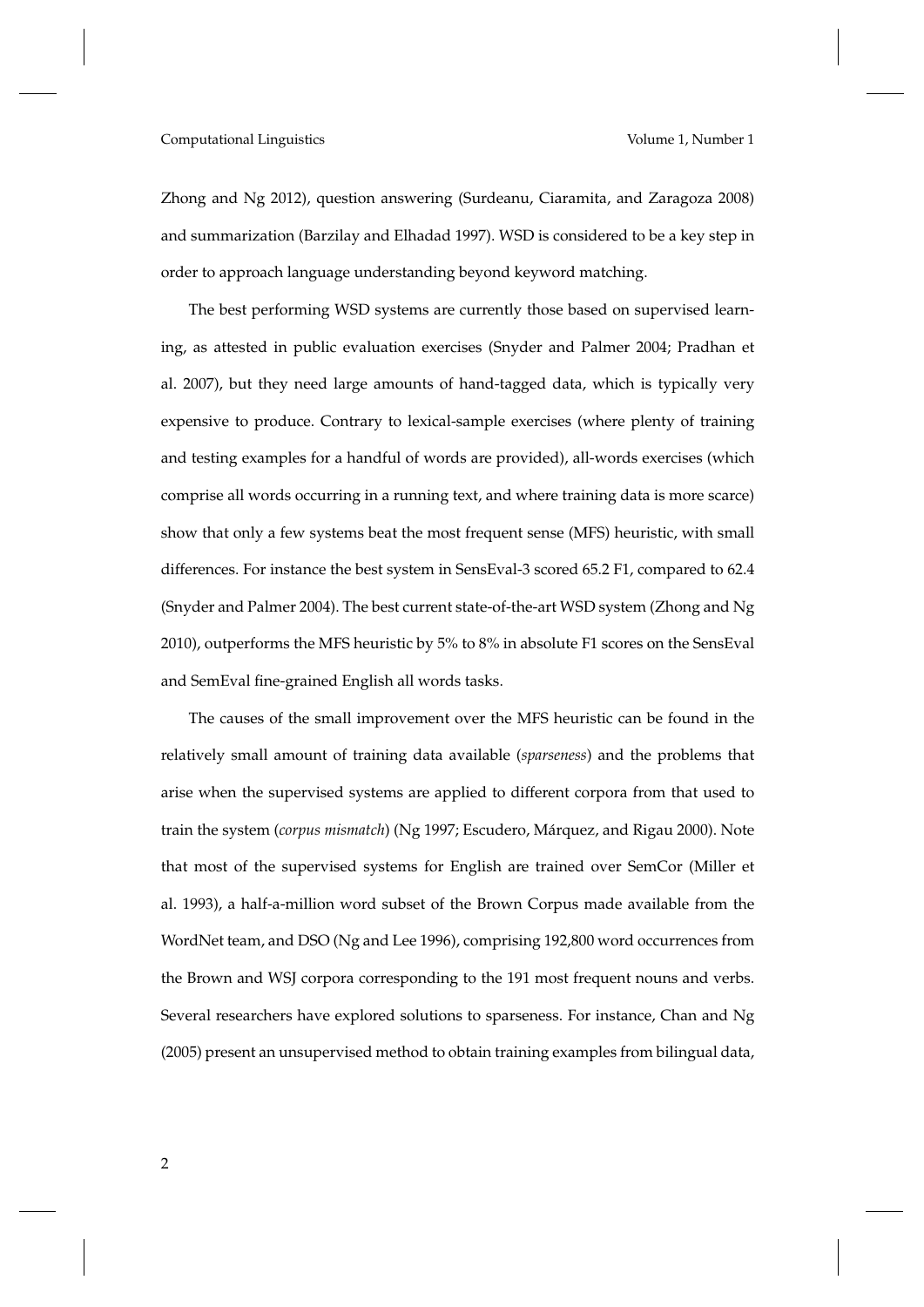which was used together with SemCor and DSO to train one of the best performing supervised systems to date (Zhong and Ng 2010).

In view of the problems of supervised systems, knowledge-based WSD is emerging as a powerful alternative. Knowledge-based WSD systems exploit the information in a lexical knowledge base (LKB) to perform WSD. They currently perform below supervised systems on general domain data, but are attaining performance close or above MFS without access to hand-tagged data (Ponzetto and Navigli 2010). In this sense, they provide a complementary strand of research which could be combined with supervised methods, as shown for instance in (Navigli 2008). In addition (Agirre, Lopez de Lacalle, and Soroa 2009) shows that knowledge-based WSD systems can outperform supervised systems in a domain-specific dataset, where MFS from general domains also fails. In this article, we will focus our attention in knowledge-based methods.

Early work for knowledge-based WSD was based on measures of similarity between pairs of concepts. In order to maximize pairwise similarity for a sequence of  $n$ words where each has up to  $k$  senses, the algorithms had to consider up to  $k^n$  sense sequences. Greedy methods were often used to avoid the combinatorial explosion (Patwardhan, Banerjee, and Pedersen 2003). As an alternative, graph-based methods are able to exploit the structural properties of the graph underlying a particular Lexical Knowledge Base (LKB). These methods are able to consider all possible combination of occurring senses on a particular context, and thus offer a way to analyze efficiently the inter-relations among them, gaining much attention in the NLP community (Mihalcea 2005; Sinha and Mihalcea 2007; Navigli and Lapata 2007; Agirre and Soroa 2008; Navigli and Lapata 2010). The nodes in the graph represent the concepts (word senses) in the LKB, and edges in the graph represent relations between them, such as subclass and part-of. Network analysis techniques based on random walks like PageRank (Brin and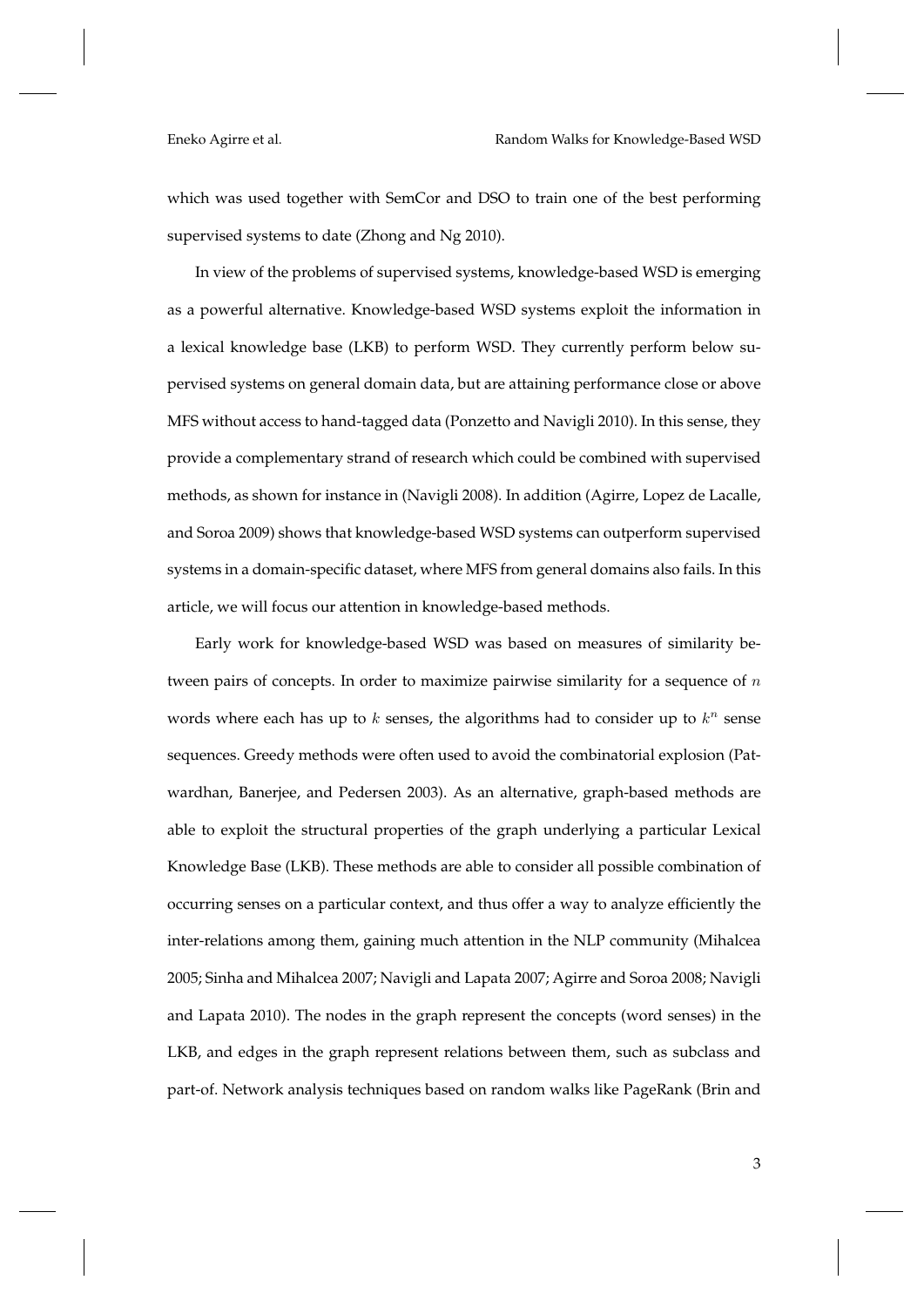Page 1998) can then be used to choose the senses which are most relevant in the graph, and thus output those senses.

In order to deal with large knowledge bases containing more than one hundred thousand concepts (Fellbaum 1998), previous algorithms had to extract subsets of the LKB (Navigli and Lapata 2007, 2010) or construct ad-hoc graphs for each context to be disambiguated (Mihalcea 2005; Sinha and Mihalcea 2007). An additional reason for the use of custom-built subsets of ad-hoc graphs for each context is that if we were using a centrality algorithm like PageRank over the whole graph, it would choose the most important senses in the LKB regardless of context, limiting the applicability of the algorithm. For instance, the word *coach* is ambiguous at least between the "sports coach" and the "transport service" meanings, as shown in the examples below:

- (1) *Nadal is sharing a house with his uncle and* **coach***, Toni, and his physical trainer, Rafael Maymo*.
- (2) *Our fleet comprises* **coaches** *from 35 to 58 seats.*

If we were to run a centrality algorithm over the whole LKB, with no context, then we would always assign *coach* to the same concept, and we would thus fail to correctly disambiguate either one of the examples above.

The contributions of this article are the following: (1) A WSD method based on random walks over large LKBs. The algorithm outperforms other graph-based algorithms when using a LKB built from WordNet and eXtended WordNet. The algorithm and LKB combination compares favorably to the state-of-the-art in knowledge-based WSD on a wide variety of datasets, including four English and one Spanish dataset. (2) A detailed analysis of the factors that affect the algorithm. (3) The algorithm together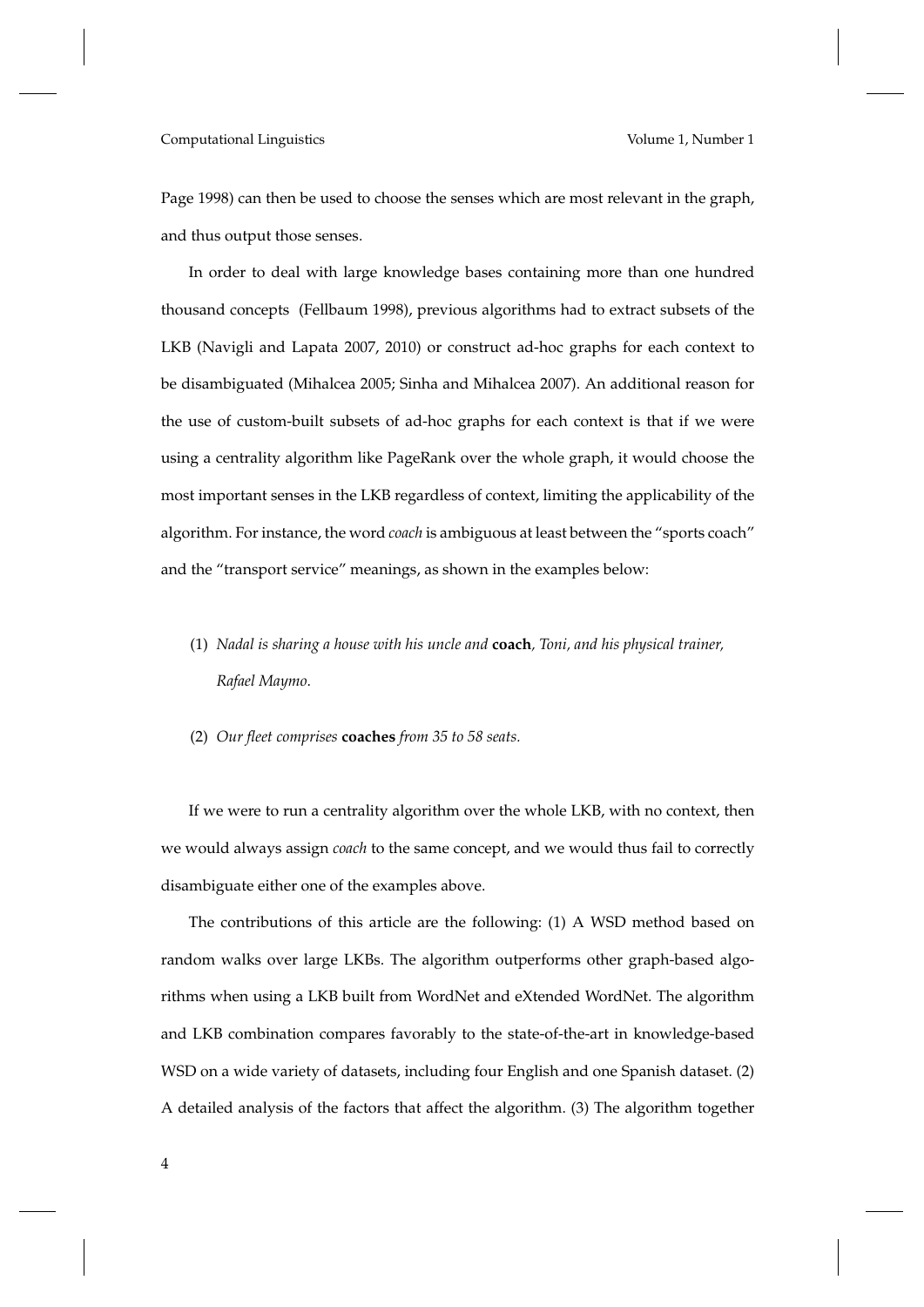with the corresponding graphs are publicly available<sup>1</sup> and can be applied easily to sense inventories and knowledge bases different from WordNet.

The algorithm for WSD was first presented in (Agirre and Soroa 2009). In this article, we present further evaluation on two more recent datasets, analyze the parameters and options of the system, compare it to the state-of-the-art and discuss the relation of our algorithm with PageRank and the MFS heuristic.

# **2. Related Work**

Traditional knowledge-based WSD systems assign a sense to an ambiguous word by comparing each of its senses with those of the surrounding context. Typically, some semantic similarity metric is used for calculating the relatedness among senses (Lesk 1986; Patwardhan, Banerjee, and Pedersen 2003). The metric varies between counting word overlaps between definitions of the words (Lesk 1986) to finding distances between concepts following the structure of the LKB (Patwardhan, Banerjee, and Pedersen 2003). Usually the distances are calculated using only hierarchical relations on the LKB (Sussna 1993; Agirre and Rigau 1996). Combining both intuitions, Jiang and Conrath (1997) present a metric which combines statistics from corpus and a lexical taxonomy structure. One of the major drawbacks of these approaches stems from the fact that senses are compared in a pairwise fashion and thus the number of computations grows exponentially with the number of words, i.e. for a sequence of  $n$  words where each has up to  $k$  senses they need to consider up to  $k^n$  sense sequences. Although alternatives like simulated annealing (Cowie, Guthrie, and Guthrie 1992) and conceptual density (Agirre and Rigau 1996) were tried, most of the knowledge-based WSD at the time was done in a suboptimal word-by-word greedy process, i.e., disambiguating words

<sup>1</sup> http://ixa2.si.ehu.es/ukb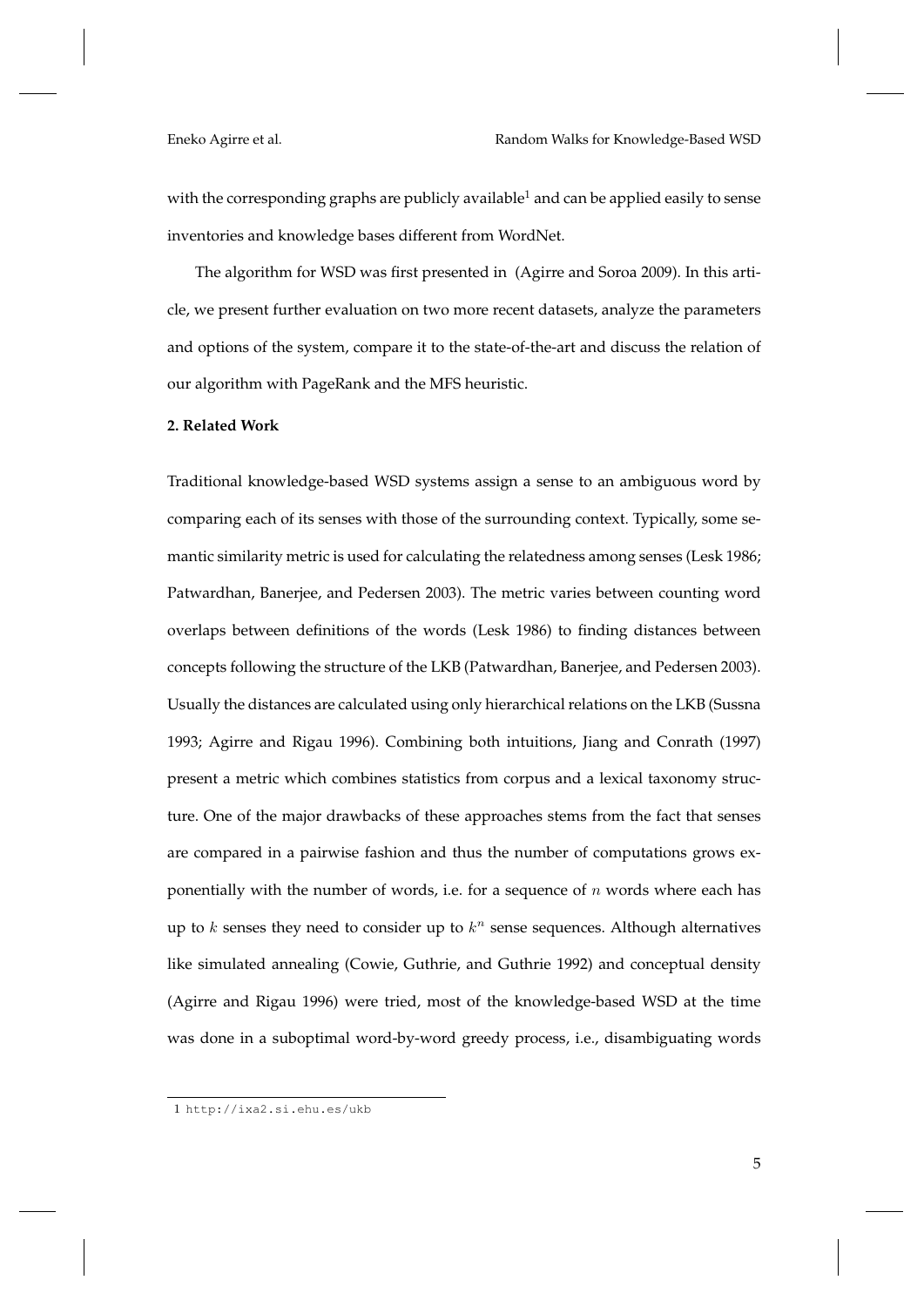one at a time (Patwardhan, Banerjee, and Pedersen 2003). Still, some recent work on finding predominant senses in domains has applied such similarity-based techniques with success (McCarthy et al. 2007).

Recently, graph-based methods for knowledge-based WSD have gained much attention in the NLP community (Navigli and Velardi 2005; Sinha and Mihalcea 2007; Navigli and Lapata 2007; Mihalcea 2005; Agirre and Soroa 2008; Navigli and Lapata 2010). These methods use well-known graph-based techniques to find and exploit the structural properties of the graph underlying a particular LKB. Graph-based techniques consider all the sense combinations of the words occurring on a particular context at once, and thus offer a way to analyze the relations among them with respect to the whole graph. They are particularly suited for disambiguating word in the sequence, and they manage to exploit the interrelations among the senses in the given context. In this sense, they provide a principled solution to the exponential explosion problem mentioned before, with excellent performance.

Graph-based WSD is performed over a graph composed of senses (nodes) and relations between pairs of senses (edges). The relations may be of several types (lexicosemantic, cooccurrence relations, etc.) and may have some weight attached to them. All the methods reviewed in this section use some version of WordNet as a LKB. Apart from relations in WordNet, some authors have used semi-automatic and fully automatic methods to enrich WordNet with additional relations. Mihalcea and Moldovan (2001) disambiguated WordNet glosses in a resource called eXtended WordNet. The disambiguated glosses have been shown to improve results of a graph-based system (Agirre and Soroa 2008), and we have also used them in our experiments. Navigli and Velardi (2005) enriched WordNet with cooccurrence relations semi-automatically and shown that those relations are effective in a number of graph-based WSD systems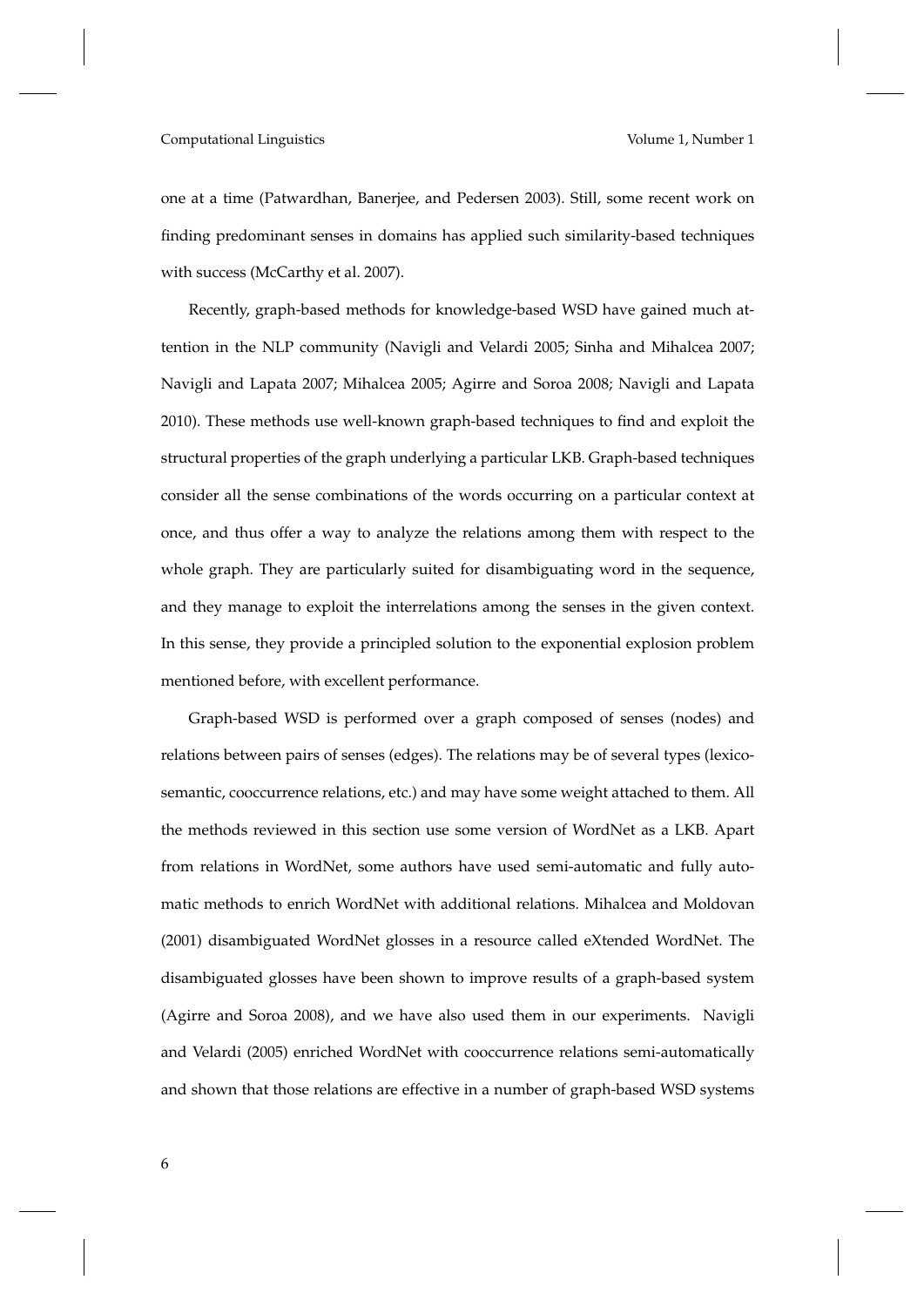(Navigli and Velardi 2005; Navigli and Lapata 2007, 2010). More recently, Cuadros and Rigau (2006, 2007, 2008) learned automatically so-called KnowNets, and showed that the new relations provided improved WSD performance when plugged into a simple vector-based WSD system. Finally, Ponzetto and Navigli (2010) have acquired relations automatically from Wikipedia, released as WordNet++, and shown that they are beneficial in a graph-based WSD algorithm. All of the relations mentioned above are publicly available with the exception of (Navigli and Velardi 2005), but note that the system is available online<sup>2</sup>.

Disambiguation is typically performed by applying a ranking algorithm over the graph, and then assigning the concepts with highest rank to the corresponding words. Given the computational cost of using large graphs like WordNet, most researchers use smaller subgraphs built online for each target context. The main idea of the subgraph methods is to extract the subgraph whose vertices and relations are particularly relevant for the set of senses from a given input context. The subgraph is then analyzed and the most relevant vertices are chosen as the correct senses of the words.

The TextRank algorithm for WSD (Mihalcea 2005) creates a complete weighted graph (e.g. a graph in which every pair of distinct vertices is connected by a weighted edge) formed by the synsets of the words in the input context. The weight of the links joining two synsets is calculated by executing Lesk's algorithm (Lesk 1986) between them, i.e., by calculating the overlap between the words in the glosses of the corresponding senses. Once the complete graph is built, a random walk algorithm (PageRank) is executed over it and words are assigned to the most relevant synset. In this sense, PageRank is used as an alternative to simulated annealing to find the optimal pairwise combinations. This work is extended in (Sinha and Mihalcea 2007), using a collection

<sup>2</sup> http://lcl.uniroma1.it/ssi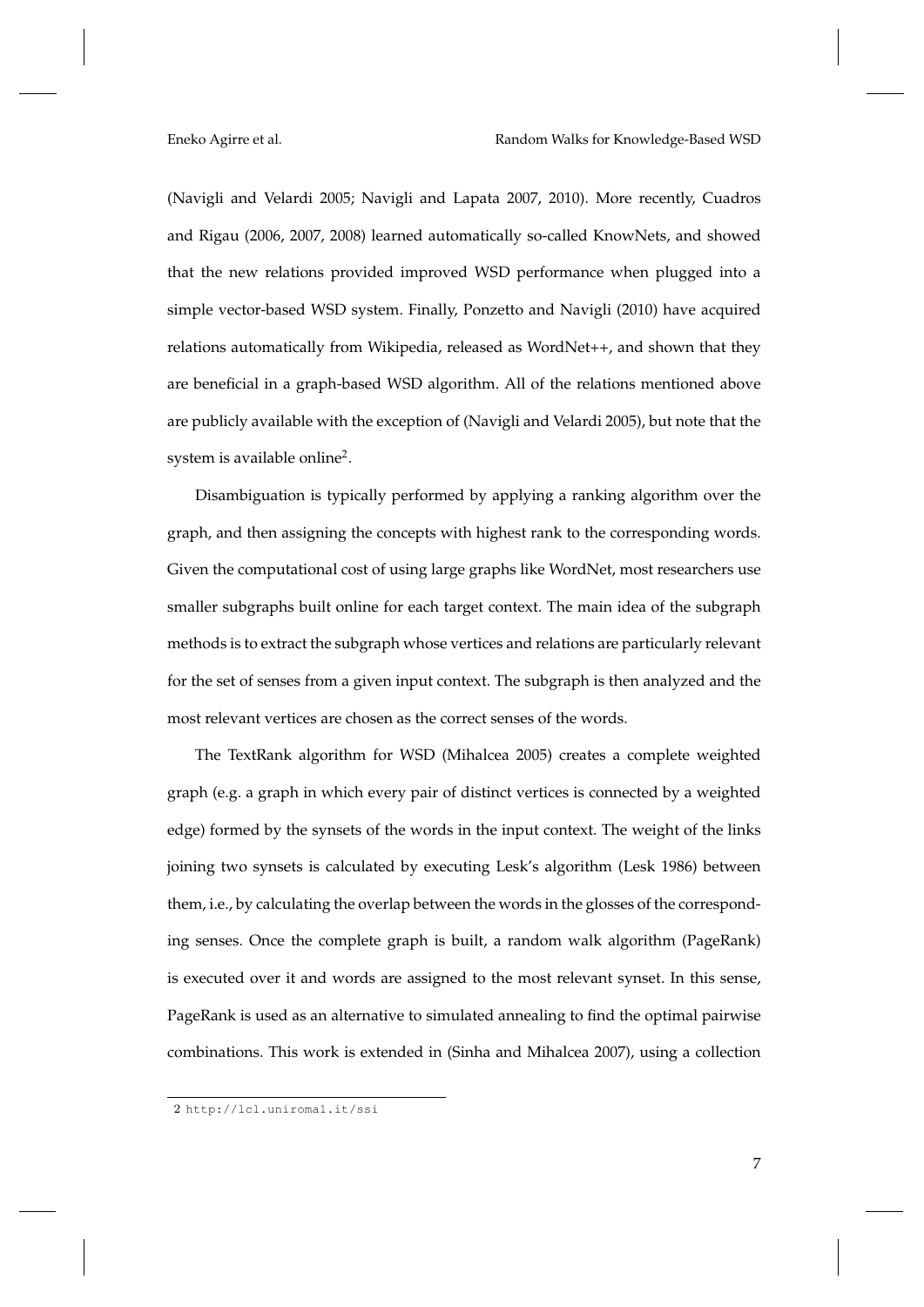of semantic similarity measures when assigning a weight to the links across synsets. They also compare different graph-based centrality algorithms to rank the vertices of the complete graph. They use different similarity metrics for different POS types and a voting scheme among the centrality algorithm ranks.

In (Navigli and Velardi 2005) the authors develop a knowledge-based WSD method based on lexical chains called structural semantic interconnections (SSI). Although the system was first designed to find the meaning of the words in WordNet glosses, the authors also apply the method for labeling each word in a text sequence. Given a text sequence, SSI first identifies monosemous words and assigns the corresponding synset to them. Then, it iteratively disambiguates the rest of the terms by selecting the senses that get the strongest interconnection with the synsets selected so far. The interconnection is calculated by searching for paths on the LKB, constrained by some hand-made rules of possible semantic patterns.

In (Navigli and Lapata 2007, 2010), the authors perform a two-stage process for WSD. Given an input context, the method first explores the whole LKB in order to find a subgraph which is particularly relevant for the words of the context. The subgraph is calculated by applying a depth-first search algorithm over the LKB graph for every word sense occurring in a context. Then, they study different graph-based centrality algorithms for deciding the relevance of the nodes on the subgraph. As a result, every word of the context is attached to the highest ranking concept among its possible senses. The best results were obtained by a simple algorithm like choosing the concept for each word with the largest degree (number of edges) and by PageRank (Brin and Page 1998). We reimplemented their best methods, in order to compare our algorithm with theirs on the same setting (cf. Section 6.3). In later work (Ponzetto and Navigli 2010) the authors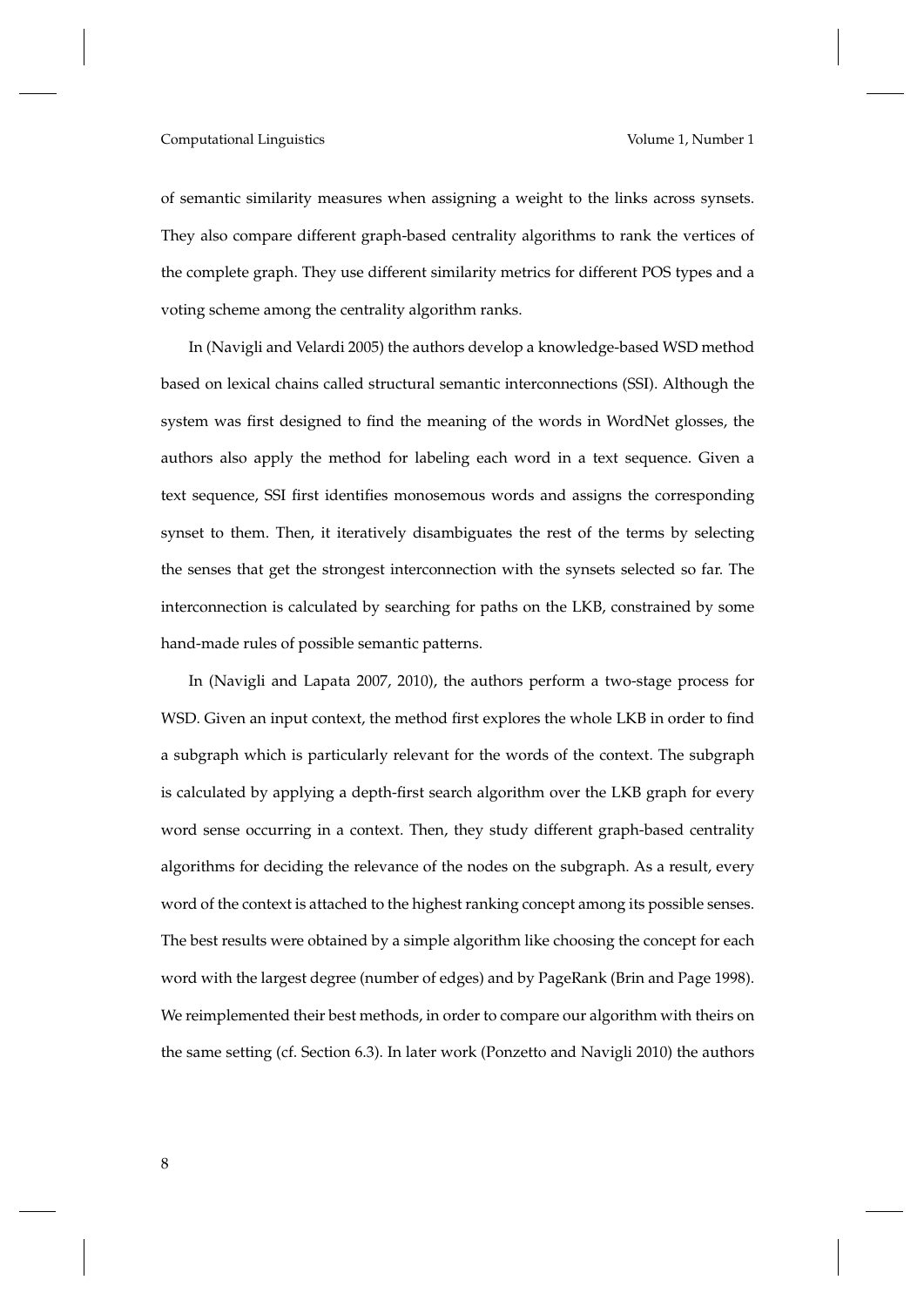apply a subset of their methods to an enriched WordNet with additional relations from Wikipedia, improving their results for nouns.

Tsatsaronis, Vazirgiannis, and Androutsopoulos (2007) and Agirre and Soroa (2008) also use such a two-stage process. They build the graph as above, but using breadthfirst search. The first authors apply a spreading activation algorithm over the subgraph for node ranking, while the second use PageRank. In later work (Tsatsaronis, Varlamis, and Nørvåg 2010) spreading activation is compared with PageRank and other centrality measures like HITS (Kleinberg. 1998), obtaining better results than in their previous work.

This work departs from earlier work in its use of the full graph, and its ability to infuse context information when computing the importance of nodes in the graph. For this, we resort to an extension of the PageRank algorithm (Brin and Page 1998), called Personalized PageRank (Haveliwala 2002), which tries to bias PageRank using a set of representative topics and thus capture more accurately the notion of importance with respect to a particular topic. In our case, we initialize the random walk with the words in the context of the target word, and thus we obtain a context-dependent PageRank. We will show that this method is indeed effective for WSD. Note that in order to use other centrality algorithms (e.g. HITS (Kleinberg. 1998)) previous authors had to build a subgraph first. In principle, those algorithms could be made context-dependent when using the full graph, altering their formulae, but we are not aware of such variations.

Random walks over WordNet using Personalized PageRank have been also used to measure semantic similarity between two words (Hughes and Ramage 2007; Agirre et al. 2009). In those papers, the random walks are initialized with a single word, while we use all content words in the context. The results obtained by the authors, especially in the latter paper, are well above other WordNet-based methods.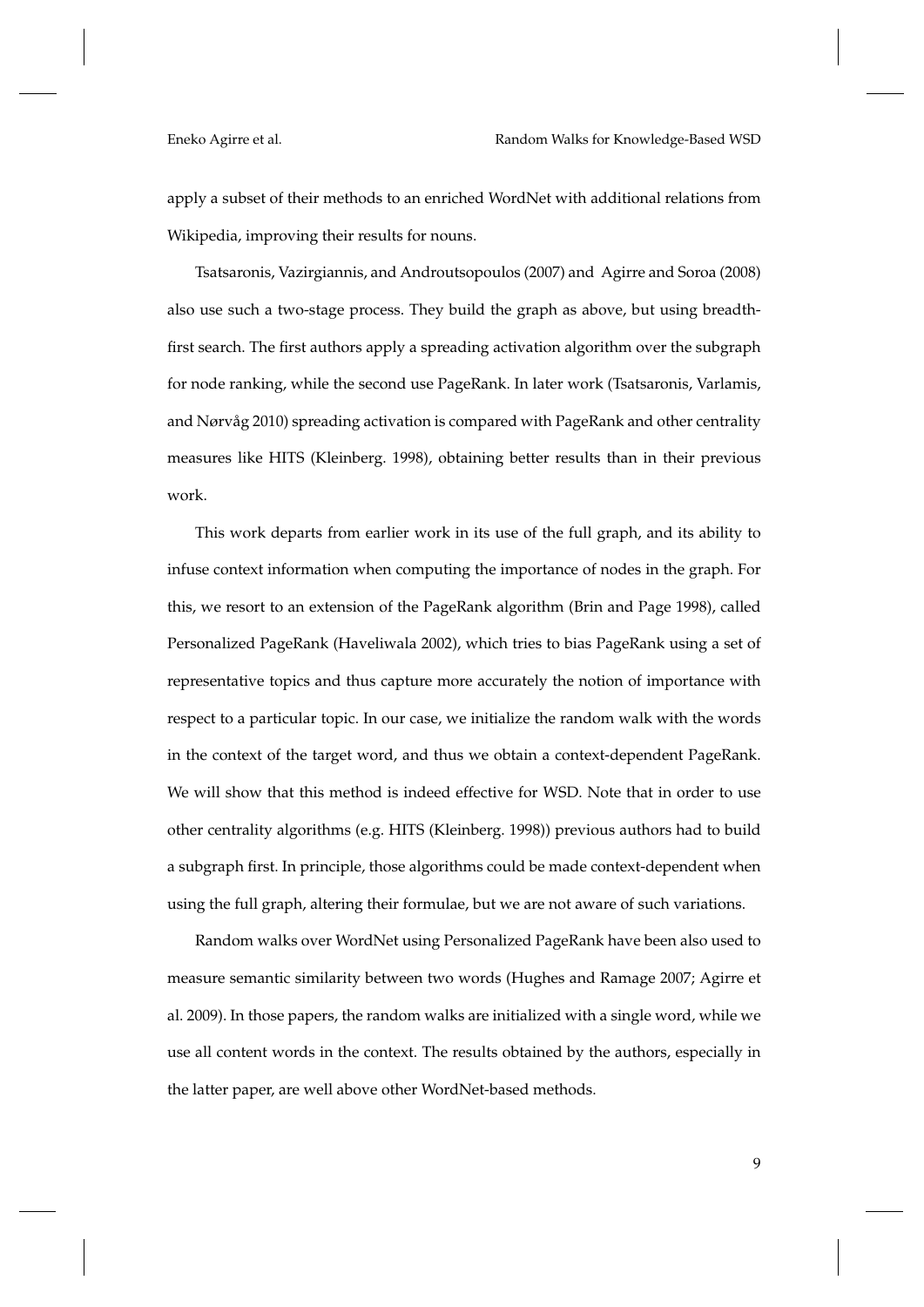Most previous work on Knowledge-Based WSD has presented results on one or two general domain corpora for English. We present our results on four general domain datasets for English and a Spanish dataset (Màrquez et al. 2007). Alternatively, some researchers have applied Knowledge-Based WSD to specific domains, using different methods to adapt the method to the particular test domain. In (Agirre, Lopez de Lacalle, and Soroa 2009; Navigli et al. 2011) the authors apply our Personalized PageRank method to a domain-specific corpus with good results. Ponzetto and Navigli (2010) also apply graph-based algorithms to the same domain-specific corpus.

# **3. WordNet**

Most WSD work uses WordNet as the sense inventory of choice. WordNet (Fellbaum 1998) is a freely available<sup>3</sup> lexical database of English, which groups nouns, verbs, adjectives and adverbs into sets of synonyms, each expressing a distinct concept (called *synset* in WordNet parlance). For instance, *coach* has 5 nominal senses and 2 verbal senses, which correspond to the following synsets:

<**coach#n1***, manager#n2, handler#n3*>

<**coach#n2***, private instructor#n1, tutor#n1*>

<**coach#n3***, passenger car#n1, carriage#n1*>

<**coach#n4***, four-in-hand#n2, coach-and-four#n1*>

<**coach#n5***, bus#n1, autobus#n1, charabanc#n1,double-decker#n1,jitney#n1* . . . >

<**coach#v1***, train#v7*>

<**coach#v2**>

In the synsets above *coach#n1* corresponds to the first nominal sense of *coach*, while *coach#v1* corresponds to the first verbal sense, and so on. Each of the senses of coach

<sup>3</sup> http://wordnet.princeton.edu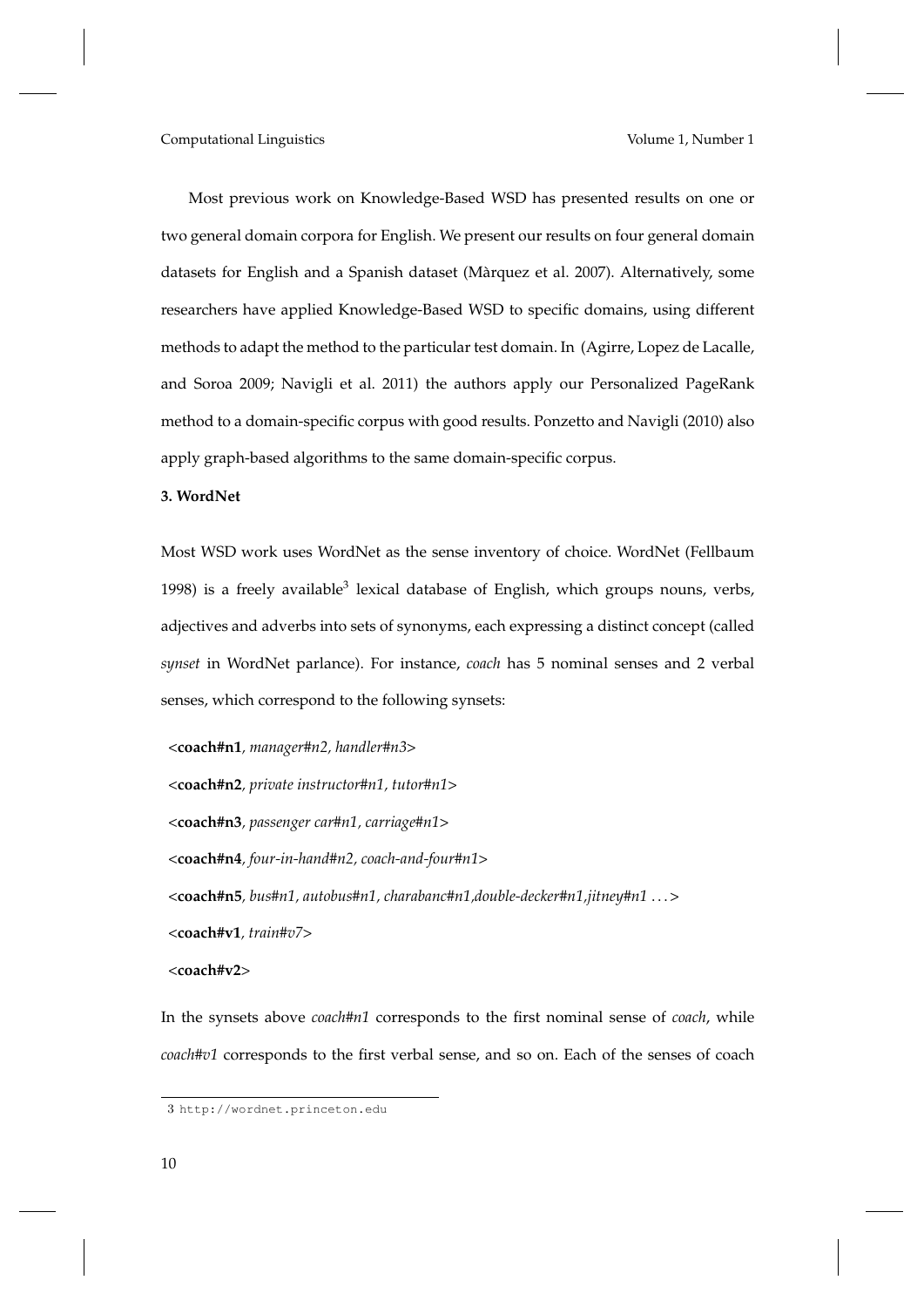

# **Figure 1** Example showing three senses of coach, with links to related concepts.

corresponds to a different synset, and each synset contains several words with different sense numbers. For instance the first nominal sense of *coach* has two synonyms: *manager* in its second sense and *handler* in its third sense. As a synset can be identified by any of its words in a particular sense number, we will use a word and sense number to represent the full concept. Each synset has a descriptive gloss, e.g. *a carriage pulled by four horses with one driver* for *coach#n4*, or *drive a coach* for *coach#v2*. The examples correspond to the current version of WordNet (3.1), but the sense differences have varied across different versions. There exist automatic mappings across versions (Daude, Padro, and Rigau 2000), but they contain small errors. In this article we will focus on WordNet versions 1.7 and 2.1, which have been used to tag the evaluation datasets used in this article (cf. Section 6).

The synsets in WordNet are interlinked with conceptual-semantic and lexical relations. Examples of conceptual-semantic relations are hypernymy, which corresponds to the superclass or is-a relation, and holonymy, the part-of relation. Figure 1 shows two small regions of the graph around three synsets of the word *coach*, including several conceptual-semantic relations and lexical relations. For example, the figure shows that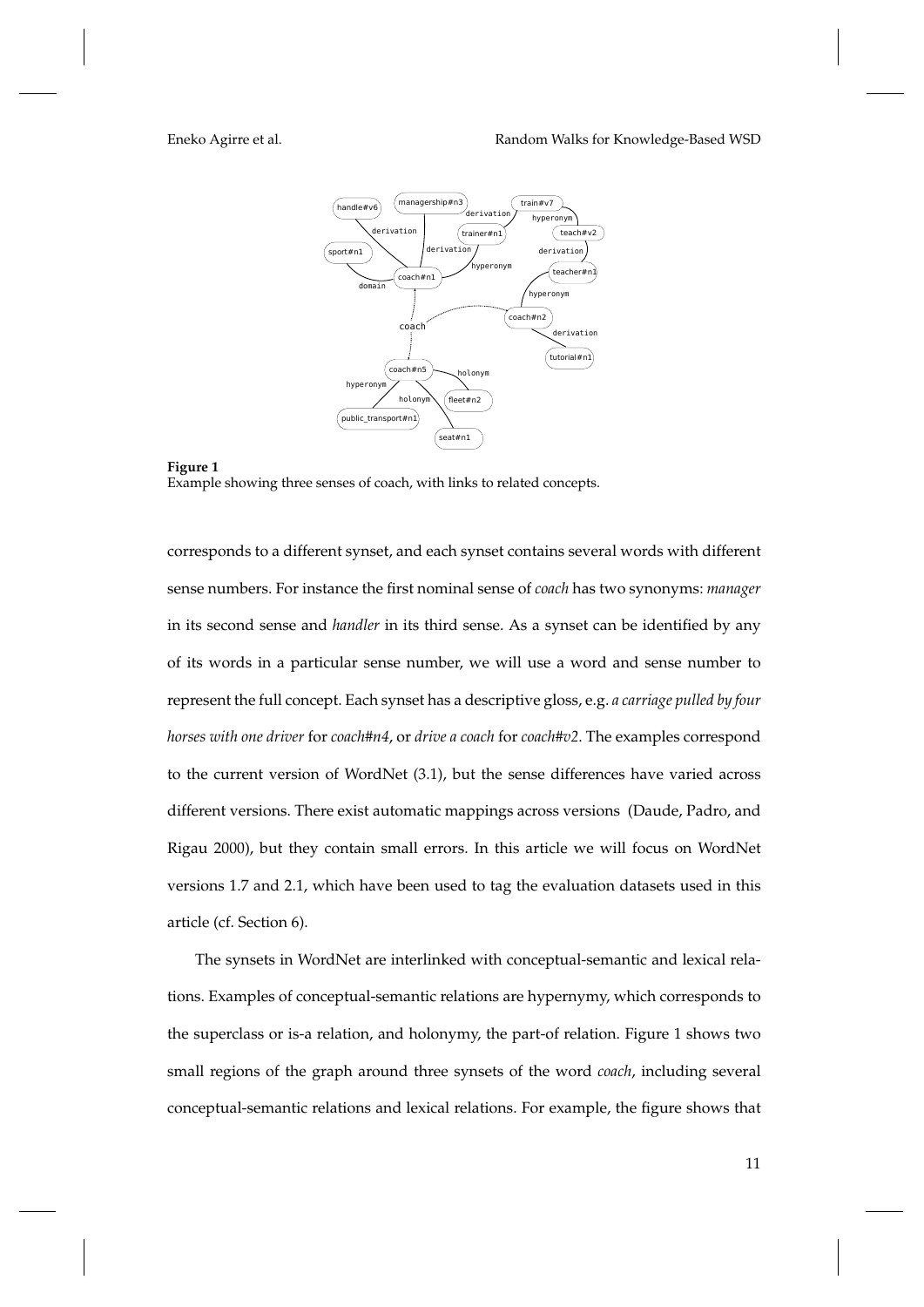# **Table 1**

| Relations and their inverses in WordNet 1.7, how we grouped them and overall counts. XWN |
|------------------------------------------------------------------------------------------|
| refers to relations from the disambiguated glosses in eXtended WordNet.                  |

| relation   | inverse    | group      | counts  |
|------------|------------|------------|---------|
| hypernymy  | hyponymy   | <b>TAX</b> | 89,078  |
| derivation | derivation | <b>REL</b> | 28,866  |
| holonymy   | meronymy   | <b>MER</b> | 21,260  |
| antonymy   | antonymy   | <b>ANT</b> | 7,558   |
| other      | other      | REL        | 3,134   |
| xwn        | $xwn^{-1}$ | <b>XWN</b> | 551,551 |

concept *trainer#n1* is a *coach#n1* (hypernymy relation), and that *seat#n1* is a part of *coach#n5* (holonymy relation). The figure only shows a small subset of the relations for three synsets of coach. If we were to show the relations of the rest of the synsets in WordNet we would end up with a densely connected graph, where one can go from one synset to another following the semantic relations. In addition to purely conceptualsemantic relations which hold between synsets, there are also lexical relations which hold between specific senses. For instance *angry#a2* is the antonym of *calm#a2* and a derivation relation exists between *handler#n3* and *handle#v6*, meaning that *handler* is a derived form of *handle* and that the 3rd nominal sense of *handler* is related to 6th verbal sense of *handle*. Although lexical relations hold only between two senses, we generalize to the whole synset. This generalization captures the notion that if *handler#n3* is related by derivation to *handle#v6*, then *coach#n1* is also semantically related to *handle#v6* (as shown in Figure 1).

In addition to the above relations, we also use the relation between each synset and the words in the glosses. Most of the words in the glosses have been manually associated with their corresponding senses, and we can thus produce a link between the synset being glossed, and the synsets of each of the words in the gloss. For instance, following one of the glosses above, a gloss relation would be added between *coach#v2*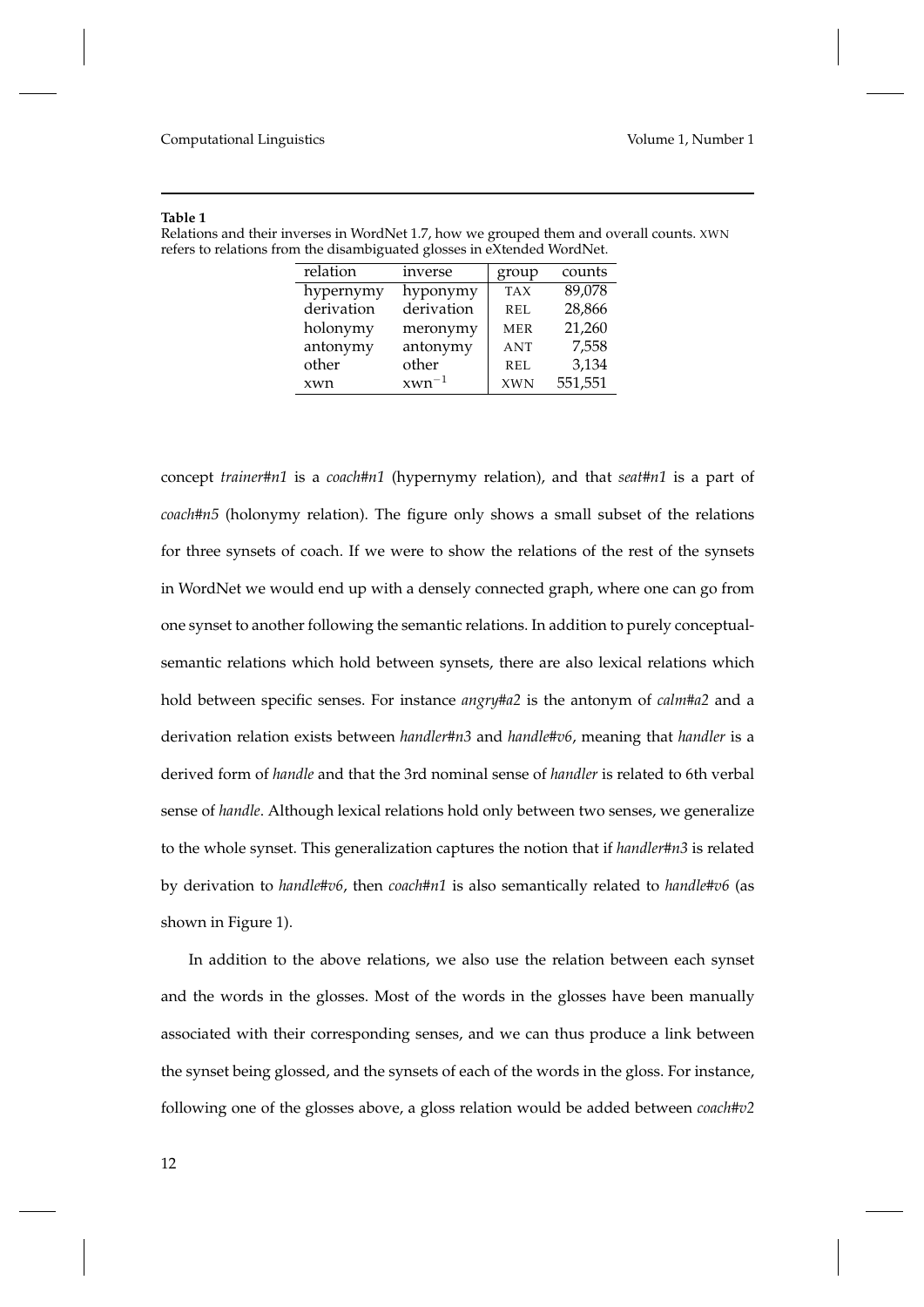and *drive#v2*. The gloss relations were not available prior to WordNet 3.0, and we thus used automatically disambiguated glosses for WordNet 1.7 and WordNet 2.1, as made freely available in the eXtended WordNet (Mihalcea and Moldovan 2001). Note also that the eXtended WordNet provided ca. 550.000 relations, while the disambiguated glosses made available with WordNet 3.0 provide ca. 339.000 relations. We compared the performance of XWN relations and WordNet 3.0 gloss relations in Section 6.4.4.

Table 1 summarizes the most relevant relations (with less frequent relations grouped as "other"). The table also lists how we grouped the relations, and the overall counts. Note that inverse relations are not counted, as their numbers equal those of the original relation. In Section 6.4.5 we report the impact of the relations in the behavior of the system. Overall, the graph for WordNet 1.7 has 109, 359 vertices (concepts) and 620, 396 edges (relations between concepts). Note that there is some overlap between XWN and other types of relations. For instance, the hypernym of *coach#n4* is *carriage#n2* which is also present in its gloss. Note that most of the relation types relate concepts from the same part of speech, with the exception of derivation and XWN.

Finally, we have also used the Spanish WordNet (Atserias, Rigau, and Villarejo 2004). In addition to the native relations, we also added relations from the eXtended WordNet. All in all, it contains 105, 501 vertices and 623, 316 relations.

# **3.1 Representing WordNet as a graph**

An LKB such as WordNet can be seen as a set of concepts and relations among them, plus a dictionary, which contains the list of words (typically word lemmas) linked to the corresponding concepts (senses). WordNet can be thus represented as a graph  $G =$  $(V, E)$ . *V* is the set of nodes, where each node represents one concept  $(v_i \in V)$ , and *E* is the set of edges. Each relation between concepts  $v_i$  and  $v_j$  is represented by an edge  $e_{i,j} \in E$ . We ignore the relation type of the edges. If two WordNet relations exist between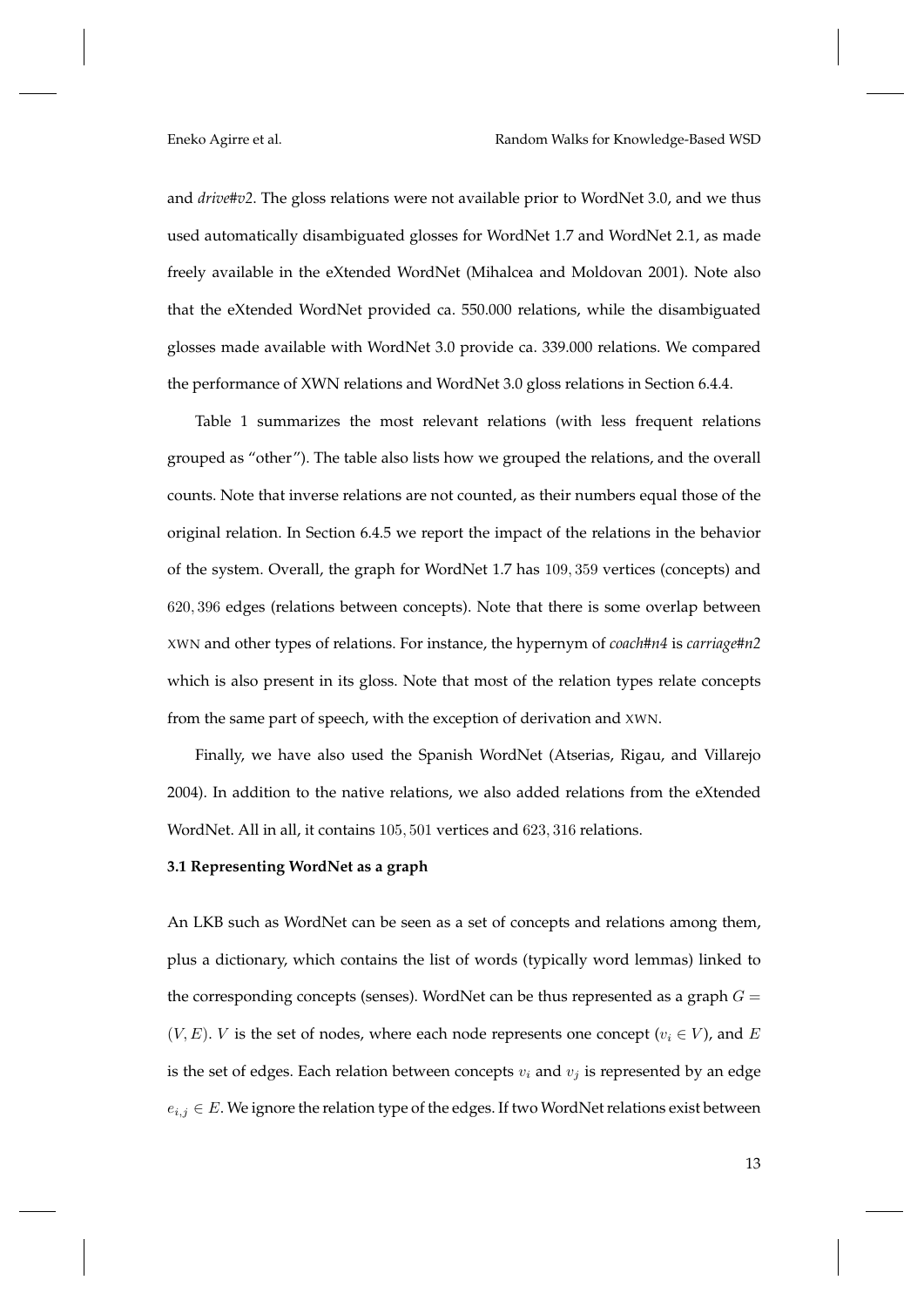two nodes, we only represent one edge, and ignore the type of the relation. We chose to use undirected relations between concepts, because most of the relations are symmetric and have their inverse counterpart (cf. Section 3), and in preliminary work we failed to see any effect using directed relations.

In addition, we also add vertices for the dictionary words, which are linked to their corresponding concepts by directed edges (cf. Figure 1). Note that monosemous words will be related to just one concept, whereas polysemous words may be attached to several. Section 5.2 explains the reason for using directed edges, and also mentions an alternative to avoid introducing these vertices.

# **4. PageRank and Personalized PageRank**

The PageRank random walk algorithm (Brin and Page 1998) is a method for ranking the vertices in a graph according to their relative structural importance. The main idea of PageRank is that whenever a link from  $v_i$  to  $v_j$  exists in a graph, a vote from node i to node  $j$  is produced, and hence the rank of node  $j$  increases. In addition, the strength of the vote from  $i$  to  $j$  also depends on the rank of node  $i$ : the more important node  $i$  is, the more strength its votes will have. Alternatively, PageRank can also be viewed as the result of a random walk process, where the final rank of node  $i$  represents the probability of a random walk over the graph ending on node  $i$ , at a sufficiently large time.

Let G be a graph with N vertices  $v_1, \ldots, v_N$  and  $d_i$  be the outdegree of node i; let *M* be a  $N \times N$  transition probability matrix, where  $M_{ji} = \frac{1}{d_i}$  if a link from *i* to *j* exists, and zero otherwise. Then, the calculation of the *PageRank Vector* P over G is equivalent to resolving Equation (1).

$$
\mathbf{P} = cM\mathbf{P} + (1 - c)\mathbf{v} \tag{1}
$$

14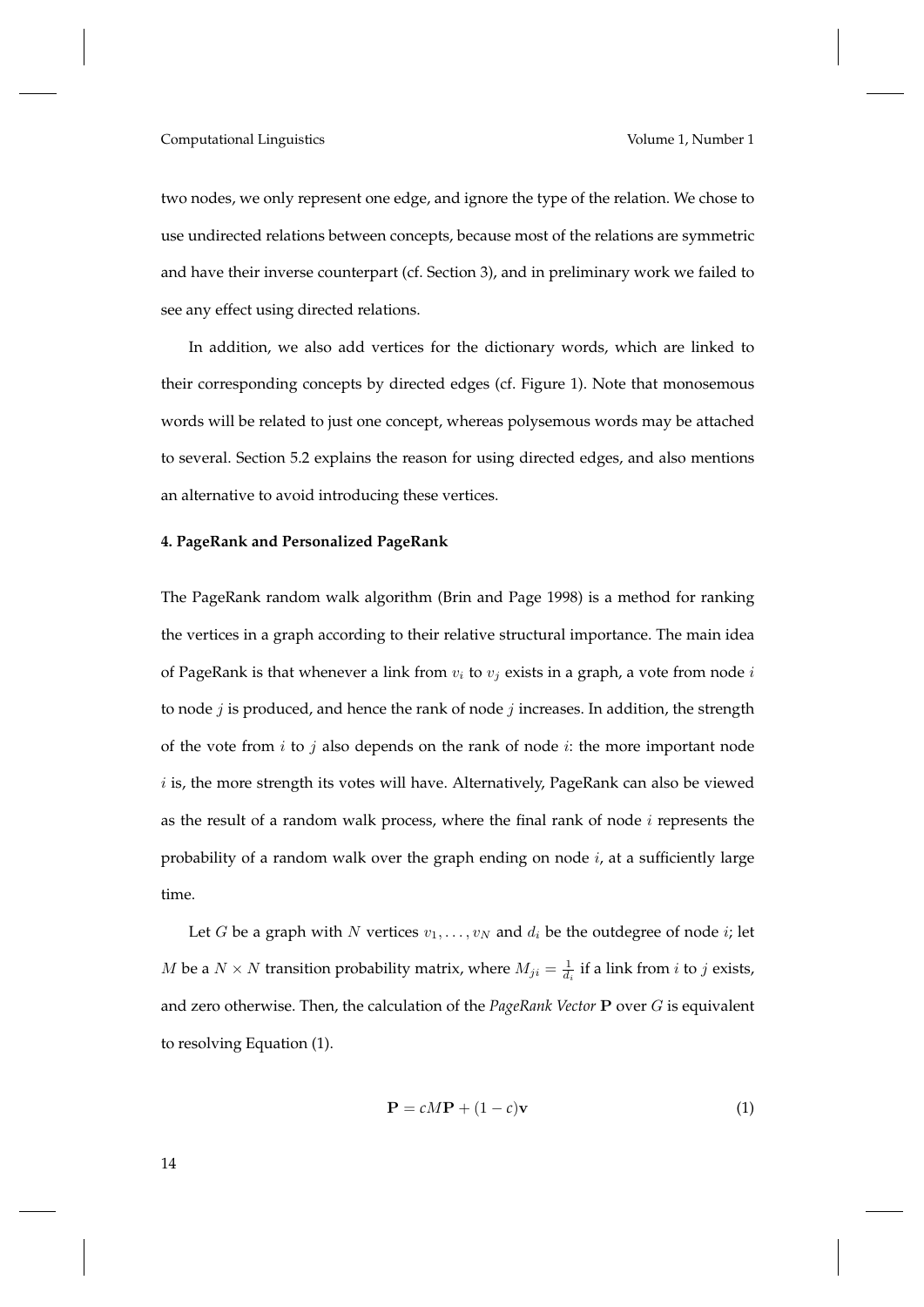In the equation,  $v$  is a  $N \times 1$  stochastic vector and c is the so called *damping factor*, a scalar value between 0 and 1. The first term of the sum on the equation models the voting scheme described in the beginning of the section. The second term represents, loosely speaking, the probability of a surfer randomly jumping to any node, e.g. without following any paths on the graph. The damping factor, usually set in the [0.85..0.95] range, models the way in which these two terms are combined at each step.

The second term on Eq. (1) can also be seen as a smoothing factor that makes any graph fulfill the property of being aperiodic and irreducible, and thus guarantees that the PageRank calculation converges to a unique stationary distribution.

In the traditional PageRank formulation the vector v is a stochastic normalized vector whose element values are all  $\frac{1}{N}$ , thus assigning equal probabilities to all nodes in the graph in the case of random jumps. However, as pointed out by (Haveliwala 2002), the vector v can be non-uniform and assign stronger probabilities to certain kinds of nodes, effectively biasing the resulting PageRank vector to prefer these nodes. For example, if we concentrate all the probability mass on a unique node  $i$ , all random jumps on the walk will return to  $i$  and thus its rank will be high; moreover, the high rank of  $i$  will make all the nodes in its vicinity also receive a high rank. Thus, the importance of node  $i$  given by the initial distribution of  $\bf{v}$  spreads along the graph on successive iterations of the algorithm. As a consequence, the P vector can be seen as representing the relevance of every node in the graph *from the perspective of node* i.

In this article, we will use **Static PageRank** to refer to the case when a uniform v vector is used in Eq. (1); and whenever a modified v is used, we will call it **Personalized PageRank**. The next section shows how we define a modified v.

PageRank is actually calculated by applying an iterative algorithm which computes Eq. (1) successively until convergence below a given threshold is achieved, or until a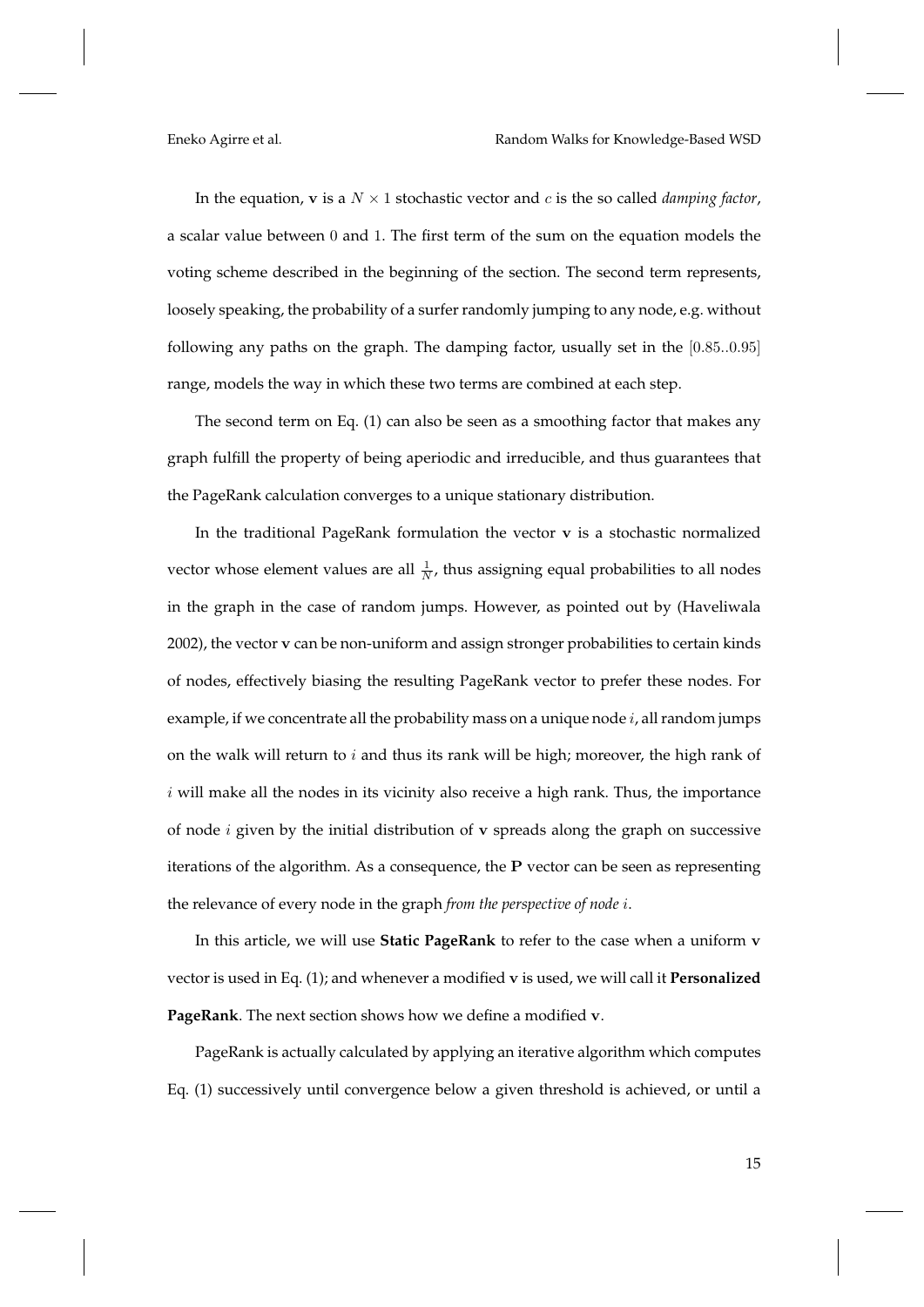



Portion of WordNet to illustrate the disambiguation of *coach* in the sentence "*Our fleet comprises coaches from 35 to 58 seats*". Each word in the sentence (shown partially) is linked to all its synsets. The path between *trainer#n1* and *teacher#1* is ommited for brevity (see Figure 1). The left part shows the PPR method, and the right part shows the  $PPR_w2w$  method.

fixed number of iterations are executed. Following usual practice, we used a damping value of 0.85 and finish the calculations after 30 iterations (Haveliwala 2002; Mihalcea 2005; Langville and Meyer 2003). Some preliminary experiments with higher iteration counts showed that although sometimes the node ranks varied, the relative order among particular word synsets remained stable after the initial iterations (cf. Section 6.4 for further details). Note that, in order to discard the effect of *dangling nodes* (i.e. nodes without outlinks) one would need to slightly modify Eq. (1) following (Langville and Meyer 2003) $^4$ . This modification is not necessary for WordNet, as it does not have dangling nodes.

# **5. Random walks for WSD**

We tested two different methods to apply random walks to WSD.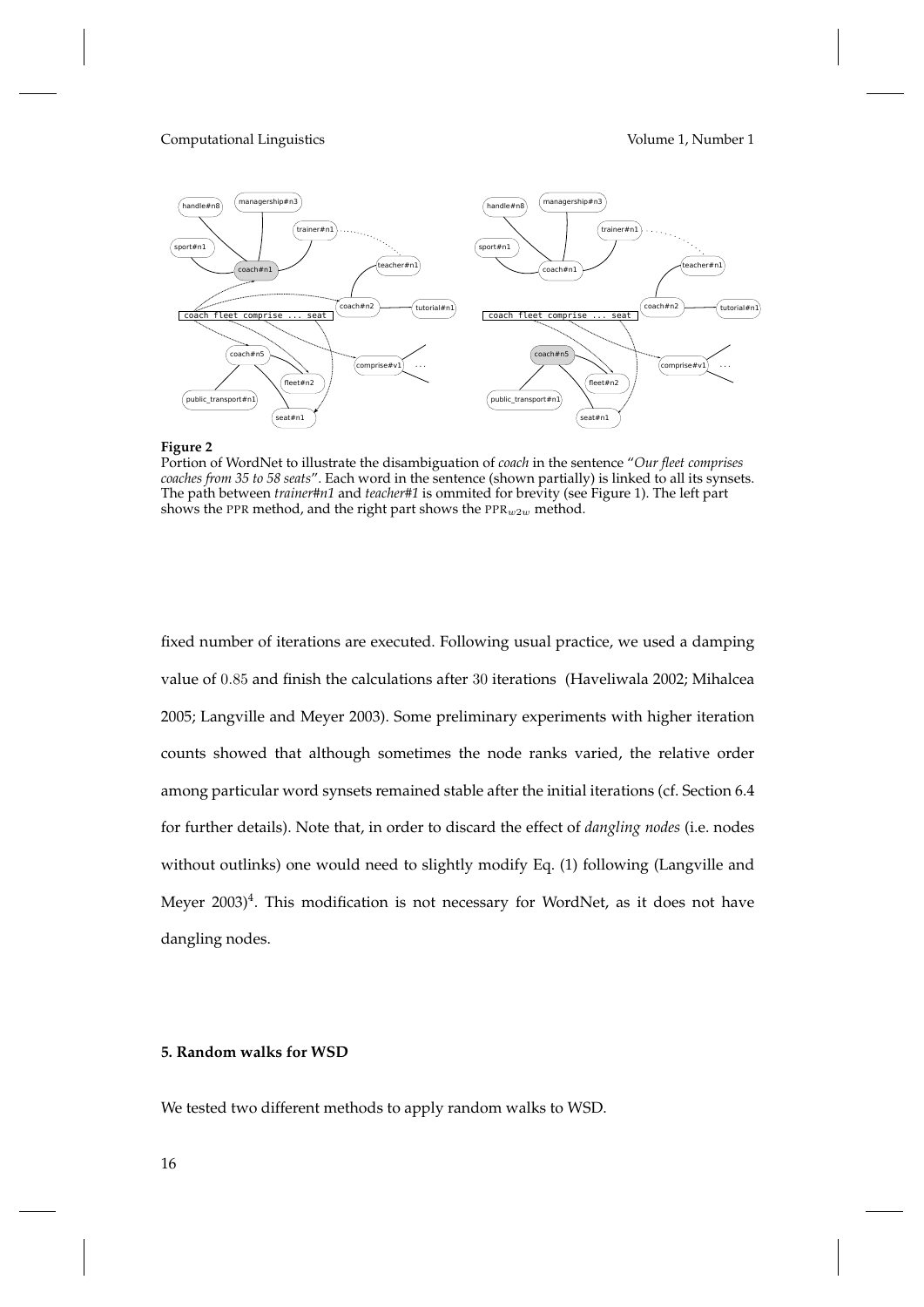# **5.1 Static PageRank, no context**

If we apply traditional PageRank over the whole WordNet, we get a contextindependent ranking of word senses. All concepts in WordNet get ranked according to their PageRank value. Given a target word, it suffices to check which is the relative ranking of its senses, and the WSD system would output the one ranking highest. We call this application of PageRank to WSD Static PageRank, STATIC for short, as it does not change with the context, and we use it as a baseline.

As the PageRank measure over undirected graphs for a node is closely related to the degree of the node, the Static PageRank returns the most predominant sense according to the number of relations the senses have. We think that this is closely related to the Most Frequent Sense attested in general corpora, as the lexicon builders would tend to assign more relations to the most predominant sense. In fact, our results (cf. Section 6.4.6) show that this is indeed the case for the English WordNet.

# **5.2 Personalized PageRank, using context**

Static PageRank is independent of context, but this is not what we want in a WSD system. Given an input piece of text we want to disambiguate all content words in the input according to the relationships among them. For this we can use Personalized PageRank (PPR for short) over the whole WordNet graph.

Given an input text, e.g. a sentence, we extract the list  $W_i$   $i = 1...m$  of content words (i.e. nouns, verbs, adjectives and adverbs) which have an entry in the dictionary, and thus can be related to LKB concepts. As a result of the disambiguation process,

<sup>4</sup> The equation becomes  $\mathbf{P} = cM\mathbf{P} + (c\mathbf{a} + (1-c)\mathbf{e})\mathbf{v}$ , where  $a_i = 1$  if node *i* is a dangling node, and 0 otherwise, and e is a vector of all ones.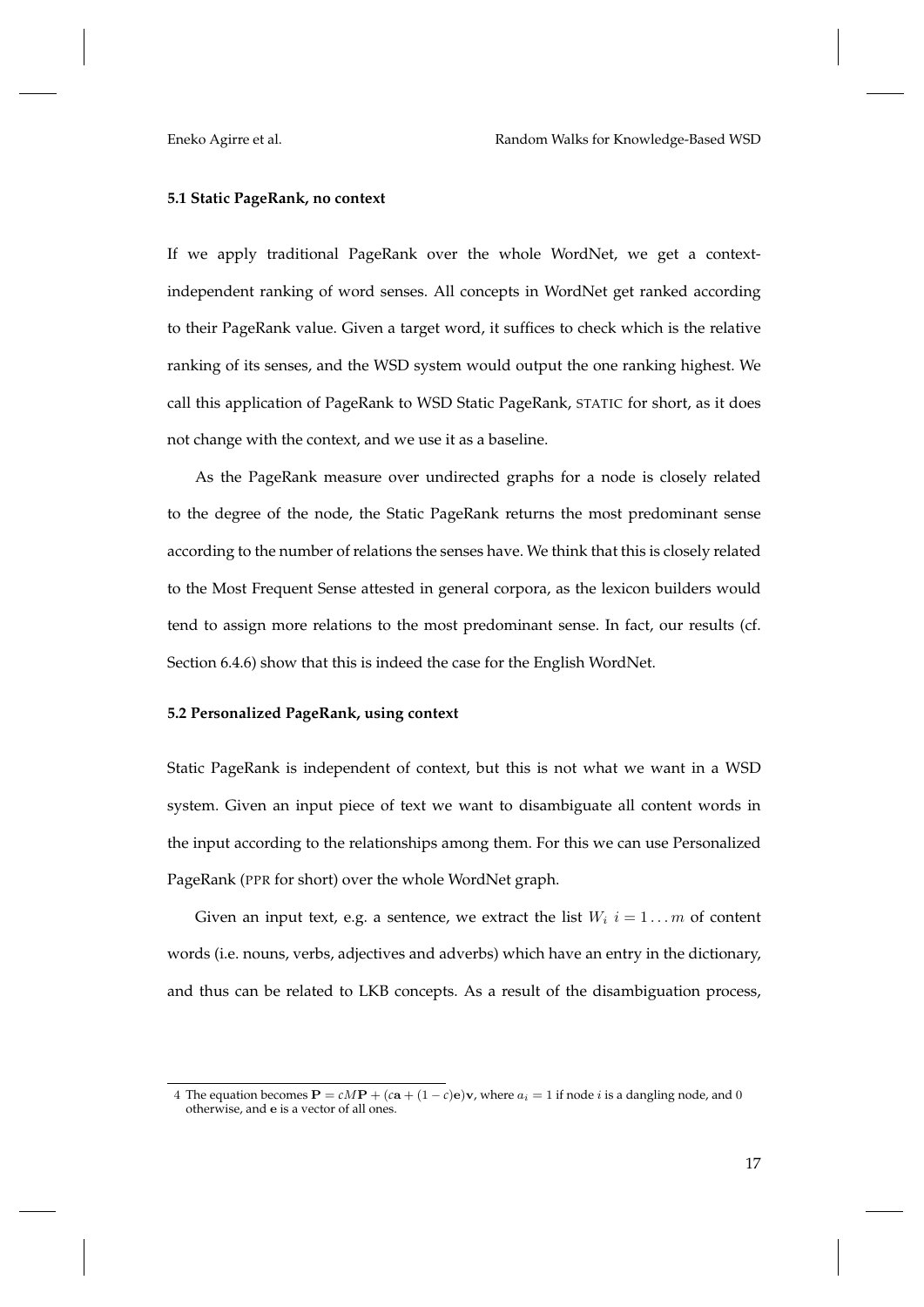every LKB concept receives a score. Then, for each target word to be disambiguated, we just choose its associated concept in  $G$  with maximum score.

In order to apply Personalized PageRank over the LKB graph, the context words are first inserted into the graph  $G$  as nodes, and linked with directed edges to their respective concepts. Then, the Personalized PageRank of the graph  $G$  is computed by concentrating the initial probability mass uniformly over the newly introduced word nodes. As the words are linked to the concepts by directed edges, they act as source nodes injecting mass into the concepts they are associated with, which thus become relevant nodes, and spread their mass over the LKB graph. Therefore, the resulting Personalized PageRank vector can be seen as a measure of the structural relevance of LKB concepts in the presence of the input context.

Making the edges from words to concepts directed is important, as the use of undirected edges will move part of the probability mass in the concepts to the word nodes. Note the contrast with the edges representing relations between concepts, which are undirected (cf. Section 3.1).

Alternatively, we could do without the word nodes, concentrating the initial probability mass on the senses of the words under consideration. Such an initialization over the graph with undirected edges between synset nodes is equivalent to initializing the walk on the words in a graph with undirected edges between synset nodes and directed nodes from words to synsets. We experimentally checked that the results of both alternatives are indistinguishable. Although the alternative without nodes is marginally more efficient, we keep the word nodes as they provide a more intuitive and appealing formalization.

One problem with Personalized PageRank is that if one of the target words has two senses which are related by semantic relations, those senses reinforce each other,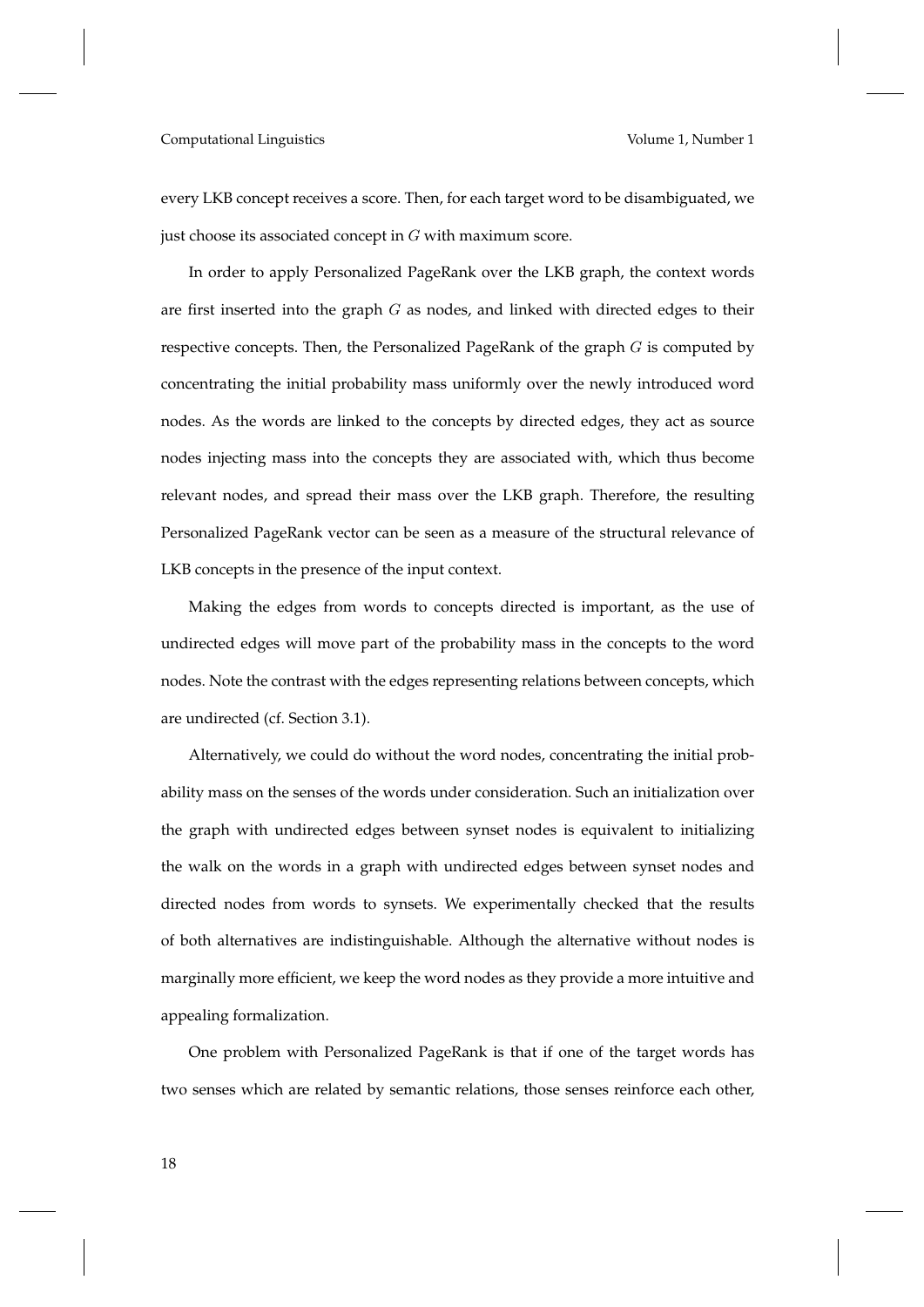and could thus dampen the effect of the other senses in the context. Although one could remove direct edges between competing senses from the graph, it is quite rare that those senses are directly linked, and usually a path with several edges is involved. With this observation in mind we devised a variant called *word-to-word heuristic* (PPR $_{w2w}$ for short), where we run Personalized PageRank separately for each target word in the context, that is, for each target word  $W_i$ , we concentrate the initial probability mass in the senses of rest of the words in the context of  $W_i$ , but not in the senses of the target word itself, so that context words increase its relative importance in the graph. The main idea of this approach is to avoid biasing the initial score of concepts associated to target word  $W_i$ , and let the surrounding words decide which concept associated to  $W_i$  has more relevance. Contrary to the previous approach,  $PPR_w2_w$  does not disambiguate all target words of the context in a single run, which makes it less efficient (cf. Section 6.4).

Figure 2 illustrates the disambiguation of a sample sentence. The STATIC method (not shown in the figure) would choose the synset *coach#n1* for the word *coach* because it is related to more concepts than other senses, and because those senses are related to concepts which have a high degree (for instance, *sport#1*). The PPR method (left side of Figure 2) concentrates the initial mass on the content words in the example. After running the iterative algorithm, the system would return *coach#n1* as the result for the target word *coach*. Although the words in the sentence clearly indicate that the correct synset in this sentence corresponds to *coach#n5*, the fact that *teacher#n1* is related to *trainer#n1* in WordNet causes both *coach#n2* and *coach#n1* to reinforce each other, and make their pagerank higher. The right side of Figure 2 depicts the  $PPR_{w2w}$  method, where the word *coach* is not activated. Thus, there is no reinforcement between *coach* senses and the method would correctly choose *coach#n5* as the proper synset.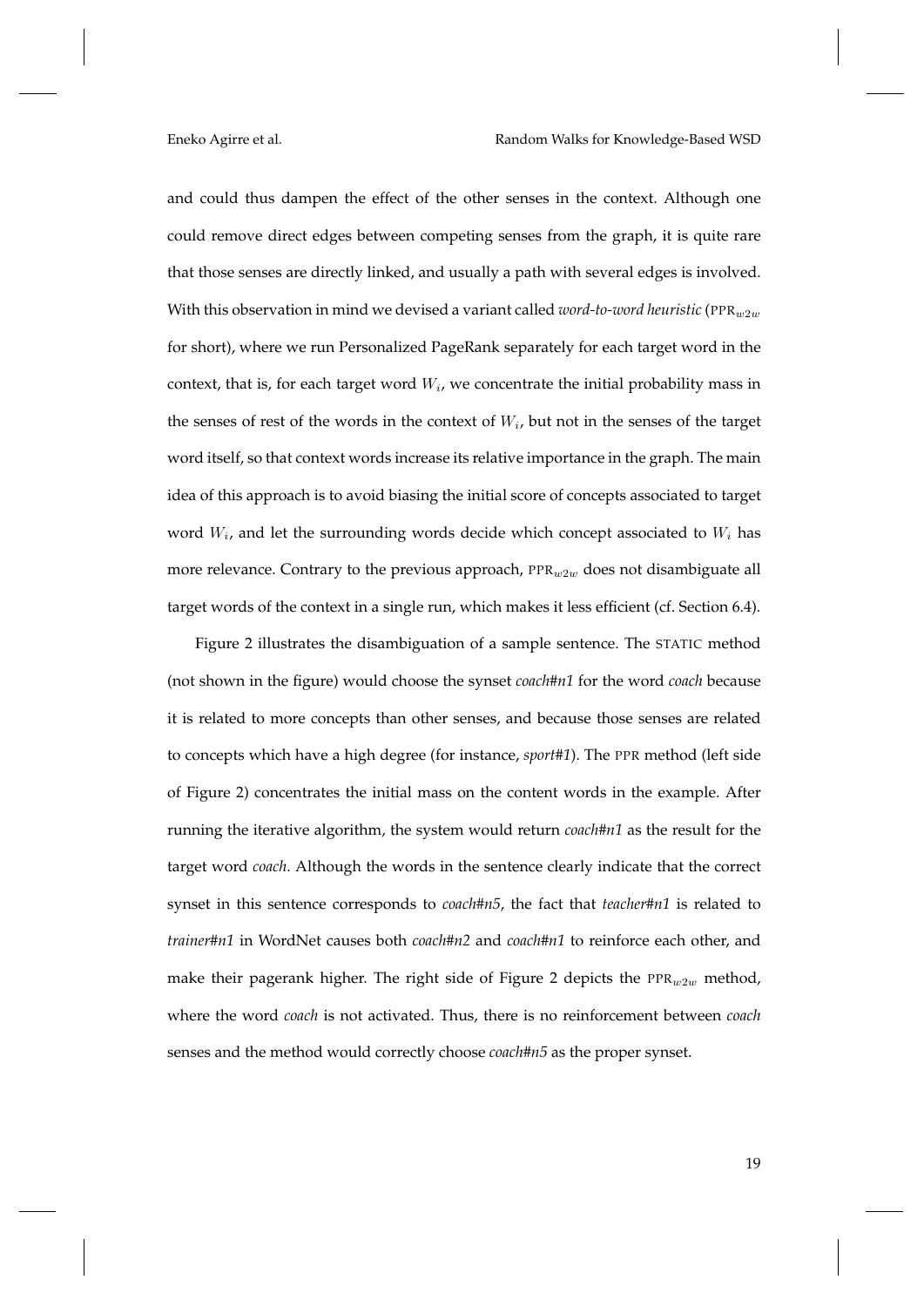# **6. Evaluation**

WSD literature have used several measures for evaluation. *Precision* is the percentage of correctly disambiguated instances divided by the number of instances disambiguated. Some systems don't disambiguate all instances, and thus the precision can be high even if the system disambiguates a handful of instances. In our case, when a word has two senses with the same PageRank value, our algorithm does not return anything, because it abstains from returning a sense in the case of ties. In contrast, *recall* measures the percentage of correctly disambiguated instances divided by the total number of instances to be disambiguated. This measure penalizes systems that are unable to return a solution for all instances. Finally, the harmonic mean between precision and recall (*F1*) combines both measures. F1 is our main measure of evaluation, as it provides a balanced measure between the two extremes. Note that a system that returns a solution for all instances would have equal precision, recall and F1 measures.

In our experiments we build a context of at least 20 content words for each sentence to be disambiguated, taking the sentences immediately before and after it in the case that the original sentence was too short. The parameters for the PageRank algorithm were set to 0.85 and 30 iterations following standard practice (Haveliwala 2002; Mihalcea 2005; Langville and Meyer 2003). The post-hoc impact of those and other parameters has been studied in Section 6.4.

The general domain datasets used in this work are the SensEval-2 (S2AW) (Snyder and Palmer 2004), SensEval-3 (S3AW) (Palmer et al. 2001), and SemEval-2007 finegrained (S07AW) (Snyder and Palmer 2004; Palmer et al. 2001; Pradhan et al. 2007) and coarse grained all-words datasets (S07CG) (Navigli, Litkowski, and Hargraves 2007). All datasets have been produced similarly: a few documents were selected for tagging, at least two annotators tagged nouns, verbs, adjectives and adverbs, inter-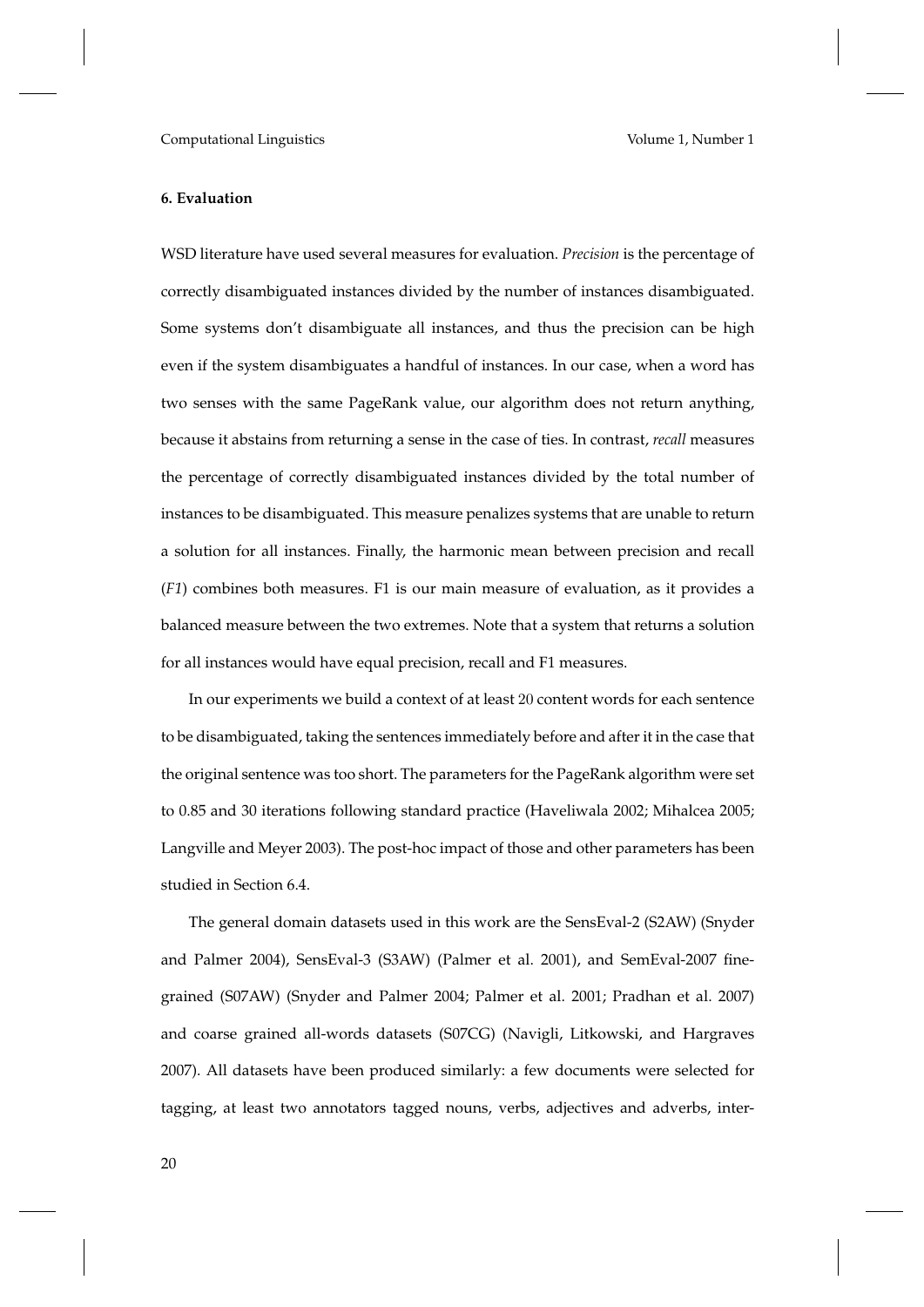#### **Table 2**

Results on English datasets (F1). Best results in each column in bold. (<sup>∗</sup> ) statistically significant with respect to the best result in each column.

| S2AW - SensEval-2 All-Words                   |                                |            |                             |                |      |
|-----------------------------------------------|--------------------------------|------------|-----------------------------|----------------|------|
| Method                                        | All                            | N          | V                           | Adj.           | Adv. |
| <b>PPR</b>                                    | $58.7^*$                       | 71.8       | 35.0                        | 58.9           | 69.8 |
| $PPR_w2w$                                     | 59.7                           | 70.3       |                             | 40.3 59.8 72.9 |      |
| <b>STATIC</b>                                 | $58.0^*$                       | 66.5       | 40.2                        | 59.8           | 72.5 |
|                                               |                                |            |                             |                |      |
|                                               |                                |            | S3AW - SensEval-3 All-Words |                |      |
| Method                                        | All                            | N          | V                           | Adj.           | Adv. |
| <b>PPR</b>                                    | $57.3^*$ 63.7 47.5             |            |                             | 61.3           | 96.3 |
| $PPR_w2w$                                     | 57.9 65.3 47.2 63.6            |            |                             |                | 96.3 |
| STATIC                                        |                                |            | $56.5^*$ 62.5 47.1 62.8     |                | 96.3 |
|                                               | S07AW - SemEval 2007 All-Words |            |                             |                |      |
| Method                                        | All                            | N          | V                           | Adj.           | Adv. |
| <b>PPR</b>                                    | $39.7*$                        | 51.6       | 34.6                        |                |      |
| $PPR_w2w$                                     | $41.7*$                        |            | 56.0 35.3                   |                |      |
| STATIC                                        | 43.0                           | 56.0       | 37.3                        |                |      |
|                                               |                                |            |                             |                |      |
| S07CG - SemEval 2007 Coarse-grained All-Words |                                |            |                             |                |      |
| Method                                        | All                            | N          | V.                          | Adj.           | Adv. |
| PPR                                           |                                | 78.1* 78.3 | 73.8                        | 84.0           | 78.4 |
| $PPR_w2w$                                     | 80.1                           | 83.6       | 71.1                        | 83.1           | 82.3 |

tagger agreement was measured, and the discrepancies between taggers were solved. The first two datasets are labeled with WordNet 1.7 tags, the third uses WordNet 2.1 tags, and the last one uses coarse-grained senses which group WordNet 2.1 senses. We run our system using WordNet 1.7 relations and senses, for the first two datasets, and WordNet 2.1 for the other two. Section 6.4.3 explores the use of WordNet 3.0 and compares the performance to using other versions.

STATIC 79.2<sup>∗</sup> 81.0 72.4 82.9 **82.8**

Regarding the coarse senses in S07CG, we used the mapping from WordNet 2.1 senses made available by the authors of the dataset. In order to return coarse grainedsenses, we run our algorithm on fine-grained senses, and aggregate the scores for all senses that map to the same coarse-grained sense. We finally choose the coarse-grained sense with the highest score.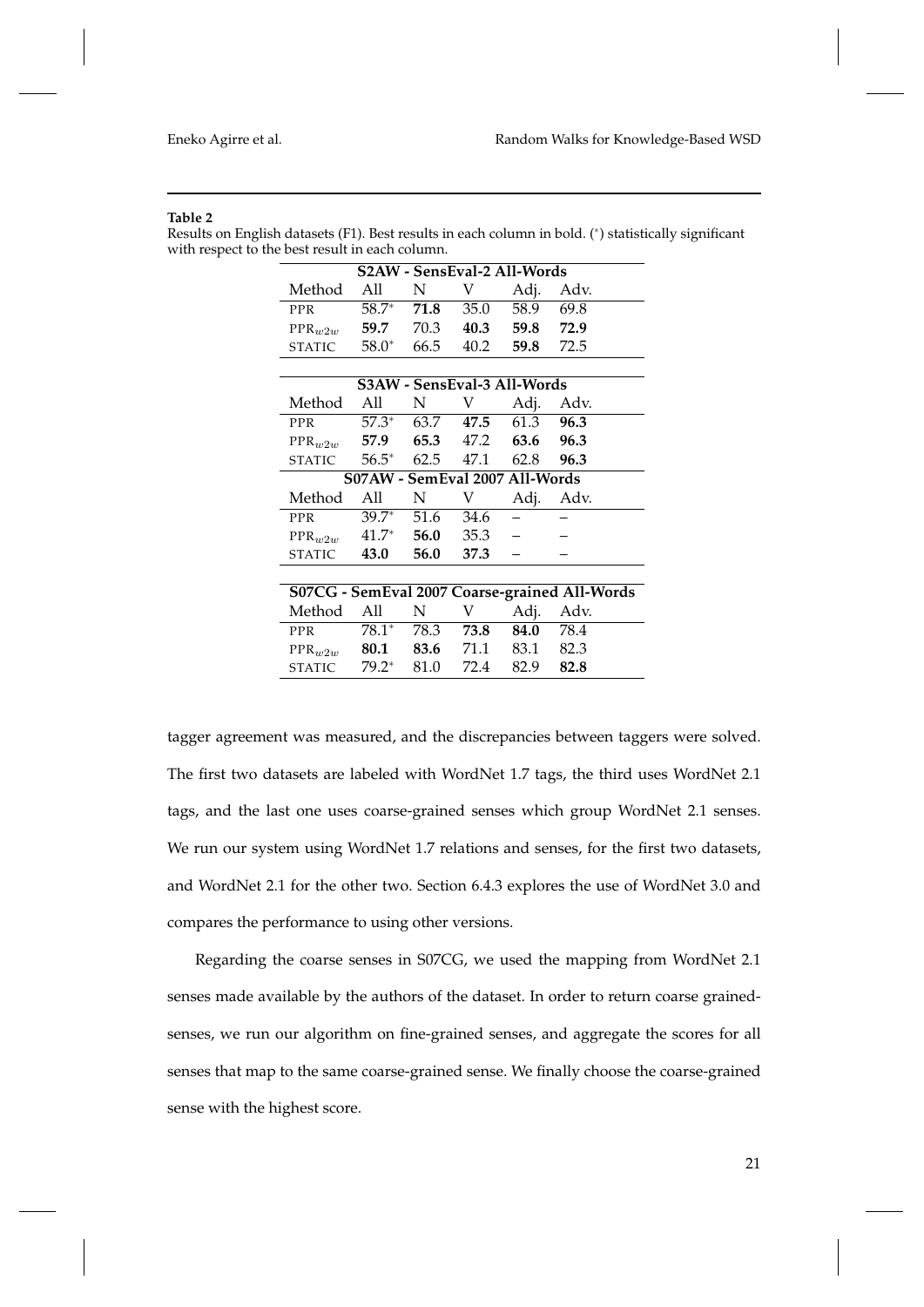The datasets used in this article contain polysemous and monosemous words, as customary; the percentage of monosemous word occurrences in the S2AW, S3AW, S07AW and S07CG datasets are 20.7%, 16.9%, 14.4% and 29.9%, respectively.

### **6.1 Results**

Table 2 shows the results as F1 of our random walk WSD systems over these datasets. We detail overall results, as well as results per part of speech, and whether there is any statistical difference with respect to the best result on each column. Statistical significance is obtained using the paired bootstrap resampling method (Noreen 1989),  $p < 0.01$ .

The table shows that  $PPR_w2w$  is consistently the best method in three datasets. All in all the differences are small, and in one dataset STATIC obtains the best results. The differences with respect to the best system overall are always statistically significant. In fact it is remarkable that a simple non-contextual measure like STATIC performs so well, without the need of building subgraphs or any other manipulation. Section 6.4.6 will show that in some circumstances the performance of STATIC is much lower and analyze the reasons for this drop. Regarding the use of the word-to-word heuristic, it consistently provides slightly better results than PPR in all four datasets. An analysis of the performance according to the PoS shows that  $PPR_w2w$  performs better particularly on nouns, but there does not seem to be a clear pattern for the rest. In the rest of the article, we will only show the overall results, omitting those for all PoS, in order not to clutter the result tables.

Our algorithms do not always return an answer, and thus the precision is higher than the F1 measure. For instance, in S2AW the percentage of instances which get an answer ranges between 95.4% and 95.6% for PPR,  $PPR_w2w$  and STATIC. The precision for PPR $_{w2w}$  in S2AW is 61.1%, the recall 58.4% and F1 59.7%. This pattern of slightly higher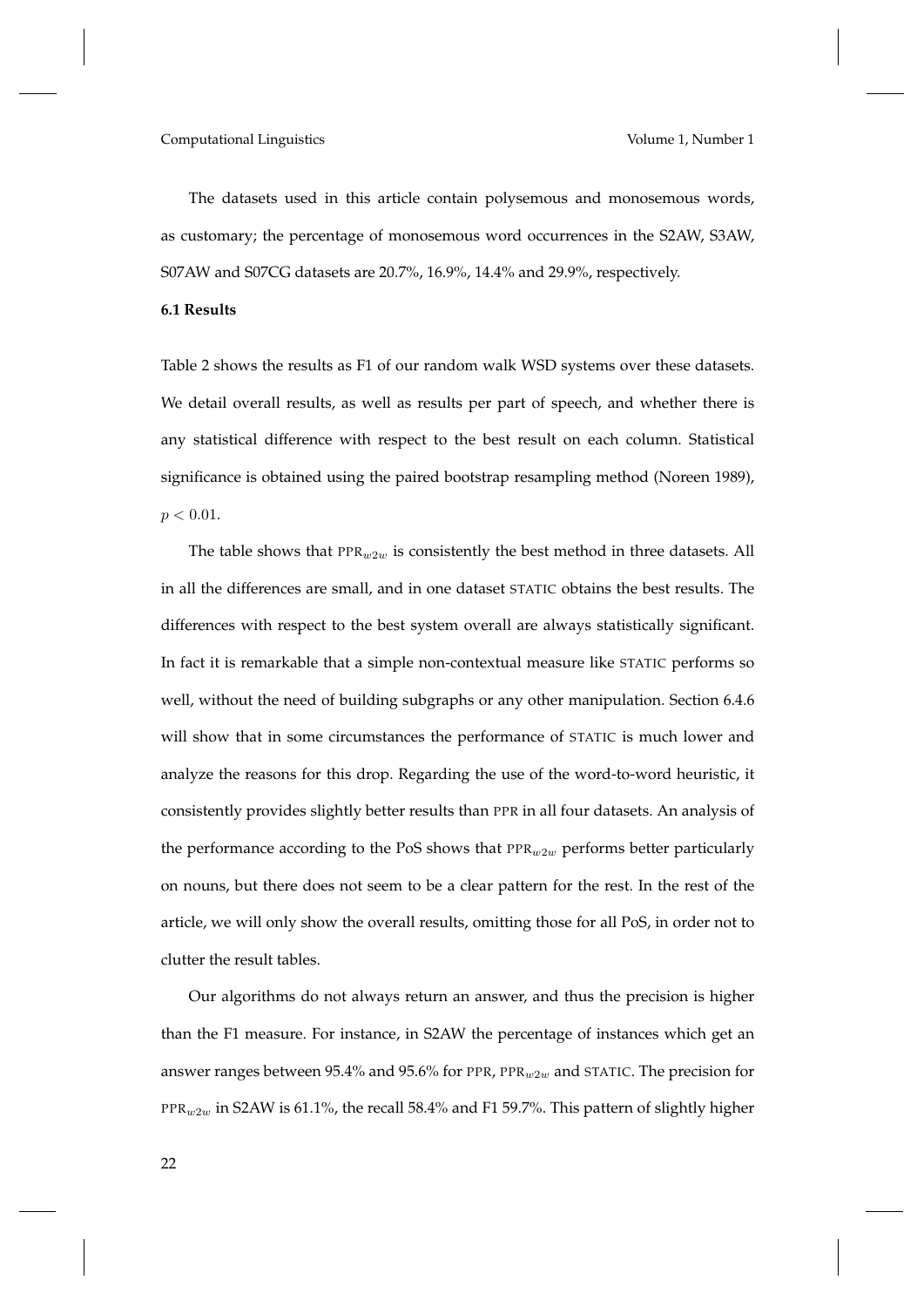#### **Table 3**

Comparison with state-of-the-art results (F1). The top rows report knowledge-based and unsupervised systems, followed by our system (PPR $w_2w$ ). Below we report systems which use annotated data to some degree: (1) MFS or counts from hand-annotated corpora, (2) fully supervised systems, including the best supervised participants in each exercise. Best result among unsupervised systems in each column is shown in bold. Please see text for references of each system.

| System                            | S <sub>2</sub> AW | S3AW | S07AW | S07CG(N) |        |
|-----------------------------------|-------------------|------|-------|----------|--------|
| Mih05                             | 54.2              | 52.2 |       |          |        |
| Sinha07                           | 57.6              | 53.6 |       |          |        |
| Tsatsa10                          | 58.8              | 57.4 |       |          |        |
| Agirre08                          |                   | 56.8 |       |          |        |
| $\text{Nav}10$                    |                   | 52.9 | 43.1  |          |        |
| <b>JU-SKNSB / TKB-UO</b>          |                   |      | 40.2  | 70.2     | (70.8) |
| Ponz <sub>10</sub>                |                   |      |       |          | (79.4) |
| $PPR_{w2w}$                       | 59.7              | 57.9 | 41.7  | 80.1     | (83.6) |
| $MFS^{(1)}$                       | 60.1              | 62.3 | 51.4  | 78.9     | (77.4) |
| IRST-DDD-00 $(1)$                 |                   | 58.3 |       |          |        |
| Nav $05^{(1)}$ / UOR-SSI $^{(1)}$ |                   | 60.4 |       | 83.2     | (84.1) |
| $\text{BEST}_{sup}^{(2)}$         | 68.6              | 65.2 | 59.1  | 82.5     | (82.3) |
| Zhong $10^{(2)}$                  | 68.2              | 67.6 | 58.3  | 82.6     |        |

values for precisions, lower for recall and F1 in between is repeated for all datasets, PoS and datasets. The percentage of instances which get an answer for the other datasets is higher, ranging between 98.1% in S3AW and 99.9% in S07CG.

### **6.2 Comparison to state-of-the-art systems**

In this section we compare our results with the WSD systems described in Section 2, as well as the top performing supervised systems at competition time and other unsupervised systems that improved on them. Note that we do not mention all unsupervised systems participating in the competitions, but we do select the top performing ones. All results in Table 3 are given as overall F1 for all Parts of Speech, but we also report F1 for nouns in the case of S07CG, where Ponz10 (Ponzetto and Navigli 2010) reported very high results, but only for nouns. Note that the systems reported here and our system might use different context sizes.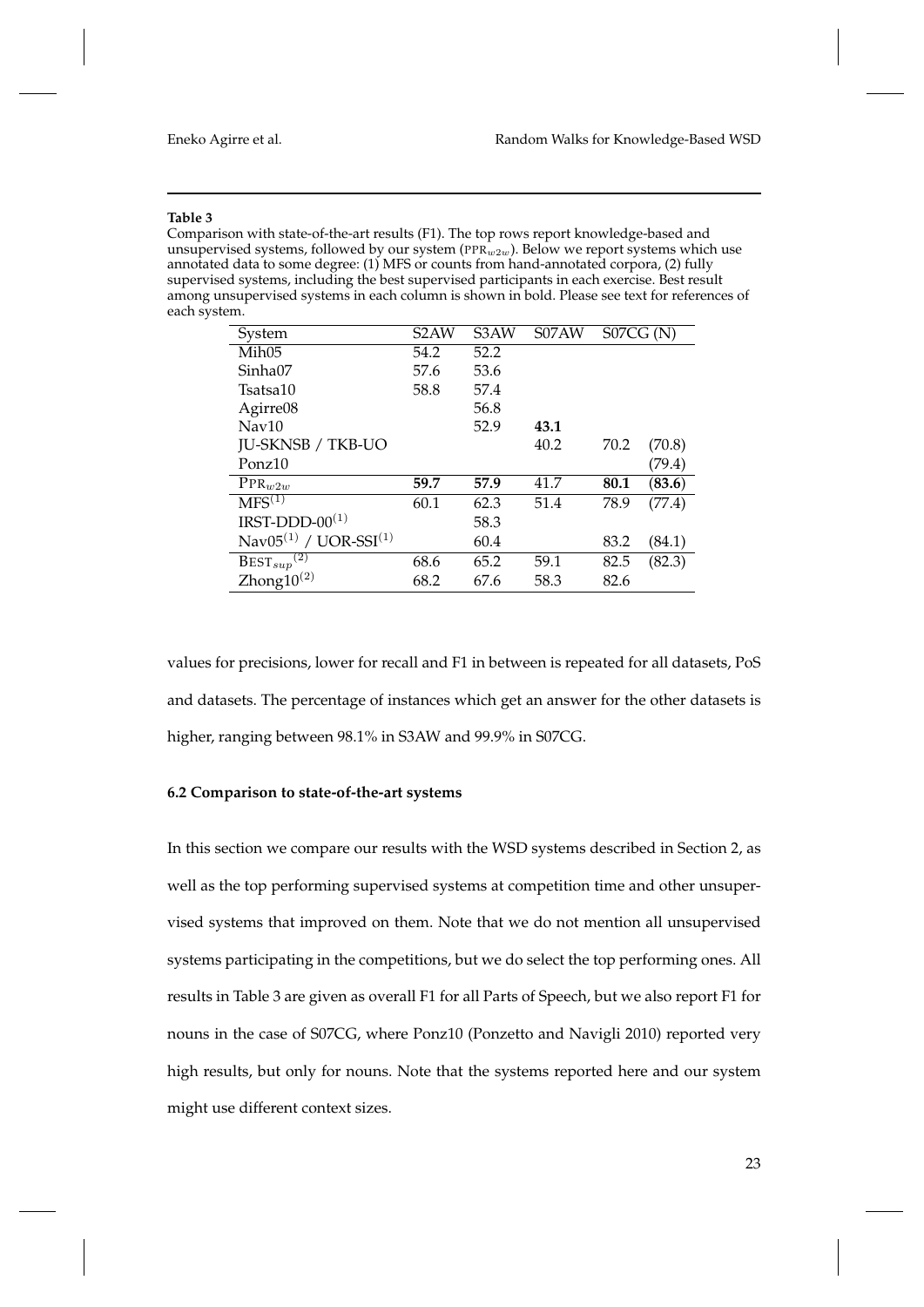For easier reference, Table 3 uses a shorthand for each system, while the text in this Section includes the shorthand and the full reference the first time the shorthand is used. The shorthand uses the first letters of the first author followed by the year of the paper, except for systems which participated in SensEval and SemEval, where we use their acronym. Most systems in the table have been presented in Section 2, with a few exceptions which will be presented this section.

The results in Table 3 confirm that our system ( $PPR_{w2w}$ ) performs on the state-ofthe-art of knowledge-based and unsupervised systems, with two exceptions: (1) Nav10 (Navigli and Lapata 2010) obtained better results on S07AW. We will compare both systems in more detail below, and also include a reimplementation in the next subsection which shows that, when using the same LKB, our method obtains better results. (2) Although not reported in the table, an unsupervised system using automatically acquired training examples from bilingual data (Chan and Ng 2005) obtained very good results on S2AW nouns (77.2 F1, compared to our 70.3 F1 in Table 2). The automatically acquired training examples are used in addition to hand-annotated data in Zhong10 (Zhong and Ng 2010), also reported in the table (see below).

We report the best unsupervised systems in S07AW and S07CG on the same row. JU-SKNSB (Naskar and Bandyopadhyay 2007) is a system based on an extended version of the Lesk algorithm (Lesk 1986), evaluated on S07AW. TKB-UO (Anaya-Sánchez, Pons-Porrata, and Berlanga-Llavori 2007), which was evaluated in S07CG, clusters WordNet senses and uses so-called topic signatures based on WordNet information for disambiguation. IRST-DDD-00 (Strapparava, Gliozzo, and Giuliano 2004) is a system based on WordNet Domains which leverages on large unannotated corpora. They obtained excellent results, but their calculation of scores takes into account synset probabilities from SemCor, and the system can thus be considered to use some degree of supervision.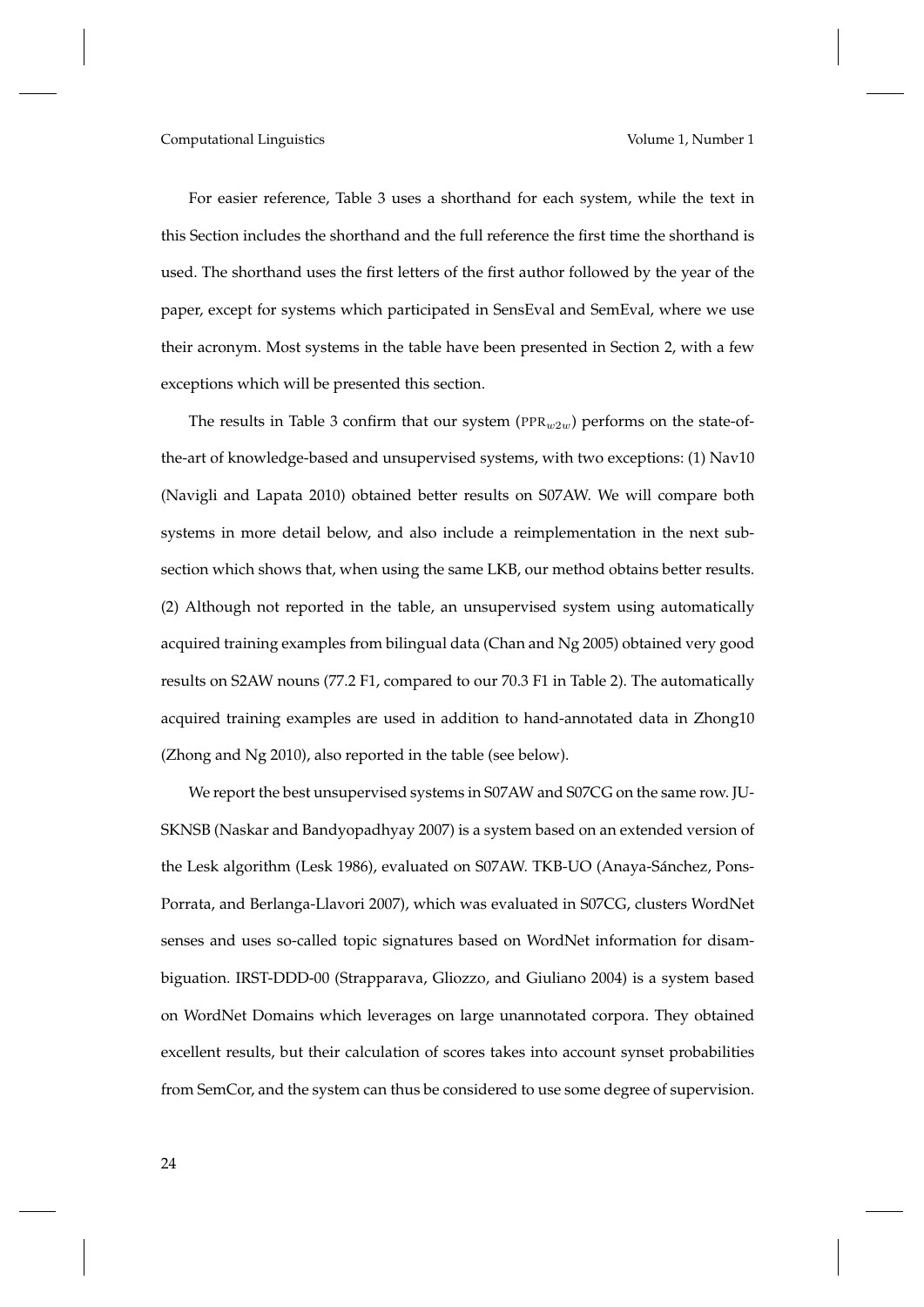We consider that systems which make use of information derived from hand-annotated corpora need to be singled out as having some degree of supervision. This includes systems using the MFS heuristic, as it is derived from hand-annotated corpora. In the case of the English WordNet, the use of the 1st sense also falls in this category, as the order of senses in WordNet is based on sense counts in hand-annotated corpora. Note that for wordnets in other languages, hand-annotated corpus is scarce, and thus our main results are not using this information. Section 6.4.7 analysis the results of our system when combined with this information.

Among supervised systems, the best supervised systems at competition time are reported in a single row (Mihalcea 2002; Decadt et al. 2004; Tratz et al. 2007; Chan, Ng, and Zhong 2007). We also report Zhong10 (Zhong and Ng 2010) which is a freely available supervised system giving some of the strongest results in WSD.

We will now discuss in detail the systems which are most similar to our own. We first review the WordNet versions and relations used by each system. Mih05 (Mihalcea 2005) and Sinha07 (Sinha and Mihalcea 2007) apply several similarity methods, which use WordNet information from versions 1.7.1 and 2.0, respectively, including all relations and the text in the glosses<sup>5</sup>. Tsatsa10 (Tsatsaronis, Varlamis, and Nørvåg 2010) uses WordNet 2.0. Agirre08 (Agirre and Soroa 2008) experimented with several LKBs formed by combining relations from different sources and versions, including WordNet 1.7 and eXtended WordNet. Nav05 and Nav10 (Navigli and Velardi 2005; Navigli and Lapata 2010) use WordNet 2.0, enriched with manually added cooccurrence relations which are not publicly available.

We can see in Table 3 that the combination of Personalized PageRank and LKB presented in this article outperforms both Mih05 and Sinha07. In order to factor out

<sup>5</sup> Personal communication.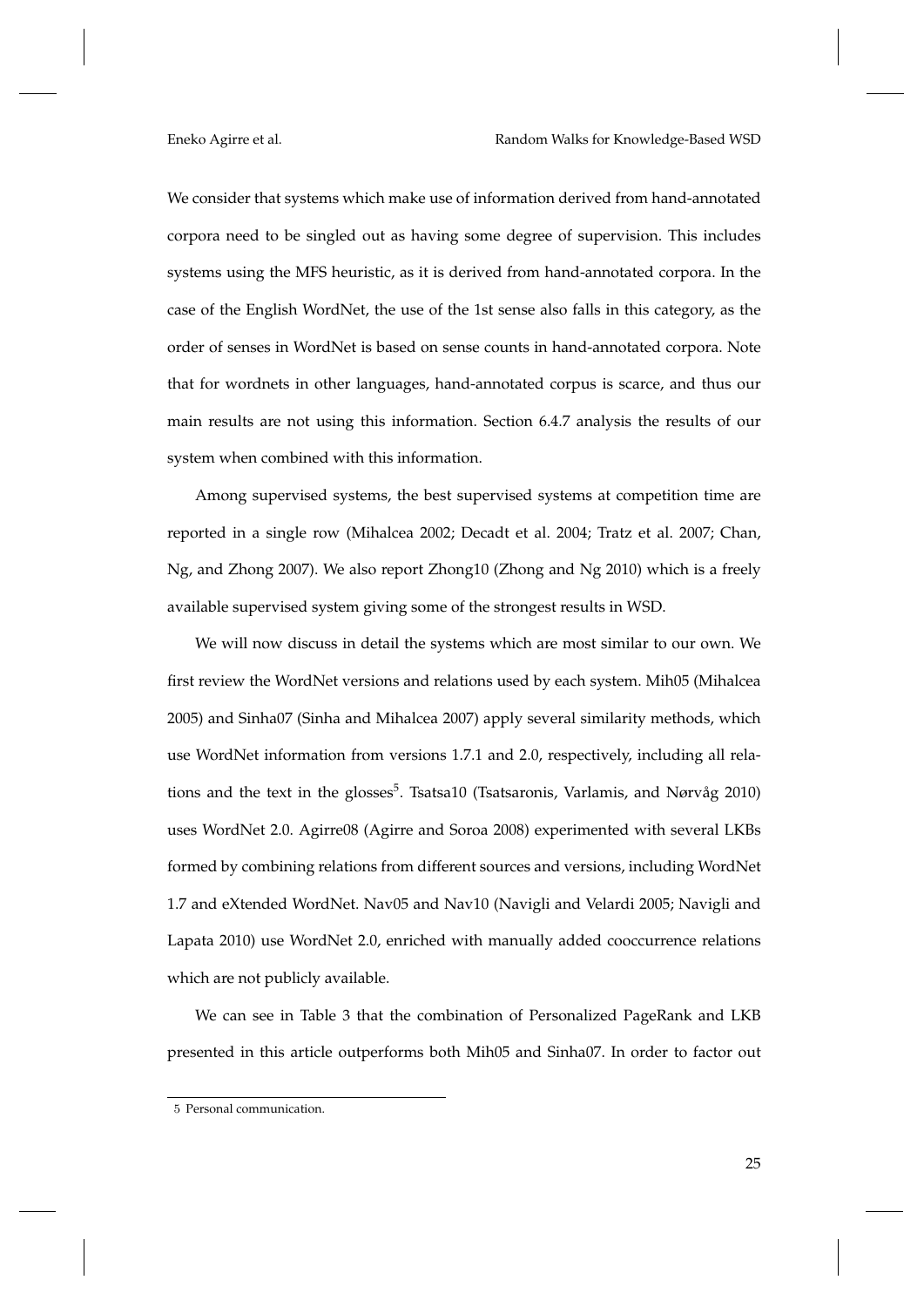the difference in the WordNet version, we performed experiments using WN2.1 and eXtended WordNet yielding 58.7 and 56.5 F1 for S2AW and S3AW, respectively. Although a head to head comparison is not possible, the systems use similar information: while they use glosses, our algorithm cannot use directly the glosses, and thus we use disambiguated glosses as delivered in eXtended WordNet. All in all the results suggest that analyzing the LKB structure as a graph is preferable than computing pairwise similarity measures over synsets to build a custom graph and then applying graph measures. The results of various in-house experiments replicating Mih05 also confirmed this observation. Note also that our methods are simpler than the combination strategy used in Sinha07.

Nav05 (Navigli and Velardi 2005) uses a knowledge-based WSD method based on lexical chains called structural semantic interconnections (SSI). The SSI method was evaluated on the SensEval-3 dataset, as shown in row Nav05 on Table 3. Note that the method labels an instance with the most frequent sense (MFS) of the word if the algorithm produces no output for that instance, which makes comparison to our system unfair, especially given the fact that the MFS performs better than SSI. In fact it is not possible to separate the effect of SSI from that of the MFS, and we thus report it as using some degree of supervision in the table. A variant of the algorithm called UOR-SSI (Navigli, Litkowski, and Hargraves 2007) (reported in the same row) used a manually added set of 70,000 relations and obtained the best results in S07CG out-of-competition $^6$  , even better than the best supervised method. Reimplementing SSI is not trivial, so we did not check the performance of a variant of SSI which does not use MFS and which uses the same LKB as our method. Section 6.4.7 analyzes the results of our system when combined with MFS information.

<sup>6</sup> The task was co-organized by the authors.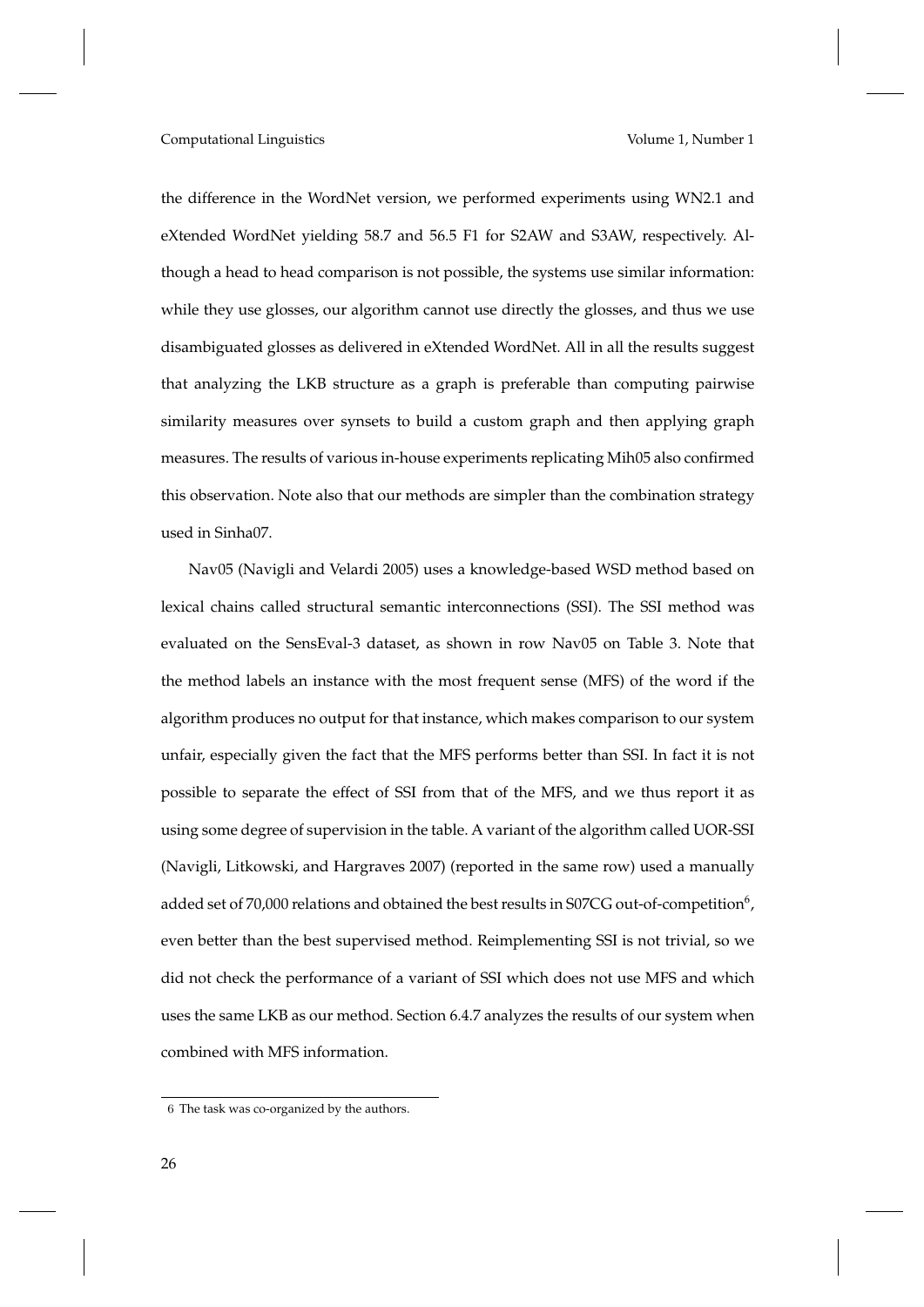Agirre08 (Agirre and Soroa 2008) uses breadth-first search to extract subgraphs of the WordNet graph for each context to be disambiguated, and then apply PageRank. Our better results seem to indicate that using the full graph instead of those subgraphs would perform better. In order to check whether the better results are due to differences in the information used, the next subsection presents the results of our reimplementation of the systems using the same information as our full-graph algorithm.

Tsatsa10 (Tsatsaronis, Vazirgiannis, and Androutsopoulos 2007; Tsatsaronis, Varlamis, and Nørvåg 2010) also builds the graph using breadth-first search, but weighting each type of edge differently, and using graph-based measures which take into account those weights. This is in contrast to the experiments performed in this article where edges have no weight, and is an interesting avenue for future work.

Nav10 (Navigli and Lapata 2010) first builds a subgraph of WordNet composed of paths between synsets using depth-first search and then applies a set of graph centrality algorithms. The best results are obtained using the degree of the nodes, and they present two variants, depending on how they treat ties: either they return a sense at random, or they return the most frequent sense. For fair comparison to our system (which does not use MFS as a back-off), Table 3 reports the former variant as Nav10. This system is better than ours in one dataset and worse in another. They use 60,000 relations which are not publicly available, but they do not use eXtended WordNet relations. In order to check whether the difference in performance is due to the relations used or the algorithm, the next subsection presents a reimplementation of their best graph-based algorithms using the same LKB as we do. In earlier work (Navigli and Lapata 2007) they test a similar system on S3AW, but report results only for nouns, verbs and adjectives (F1 of 61.9, 36.1 and respectively 62.8), all of which are below the results of our system (cf. Table 2).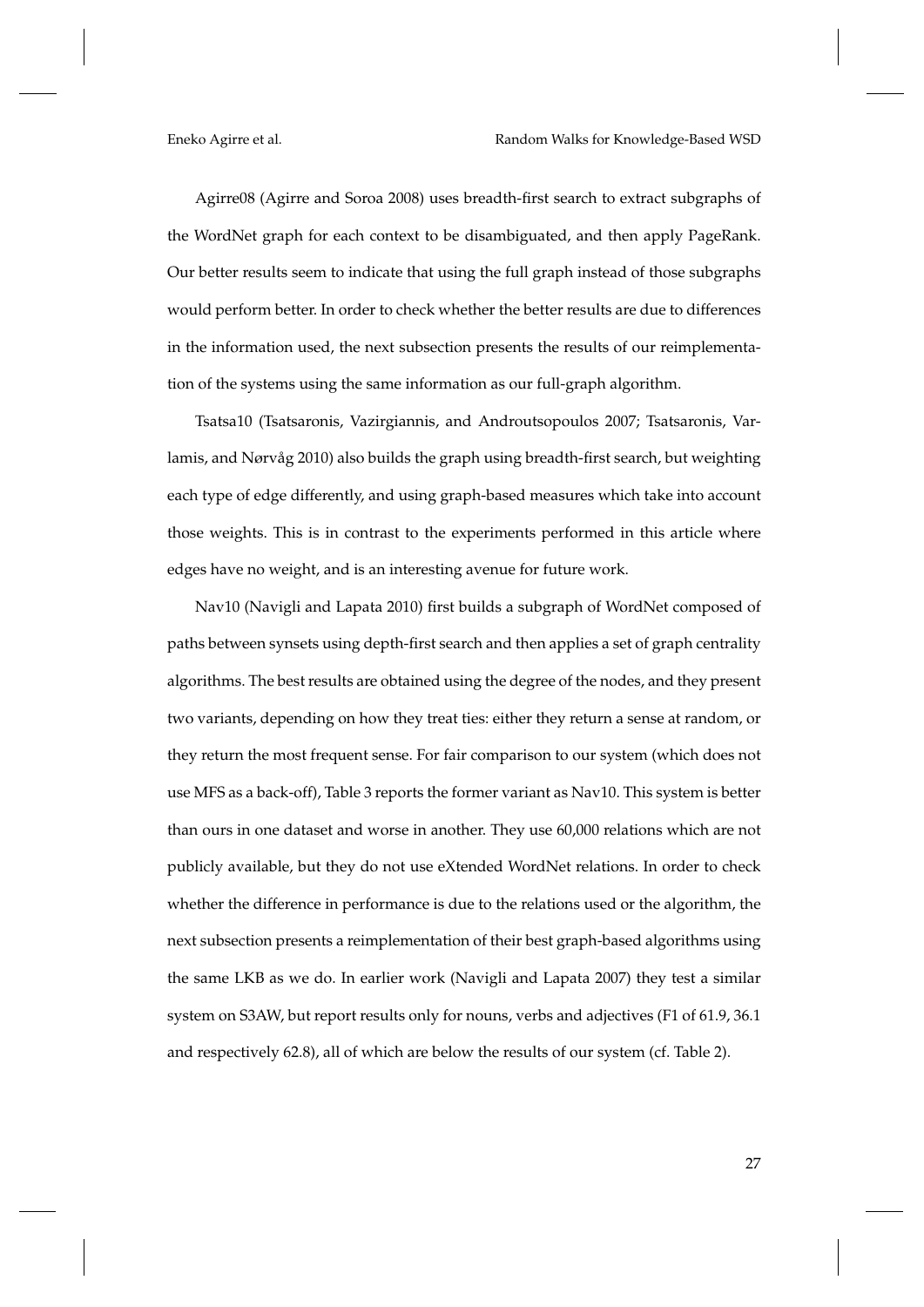### **Table 4**

Results for subgraph methods compared to our method (F1). In *reference* row we mention the reference system that we reimplemented. Best results in each column in bold. (<sup>∗</sup> ) statistically significant with respect to the best result in each column. ( $^0$ ) No significant difference.

|                                     | Reference     | S <sub>2</sub> AW | S <sub>3</sub> AW | S07AW      | S07CG   |
|-------------------------------------|---------------|-------------------|-------------------|------------|---------|
| $\mathrm{DFS_{degree}}$             | Nav10, Ponz10 | $58.4*$           | $56.4*$           | $40.3*$    | $79.4*$ |
| $\rm BFS_{degree}$                  |               | $57.9*$           | $56.5*$           | $39.9*$    | $79.2*$ |
| $\rm{DFS}_{\rm PageRank}$           | Nav10         | $58.2*$           | $56.4*$           | $39.9*$    | $79.6*$ |
| BFSp <sub>ageRank</sub>             | Agirre08      | $57.7*$           | $56.7*$           | $39.7*$    | 79.4*   |
| DFS <sub>PPR</sub>                  |               | $59.3*$           | 58.2              | $41.4^{0}$ | $78.1*$ |
| <b>BFSPPR</b>                       |               | 58.80             | $57.5^{0}$        | 41 $2^{0}$ | 78.8*   |
| $\mathrm{DFS}_{\mathrm{PPR}_{w2w}}$ |               | $58.7^{0}$        | $58.0^{0}$        | $41.2*$    | $79.7*$ |
| $\texttt{BFS}_\texttt{PPR}_{w2w}$   |               | $58.1*$           | $57.9^{0}$        | 41.9       | $79.5*$ |
| $PPR_{w2w}$                         |               | 59.7              | $57.9^{0}$        | $41.7^{0}$ | 80.1    |

In Ponz10 (Ponzetto and Navigli 2010) the authors apply the same techniques as in Nav10 to a new resource called WordNet++. They report results for nouns using degree on subgraphs for the S07CG dataset, as shown in Table 3. Their F1 on nouns is 79.4, lower than our results using our LKB.

# **6.3 Comparison to related algorithms**

The previous section shows that our algorithm when applied to a LKB built from WordNet and eXtended WordNet outperforms other knowledge-based systems in all cases but one system in one dataset. In this Section we factor out algorithm and LKB, and present the results of other graph-based methods for WSD using the same WordNet versions and relations as in the previous Section. As we mentioned in Section 2, ours is the only method using the full WordNet graph. Navigli and Lapata (2010) and Ponzetto and Navigli (2010) build a custom graph based on the relations in WordNet as follows: for each sense  $s_i$  of each word in the context, a depth-first search (DFS for short) is conducted through the WordNet graph starting in  $s_i$  until another sense  $s_j$  of a word in the context is found or maximum distance is reached. The maximum distance was set by the authors to 6. All nodes and edges between  $s_i$  and  $s_j$ , inclusive, are added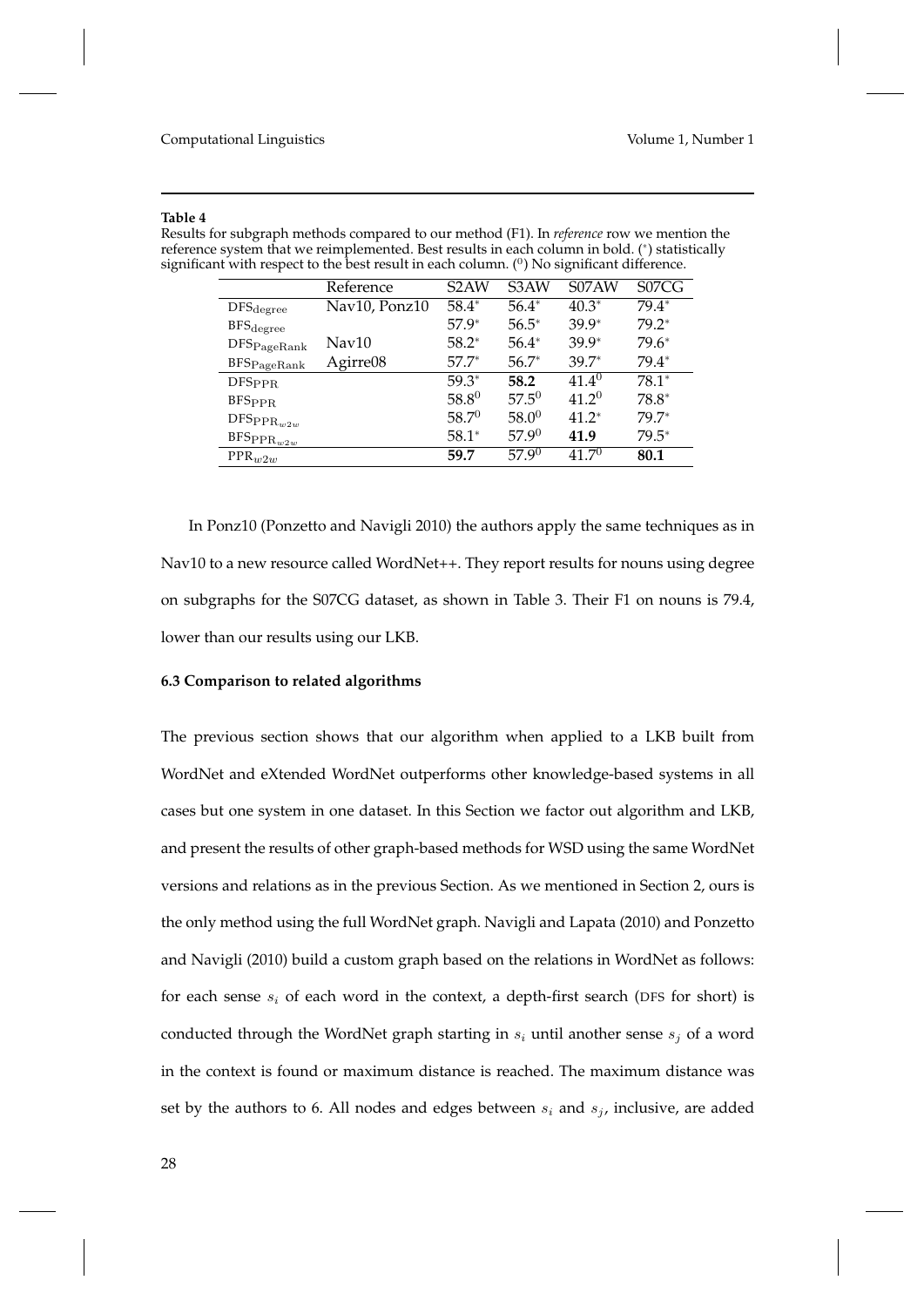to the subgraph. Graph-based measures are then used to select the output senses for each target word, with degree and PageRank yielding the best results. In closely related work,Agirre and Soroa (2008), Tsatsaronis, Varlamis, and Nørvåg (2010) use breadthfirst search (BFS) over the whole graph, and keep all paths connecting senses. Note that unlike the **dfs** approach, **bfs** does not require any threshold. The subgraphs obtained by each of these methods are slightly different.

We reimplemented both strategies, i.e. DFS with threshold 6 and BFS with no threshold. Table 4 shows the overall results of degree and PageRank for both kinds of subgraphs. DFS yields slightly better results than BFS but  $PPR_{w2w}$  is best in all four datasets, with statistical significance.

In addition, we run PPR and PPR<sub>w2w</sub> on DFS and BFS subgraphs, and obtained better results than degree and PageRank in all datasets. DFS with PPR and DFS with  $PPR_{w2w}$ are best in S3AW and S07AW, respectively, although the differences with  $PPR_w2w$  are not statistically significant. PPR<sub>w2w</sub> on the full graph is best in two datasets, with statistical significance.

From these results we can conclude that PPR and  $PPR_{w2w}$  yield the best results also for subgraphs. Regarding the use of the full graph with respect to DFS or BFS, the performances for  $PPR_{w2w}$  are very similar, but using the full graph gives a small advantage. Section 6.4.8 provides an analysis of efficiency.

# **6.4 Analysis of performance factors**

The behavior of the WSD system is influenced by a set of parameters which can yield different results. In our main experiments we did not perform any parameter tuning; we just used some default values which were found to be useful according to previous work. In this section we perform a post-hoc analysis of several parameters on the general performance of the system, reporting F1 on a single dataset, S2AW.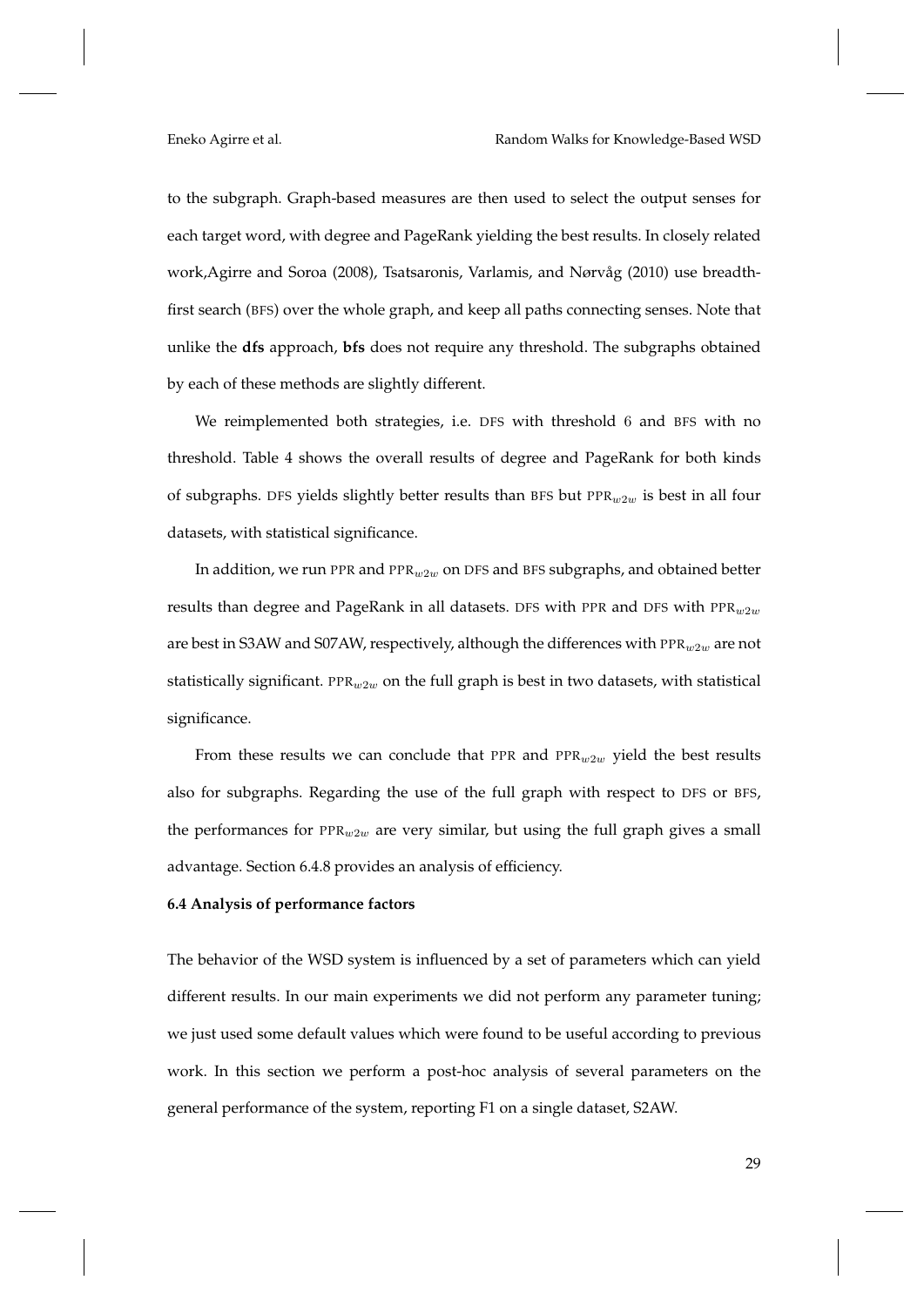**6.4.1 PageRank parameters.** The PageRank algorithm has two main parameters, the so called damping factor and the number of iterations (or, conversely, the convergence threshold), which we set as 0.85 and 30 respectively (cf. Section 4). Figure 3 depicts the effect of varying the number of iterations. It shows that the algorithm converges very quickly: one sole iteration yields relatively high performance, and 20 iterations are enough to achieve convergence. Note also that the performance is in the [58.0, 58.5] range for iterations over 5. Note that we use the same range of F1 for the  $y$  axis of figures 3, 4 and 5 for easier comparison.

Figure 4 shows the effect of varying the damping factor. Note that a damping factor of zero means that the PageRank value coincides with the initial probability distribution. Given the way we initialize the distribution (c.f. Section 5.2), it would mean that the algorithm is not able to disambiguate the target words. Thus, the initial value on Figure 4 corresponds to a damping factor of 0.001. On the other hand, a damping factor of 1 yields to the same results as the STATIC method (c.f. Section 5.1). The best value is attained with 0.90, with similar values around it (less than 0.5 absolute points in variation), in agreement with previous results which preferred values in the 0.85...0.95 interval (Haveliwala 2002; Mihalcea 2005; Langville and Meyer 2003).

**6.4.2 Size of context window.** Figure 5 shows the performance of the system when trying different context windows for the target words. The best context size is for windows of 20 content words, with less than 0.5 absolute point losses for windows in the [5, 25] range.

**6.4.3 Using different WordNet versions.** There has been little research on the best strategy to use when dealing with datasets and resources attached to different WordNet versions. Table 5 shows the results for the four datasets used in this study when using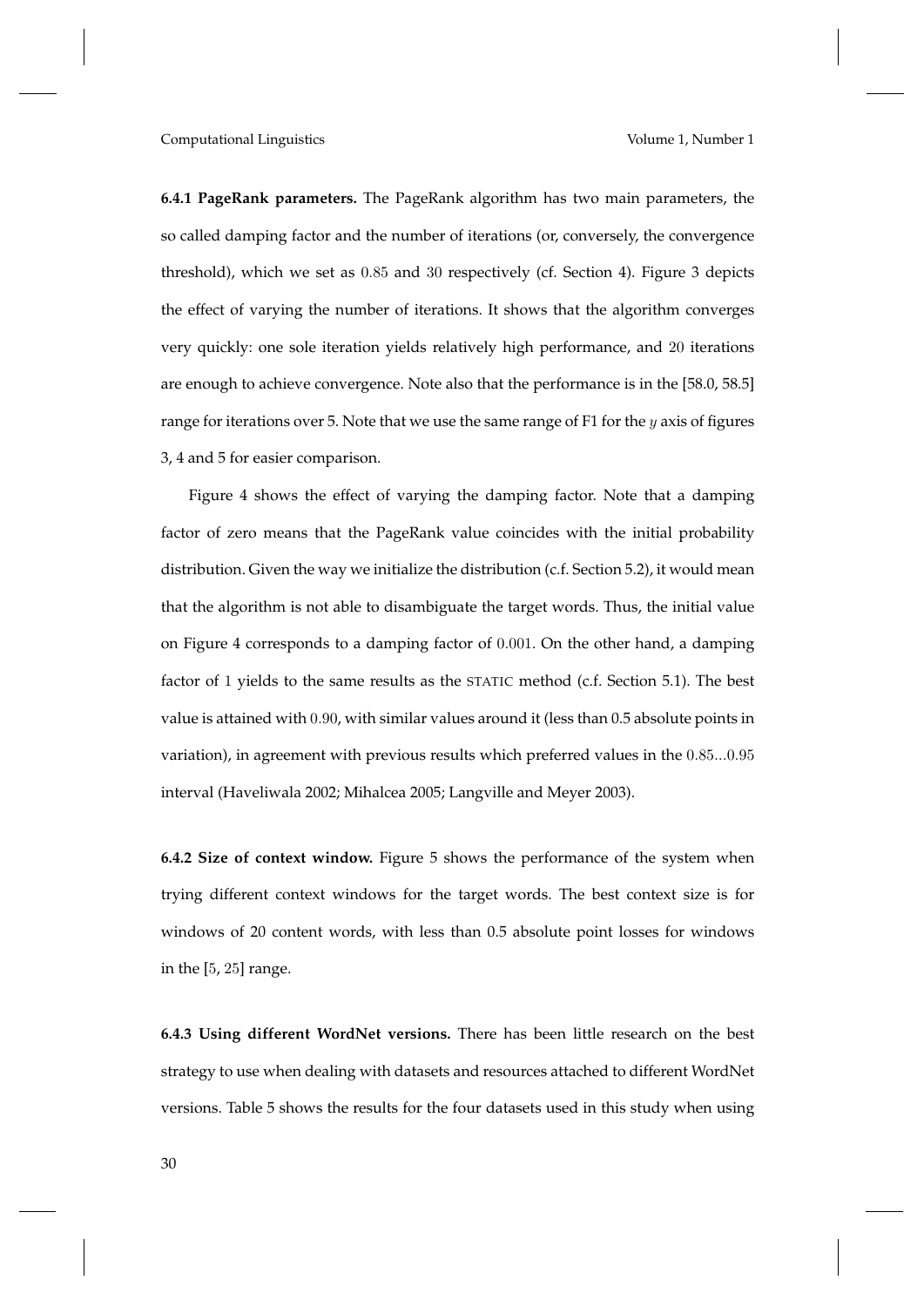

**Figure 3** Convergence according to number of PageRank iterations (F1 on S2AW)



**Figure 4** Varying the damping factor (F1 on S2AW).

different WordNet versions. Two of the datasets (S2AW and S3AW) were tagged with senses from version 1.7, S07AW with senses from version 2.1 and S07CG with coarse senses built on 2.1 senses.

Given the fact that WordNet 3.0 is a more recent version which includes more relations, one would hope that using it would provide the best results (Cuadros and Rigau 2008; Navigli and Lapata 2010). We built a graph analogous to the ones for versions 1.7 and 2.1, but using the hand-disambiguated glosses instead of eXtended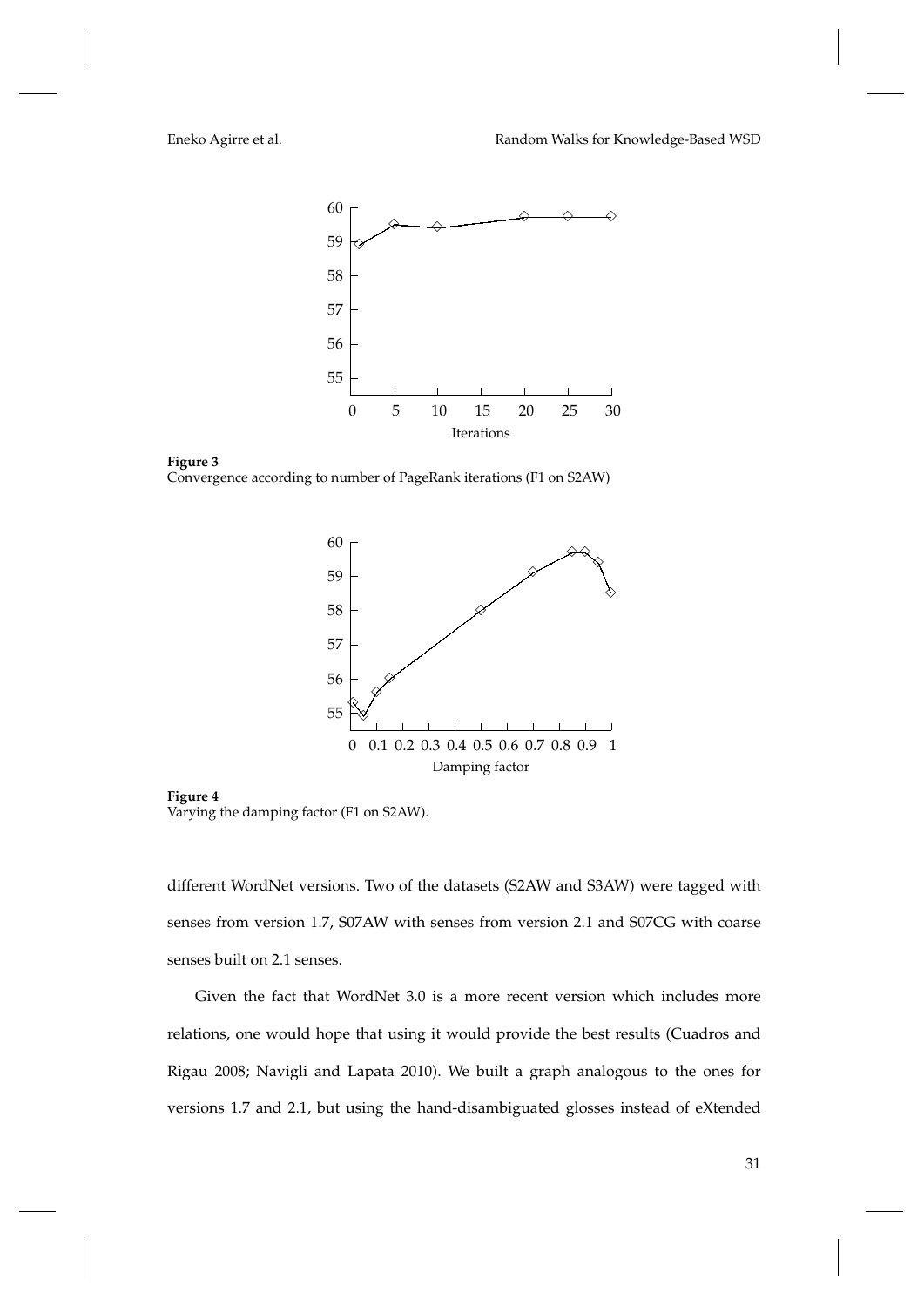

**Figure 5** Varying the context size (F1 on S2AW).

WordNet glosses. We used freely available mappings (Daude, Padro, and Rigau 2000)<sup>7</sup> to convert our eXtended WordNet relations to 3.0, and then the WordNet 3.0 sense results to the corresponding version. In addition we also tested WN1.7 on S07AW and S07CG, and WN2.1 on S2AW and S3AW, using also the mappings from Daude, Padro, and Rigau (2000).

Table 5 shows that the best results are obtained using our algorithm on the same WordNet version as used in the respective dataset. When testing on datasets tagged with WordNet 1.7, similar results are obtained using 2.1 or 3.0. When testing on datasets based on 2.1, 3.0 has a small lead over 1.7. In any case the differences are small ranging from 1.4 absolute points to 0.5 points. All in all, it seems that the changes introduced by different versions slightly deteriorate the results, and the best strategy is to use the same WordNet version as was used for tagging.

**6.4.4 Using XWN vs. WN3.0 gloss relations.** WordNet 3.0 was released with an accompanying dataset comprising glosses where some of the words had been manually

<sup>7</sup> http://nlp.lsi.upc.edu/tools/download-map.php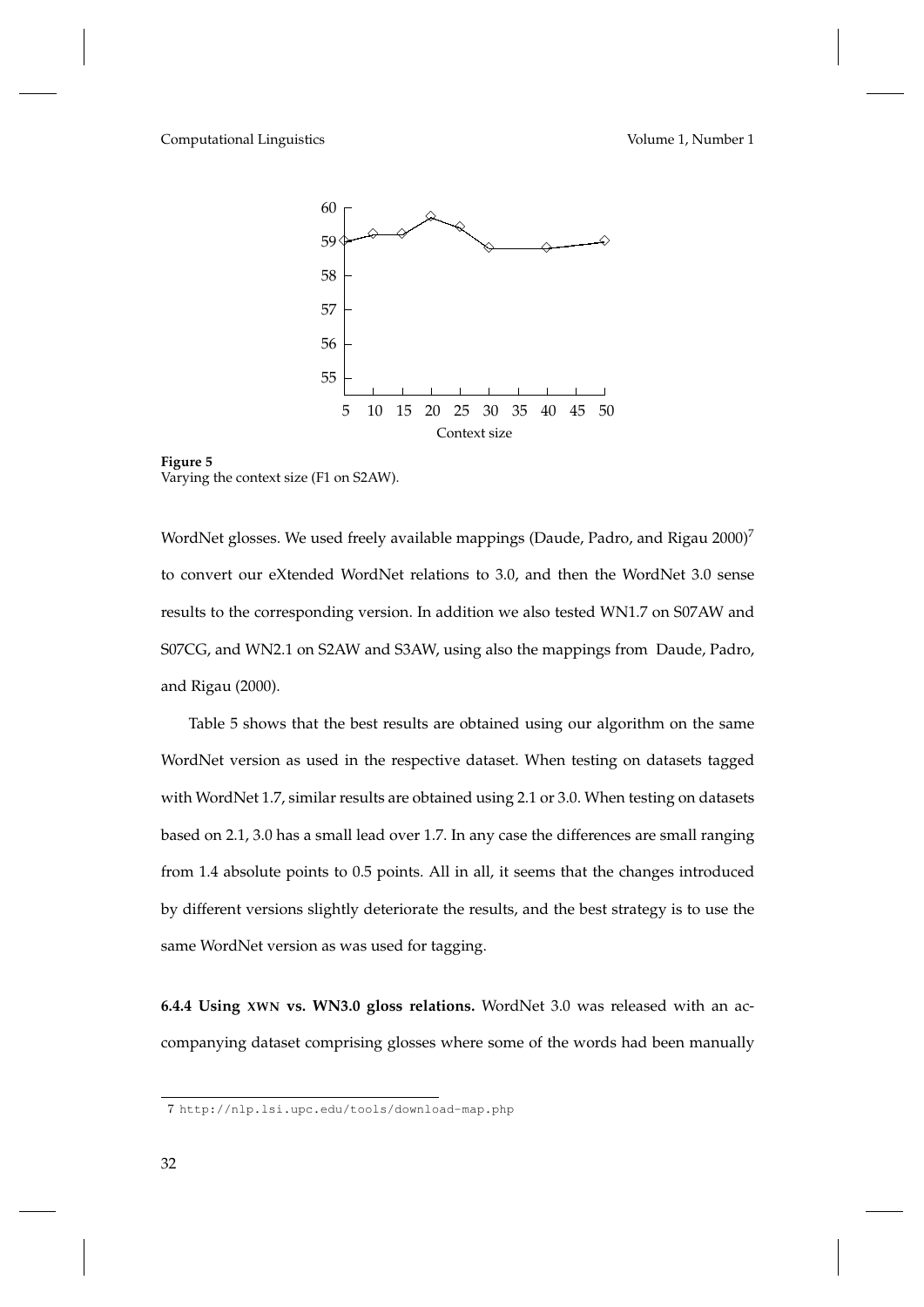# **Table 5**

Comparing WordNet versions. Best result in each row in bold.

| Dataset           | version    | $1.7 + xwn$ | $2.1 + xwn$ | $3.0 + xwn$ |
|-------------------|------------|-------------|-------------|-------------|
| S <sub>2</sub> AW | 17         | 59.7        | 58.7        | 58.4        |
| S <sub>3</sub> AW | 17         | 57.9        | 56.5        | 56.8        |
| S07AW             | 21         | 40.7        | 41.7        | 40.9        |
| S07CC             | 2.1 coarse | 79 6        | 80.1        | 79 6        |

# **Table 6**

Comparing XWN and WN3.0 gloss relations, separately and combined. Best result in each row in bold.

|                   | Dataset $3.0 + XWN$ |      | $3.0 +$ gloss $3.0 +$ XWN + gloss |
|-------------------|---------------------|------|-----------------------------------|
| S <sub>2</sub> AW | 58.4                | 58.1 | 58.8                              |
| S <sub>3</sub> AW | 56.8                | 51.7 | 56.1                              |
| S07AW             | 40.9                | 38.8 | 42.2                              |
| S07C              | 79.6                | 78.9 | 80.2                              |

# **Table 7**

Analysis of relation types. The first column shows the performance using just that relation type. The second shows the combination of TAX and each type. The last column shows all relations except the corresponding type.

| relation                         | single | $+$ TAX | ablation |
|----------------------------------|--------|---------|----------|
| <b>TAX</b>                       | 37.4   |         | 59.9     |
| <b>ANT</b>                       | 19.1   | 42.1    | 59.9     |
| <b>MER</b>                       | 23.4   | 36.4    | 59.6     |
| REL                              | 35.4   | 46.1    | 59.6     |
| <b>XWN</b>                       | 59.9   | 59.8    | 47.1     |
| Reference system (all relations) | 59.7   |         |          |

disambiguated. In Table 6 we present the results of using these glosses with the WN3.0 graph, showing that the results are lower than using XWN relations. We also checked the use of WN3.0 gloss relation with other WordNet versions, and the results using XWN where always slightly better. We hypothesize that the better results for XWN are due to the amount of relations, with XWN holding 61% more relations than WN3.0 glosses. Still, the best relations are obtained with the combination of both kinds of gloss relations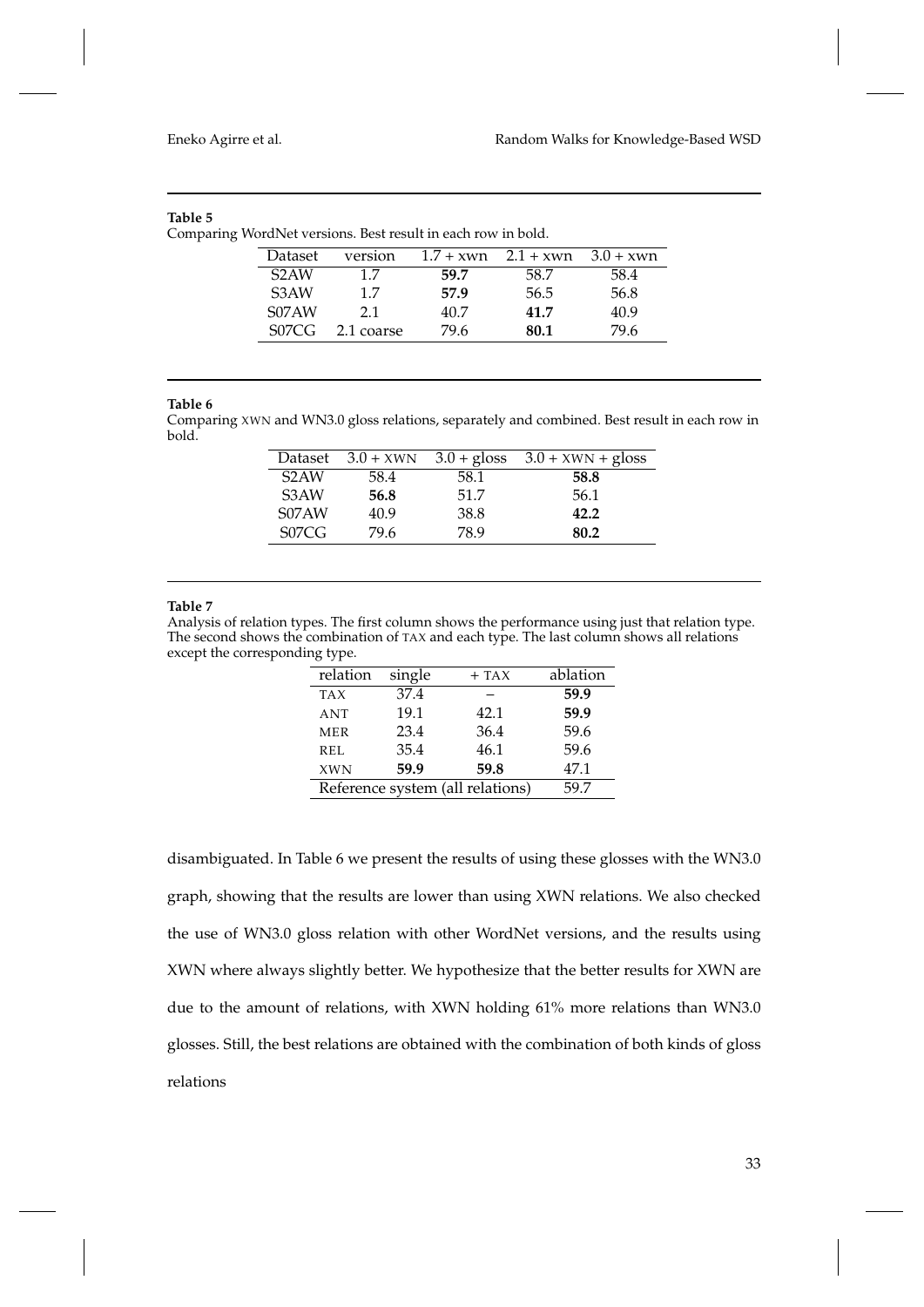**6.4.5 Analysis of relations.** Previous results were obtained using all the relations of WordNet and taking eXtended WordNet relations into account. In this section we analyze the effect of the relation types on the whole process, following the relation groups presented in Table 1. Table 7 shows the results when using different combinations over relation types. The eXtended WordNet XWN relations appear the most valuable when performing random walk WSD, as their performance is as good as when using the whole graph, and they produce a large drop when ablated from the graph. Ignoring antonymy relations produces a small improvement, but the differences between using all the relations, eliminating antonyms and using XWN relations only are too small to draw any further conclusions. It seems that given the XWN relations (the most numerous, cf. Section 3.1), our algorithm is fairly robust to the addition or deletion of other kinds of relations (less numerous).

**6.4.6 Behaviour with respect to STATIC and MFS.** The high results of the very simple STATIC method (PageRank with no context) seems to imply that there is no need to use context for disambiguation. Our intuition was that the synsets which correspond to the most frequent senses would get more relations. We thus computed the correlation between systems, gold tags and MFS. In order to make the correlation results comparable to the figures used on evaluation, we use the number of times both sets of results agree, divided by the number of results returned by the first system. Table 8 shows such a matrix of pairwise correlations. If we take the row of gold tags, the results reflect the performance of each system (the precision). In the case of MFS, the column shows that STATIC has a slightly larger correlation with the MFS than the other two methods. The matrix also shows that all our three methods agree more than 80% of the time, with PPR and STATIC having a relatively smaller agreement.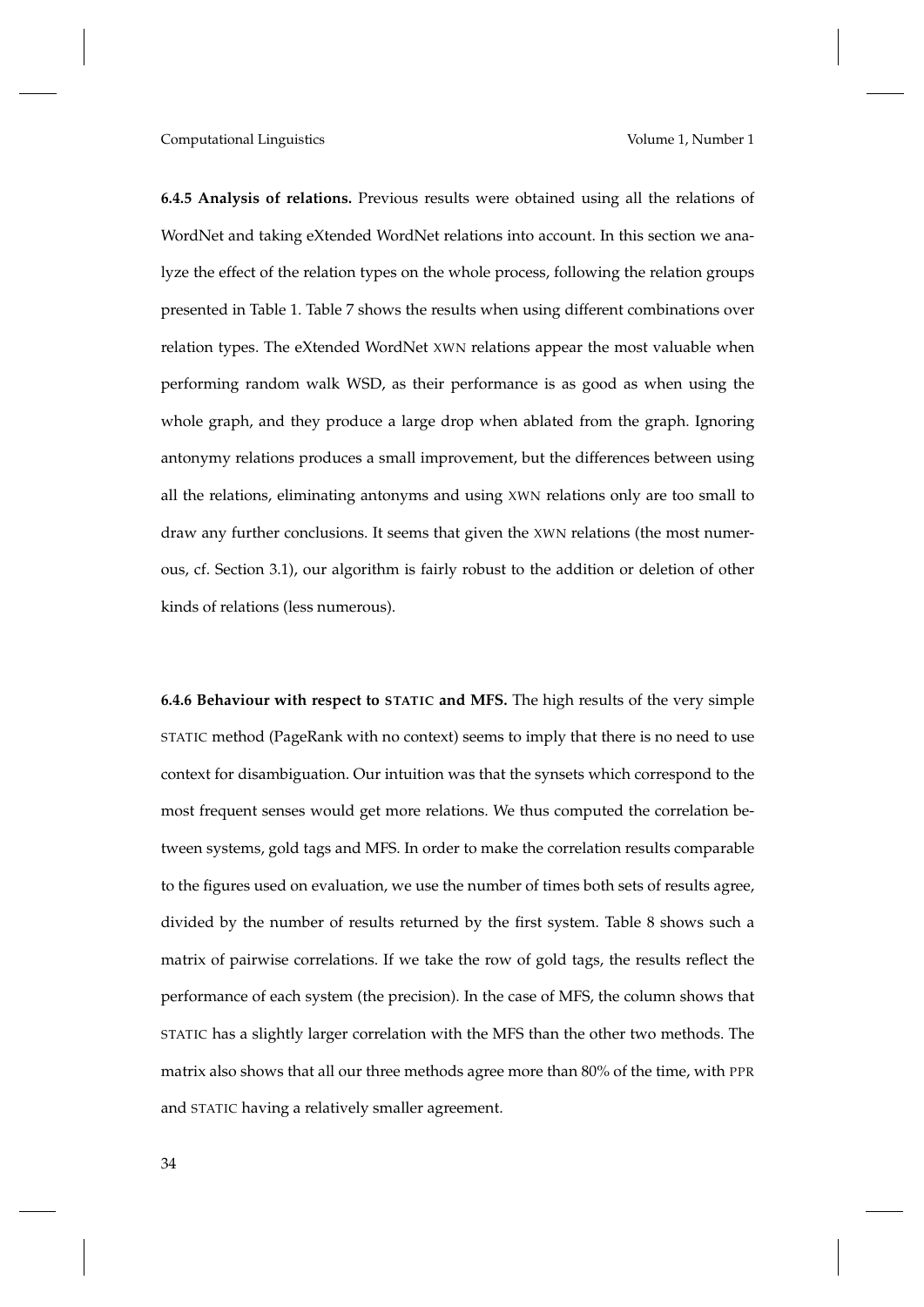|               | Gold  | MFS   | <b>PPR</b> | $PPR_{w2w}$ | <b>STATIC</b> |
|---------------|-------|-------|------------|-------------|---------------|
| Gold          | 100.0 | 61.3  | 58.6       | 59.7        | 57.8          |
| <b>MFS</b>    | 60.1  | 100.0 | 79.8       | 79.0        | 81.3          |
| <b>PPR</b>    | 57.4  | 79.8  | 100.0      | 86.8        | 82.8          |
| $PPR_{w2w}$   | 58.4  | 79.0  | 86.8       | 100.0       | 86.4          |
| <b>STATIC</b> | 56.7  | 81.4  | 82.8       | 86.4        | 100.0         |

| Table 8                                         |  |  |
|-------------------------------------------------|--|--|
| Correlation between systems, gold tags and MFS. |  |  |

In contrast, related work using the same techniques over domain-specific words (Agirre, Lopez de Lacalle, and Soroa 2009) shows that the results of our Personalized PageRank models departs significantly from MFS and STATIC. Table 9 shows the results of the three techniques on the three subcorpora that comprise the evaluation dataset published in (Koeling, McCarthy, and Carroll 2005). This dataset consists of examples retrieved from the Sports and Finance sections of the Reuters corpus, and also from the balanced British National Corpus (BNC), which is used as a general domain contrast corpus.

Applying PageRank over the entire WordNet graph yields low results, very similar to those of MFS, and below those of Personalized PageRank. This confirms that STATIC PageRank is closely related to MFS, as we hypothesized in Section 5.1 and showed in Table 8 for the other general domain datasets. While the results of  $PPR_{w2w}$  are very similar in the general-domain BNC,  $PPR_w2w$  departs from STATIC and MFS with 30 and 20 points of difference in the domain-specific Sports and Finance corpora. These results are highly relevant, because they show that PPR is able to effectively use contextual information, and depart from the MFS and STATIC baselines.

**6.4.7 Combination with MFS.** As mentioned in Section 6.2, we have avoided to use any information regarding sense frequencies from annotated corpora, as this information is not always available for all wordnets. In this section we report the results of our

35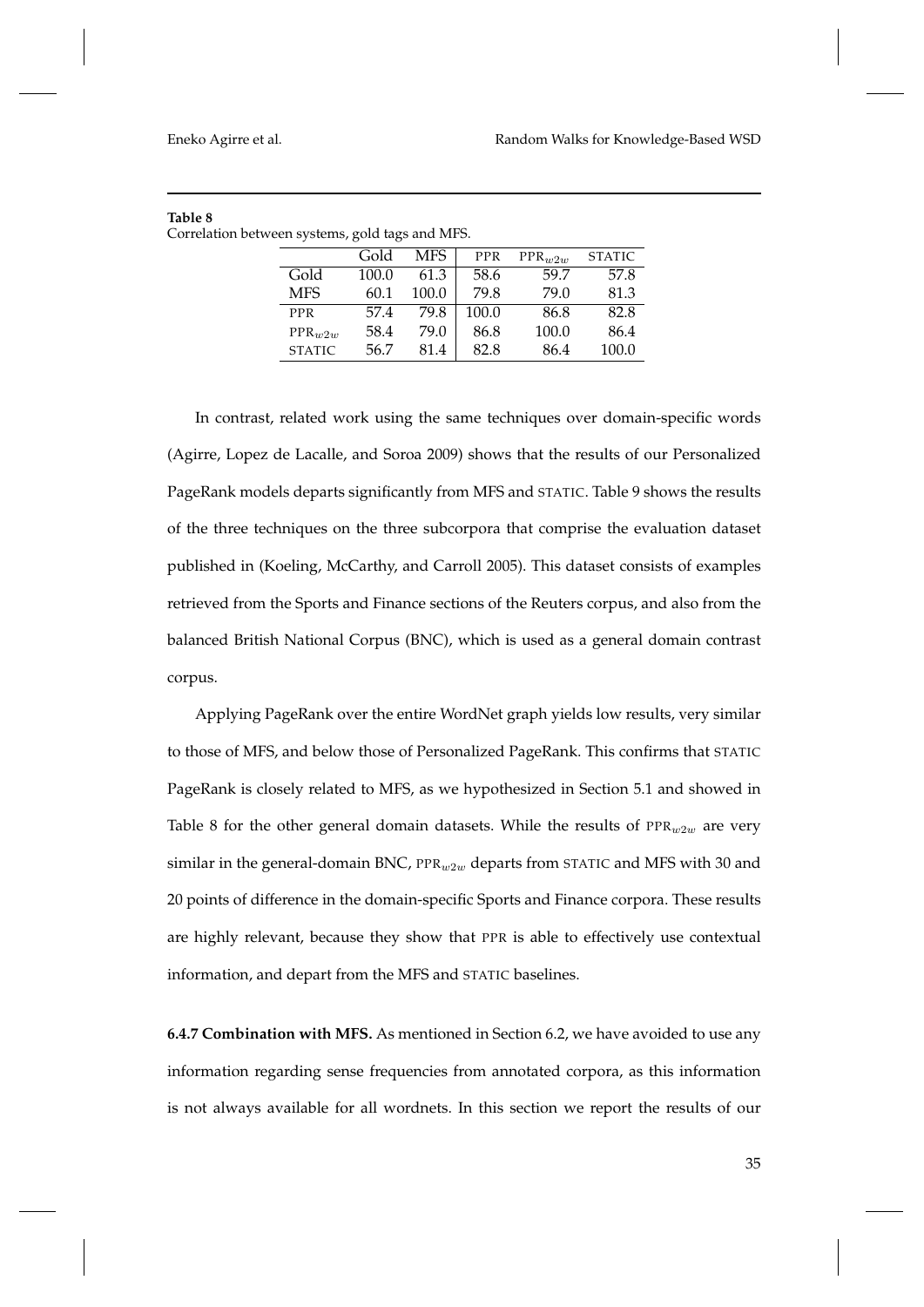#### **Table 9**

|                                                                              | Results on three subcorpora as reported in (Agirre, Lopez de Lacalle, and Soroa 2009), where |
|------------------------------------------------------------------------------|----------------------------------------------------------------------------------------------|
| Sports and Finance are domain-specific. Best results on each column in bold. |                                                                                              |

| System        | BNC  | <b>Sports</b> | Finance |
|---------------|------|---------------|---------|
| MFS.          | 34.9 | 19.6          | 37.1    |
| <b>STATIC</b> | 36.6 | 20.1          | 39.6    |
| $PPR_{11211}$ | 37.7 | 51.5          | 59.3    |

algorithm when taking into account prior probabilities of senses taken from sense counts. We used the sense counts provided with WordNet in the index.sense file $^8$ . In this setting, the edges linking words and their respective senses are weighted according to the prior probabilities of those senses, instead of uniform weights as in Section 5.2.

Table 10 shows that results when using priors from MFS improve over the results of the original  $PPR_{w2w}$  in all datasets. The improvement varies across parts of speech, and for instance, the results for nouns in S07CG are worse (shown in rightmost column of Table 10). In addition, the results for  $\text{PPR}_{w2w}$  when using MFS information improve over MFS in all cases except for S07AW.

The table also reports the best systems which do use MFS (see Section 6.3 for detailed explanations). For S2AW and S07AW we do not have references to related systems. For S3AW we can see that our system performs best. In the case of S07CG, UOR-SSI reports better results that our system. Finally, the final row reports their system when combined with MFS information as back-off (Ponzetto and Navigli 2010), which also attains better results than our system. We tried to use a combination method similar to theirs, but did not manage to improve results.

**6.4.8 Efficiency of full graphs vs. subgraphs.** Given the very close results of our algorithm when using full graphs and subgraphs (cf. Section 6.3), we studied the efficiency

<sup>8</sup> http://wordnet.princeton.edu/wordnet/man/senseidx.5WN.html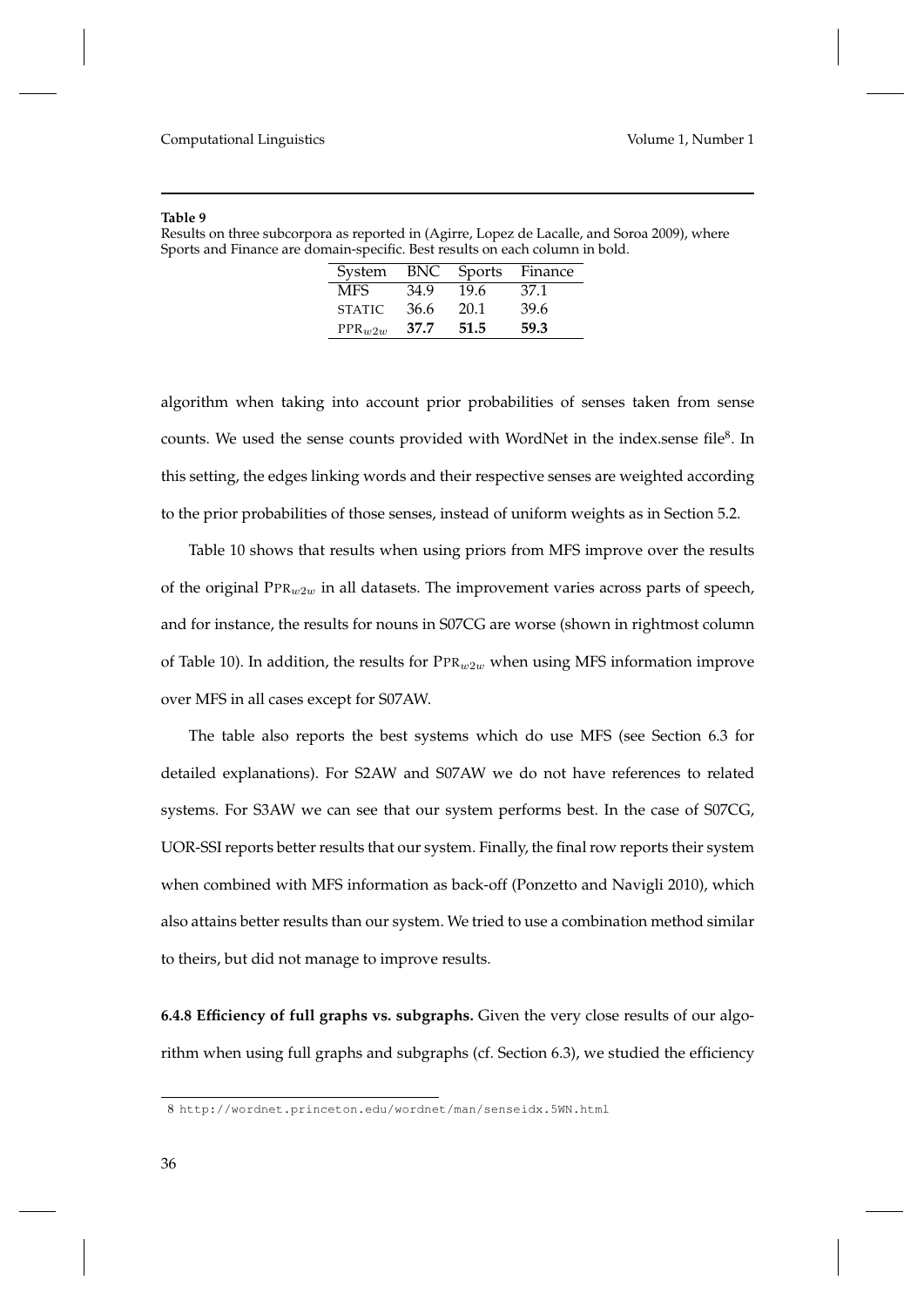#### **Table 10**

Combination with MFS (F1). The first two rows correspond to our system with and without information from MFS. Below we report systems which also use MFS. Best results in each column in bold.

| System             | S <sub>2</sub> AW | S <sub>3</sub> AW | S07AW | S07CG(N) |        |
|--------------------|-------------------|-------------------|-------|----------|--------|
| $PPR_{w2w}$        | 59.7              | 57.9              | 41.7  | 80.1     | (83.6) |
| $PPR_{w2w}$ MFS    | 62.6              | 63.0              | 48.6  | 81.4     | (82.1) |
| <b>MFS</b>         | 60.1              | 62.3              | 51.4  | 78.9     | (77.4) |
| IRST-DDD-00        |                   | 58.3              |       |          |        |
| Nav05 / UOR-SSI    |                   | 60.4              |       | 83.2     | (84.1) |
| Ponz <sub>10</sub> |                   |                   |       | 81.7     | (85.5) |

of each. We benchmarked several graph based methods on the S2AW dataset, which comprises 2473 instances to be disambiguated. All tests were done on a multicore computer with 16 GB of memory using a single 2.66 Ghz processor. When using the full graph PPR disambiguates full sentences in one go at 684 instances per minute, while  $PPR_{w2w}$  disambiguates one word at a time, 70 instances per minute. The DFS subgraphs provide better performance than  $PPR_{w2w}$ , 228 instances per minute when using degree, with marginally slower performance when using  $PPR_{w2w}$  (210 instances per minute). The BFS subgraph is slowest, with around 20 instances per minute. The memory footprint of using the full graph algorithm is small, just 270 MB, so several processes can be run on a multiprocessor machine easily.

All in all, there is a tradeoff in performance and speed, with  $PPR_{w2w}$  on the full graph providing better results at the cost of some speed, and PPR on the full graph providing the best speed at the cost of worse performance. Using DFS with  $PPR_{w2w}$ lays in between, and is also a good alternative, and its speed can be improved using pre-indexed paths.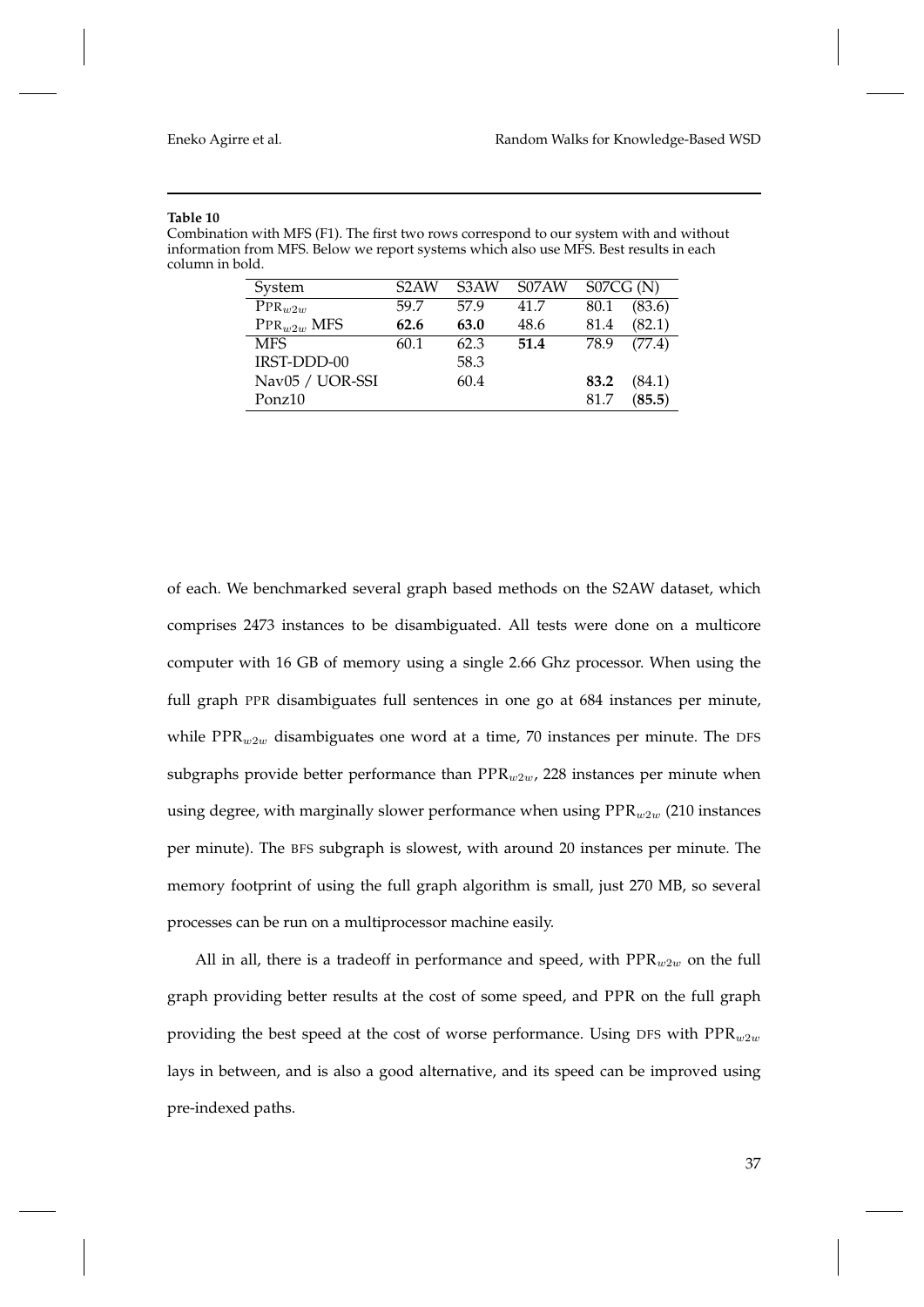#### **Table 11**

Results as F1 on the Spanish SemEval07 dataset, including first sense, MFS and the best supervised system in the competition. (\*) means statistically significant difference with respect to the best of our results (in bold).

| Method        | Acc.    |  |  |
|---------------|---------|--|--|
| <b>PPR</b>    | 78.4*   |  |  |
| $PPR_{w2w}$   | 79.3    |  |  |
| <b>STATIC</b> | $76.5*$ |  |  |
| First sense   | 66.4*   |  |  |
| MFS           | 84.6*   |  |  |
| <b>BEST</b>   | $85.1*$ |  |  |

#### **6.5 Experiments on Spanish**

Our WSD algorithm can be applied over non-English texts, provided that a LKB for this particular language exists. We have applied our random walk algorithms to the Spanish WordNet (Atserias, Rigau, and Villarejo 2004), using the SemEval-2007 Task 09 dataset as evaluation gold standard (Màrquez et al. 2007). The dataset contains examples of the 150 most frequent nouns in the CESS-ECE corpus, manually annotated with Spanish WordNet synsets. It is split into a train and test part, and has an "all words" shape i.e. input consists of sentences, each one having at least one occurrence of a target noun. We ran the experiment over the test part (792 instances), and used the train part for calculating the MFS heuristic. The results in Table 11 are consistent with those for English, with our algorithms approaching MFS performance, and  $PPR_{w2w}$  yielding the best results. Note that for this dataset the supervised algorithm could barely improve over the MFS, which performs very well, suggesting that in this particular dataset the sense distributions are highly skewed.

Finally, we also show results for the first sense in the Spanish WordNet. In the Spanish WordNet the order of the senses of a word has been assigned directly by the lexicographer (Atserias, Rigau, and Villarejo 2004), as there is no information of sense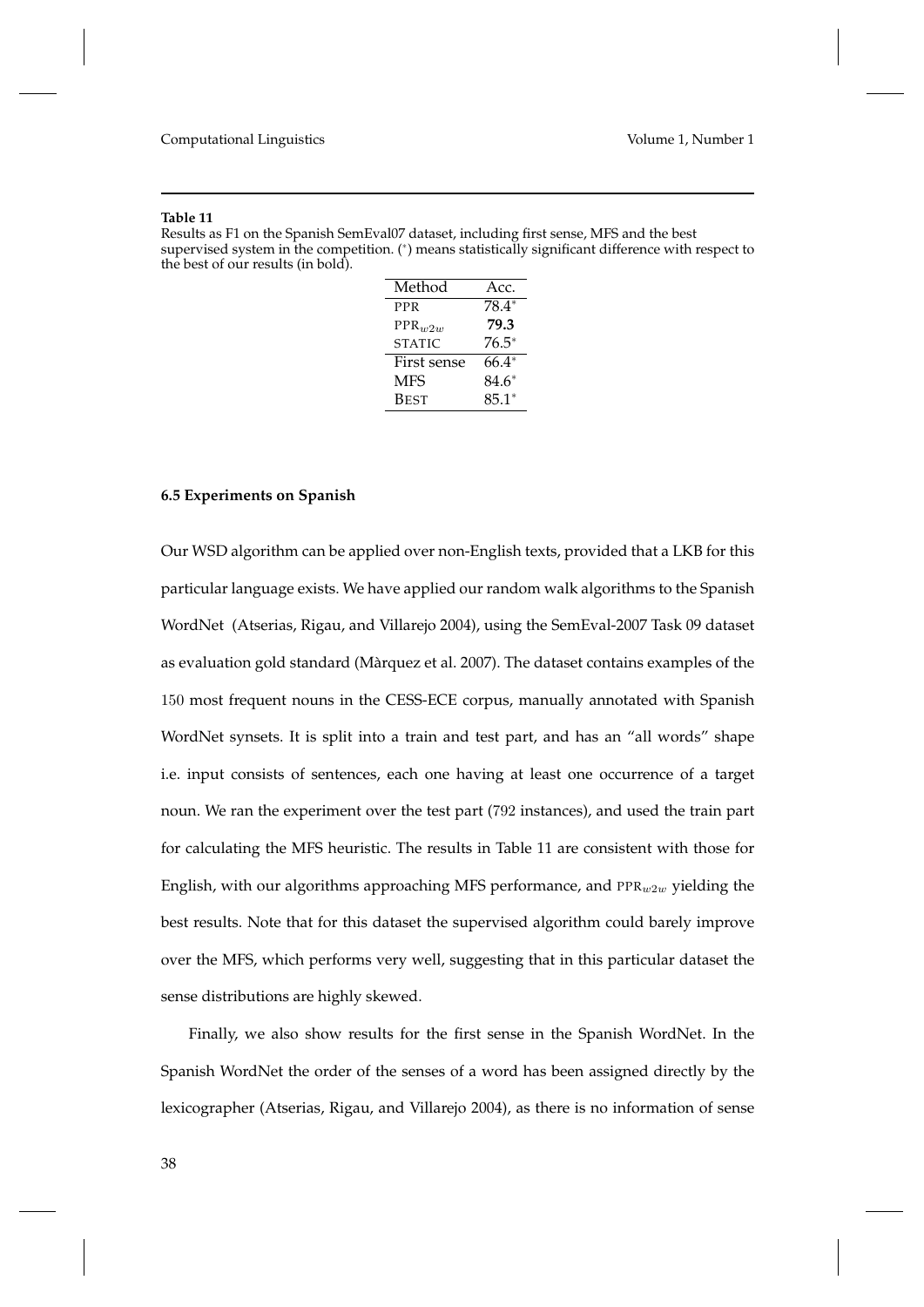frequency from hand-annotated corpora. This is in contrast to the English WordNet, where the senses are ordered according to their frequency in annotated corpora (Fellbaum 1998), and reflects the status on most other wordnets. In this case, our algorithm clearly improves over the first sense in the dictionary.

# **7. Conclusions**

In this article we present a method for knowledge-based Word Sense Disambiguation based on random walks over relations in a LKB. Our algorithm uses the full graph of WordNet efficiently, and performs better than PageRank or degree on subgraphs (Agirre and Soroa 2008; Navigli and Lapata 2007, 2010; Ponzetto and Navigli 2010). We also show that our combination of method and LKB built from WordNet and eXtended WordNet compares favorably to other knowledge-based systems using similar information sources (Mihalcea 2005; Sinha and Mihalcea 2007; Tsatsaronis, Vazirgiannis, and Androutsopoulos 2007; Tsatsaronis, Varlamis, and Nørvåg 2010). Our analysis shows that Personalized PageRank yields similar results when using subgraphs and the full graph, with a trade-off between speed and performance, where Personalized PageRank over the full graph is fastest, its word-to-word variant slowest, and Personalized PageRank over the subgraph lies in between.

We also show that the algorithm can be easily ported to other languages with good results, with the only requirement of having a wordnet. Our results improve over the first sense of the Spanish dictionary. This is particularly relevant for wordnets other than English. For the English WordNet the senses of a word are ordered according to the frequency of the senses in hand-annotated corpora, and thus the first sense is equivalent to the Most Frequent Sense, but this information is not always available for languages which lack large-scale hand-annotated corpora.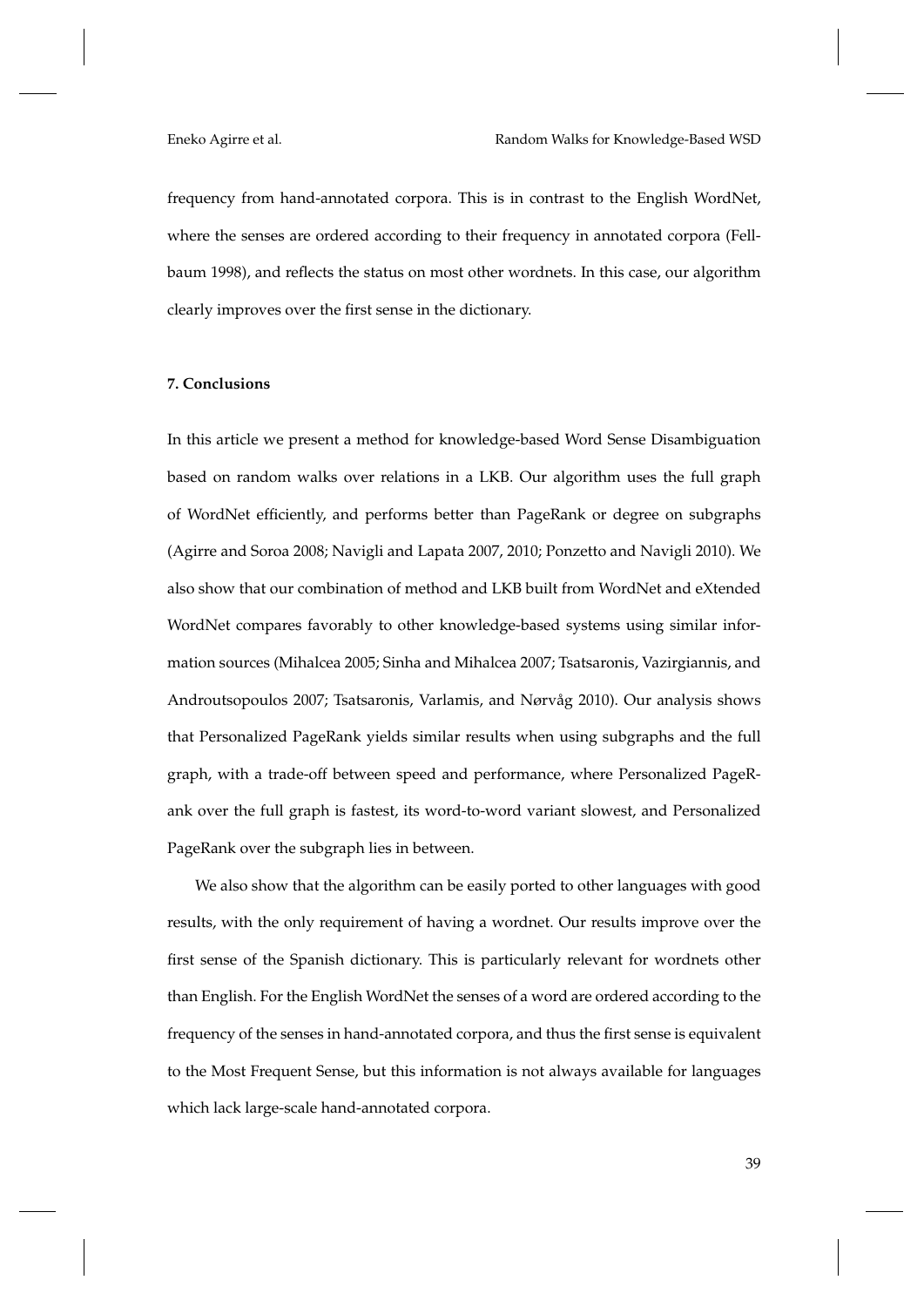We have performed an extensive analysis, showing the behavior according to the parameters of PageRank, and studying the impact of different relations and WordNet versions. We have also analyzed the relation between our PPR algorithm, MFS and STATIC PageRank. In general domain corpora they get similar results, close to the performance of the MFS learned from SemCor, but the results reported on domainspecific datasets (Agirre, Lopez de Lacalle, and Soroa 2009) show that PPR is able to move away from the MFS and STATIC and improve over them, indicating that PPR is able to effectively use contextual information, and depart from MFS and STATIC PageRank.

The experiments in this study are readily reproducible, as the algorithm and the LKBs are publicly available<sup>9</sup>. The system can be applied easily to sense inventories and knowledge bases different from WordNet.

For the future we would like to explore methods to incorporate global weights of the edges in the random walk calculations (Tsatsaronis, Varlamis, and Nørvåg 2010). Given the complementarity of the WordNet++ resource (Ponzetto and Navigli 2010) and our algorithm, it would be very interesting to explore the combination of both, as well as the contribution of other WordNet related resources (Cuadros and Rigau 2008).

#### **Acknowledgments**

We are deeply indebted to the reviewers, who greatly helped to improve the article. Our thanks to Rob Koeling and Diana McCarthy for kindly providing the dataset, thesauri and assistance, and to Roberto Navigli and Simone Ponzetto for clarifying the method to map to coarse-grained senses. This work has been partially funded by the Education Ministry (project KNOW2 TIN2009-15049-C03-01).

#### **References**

Agirre, E., E. Alfonseca, K. Hall, J. Kravalova, M. Pasca, and A. Soroa. 2009. A Study on

Similarity and Relatedness Using Distributional and WordNet-based Approaches. In

<sup>9</sup> http://ixa2.si.ehu.es/ukb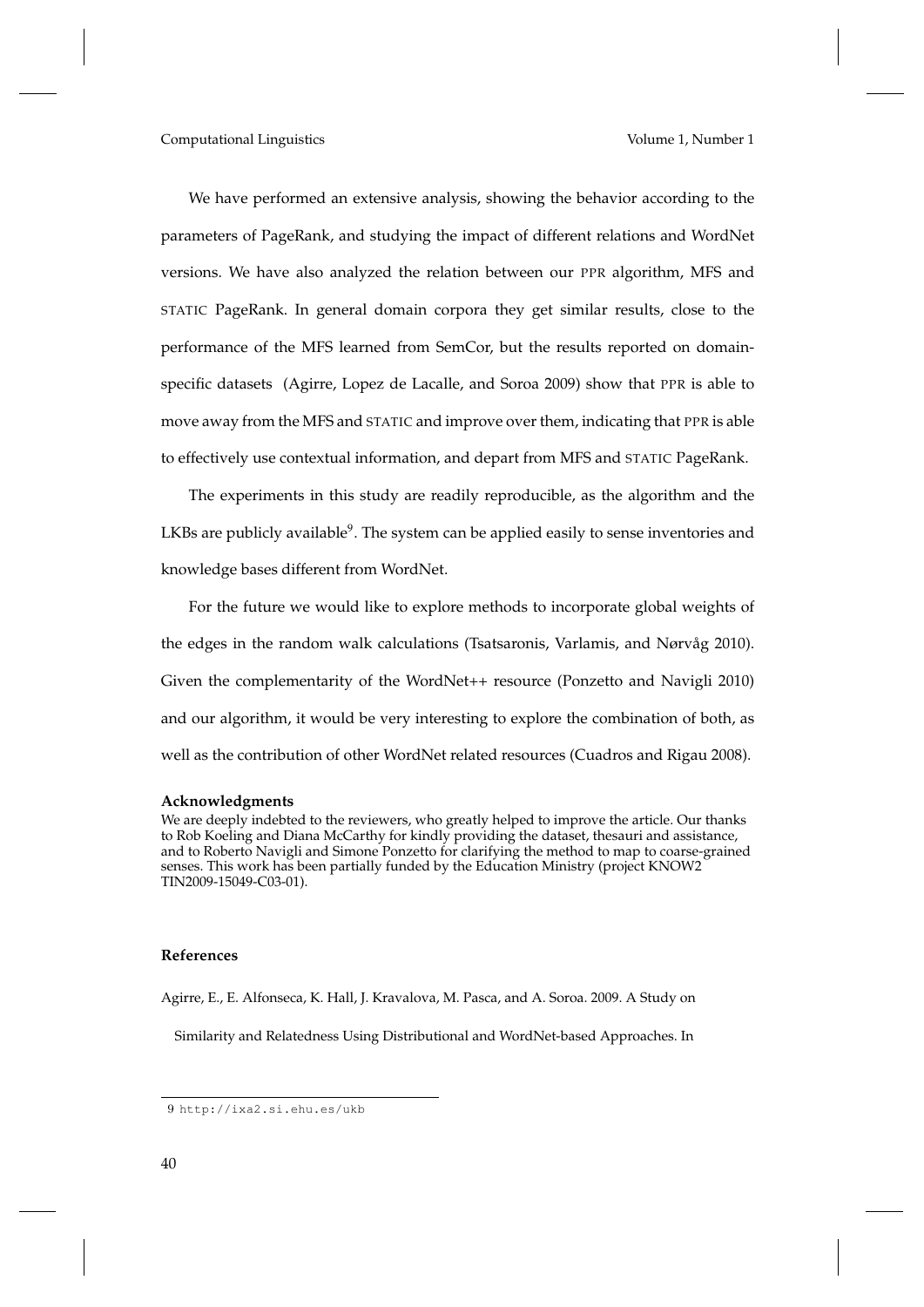*Proceedings of the North American Chapter of the Association for Computational Linguistics - Human Language Technologies conference (NAACL/HLT'09)*, pages 19–27, Colorado, USA.

- Agirre, E., T. Baldwin, and D. Martinez. 2008. Improving Parsing and PP attachment Performance with Sense Information. In *Proceedings of the 46th Annual Meeting of the Association for Computational Linguistics (ACL/HLT'08)*, pages 317–325, Columbus, USA.
- Agirre, E., K. Bengoetxea, K. Gojenola, and J. Nivre. 2011. Improving Dependency Parsing with Semantic Classes. In *Proceedings of the 49th Annual Meeting of the Association for Computational Linguistics: Human Language Technologies (ACL/HLT'11)*, pages 699–703, Portland, Oregon, USA.
- Agirre, E., O. Lopez de Lacalle, and A. Soroa. 2009. Knowledge-Based WSD on Specific Domains: Performing better than Generic Supervised WSD. In *Proceedings of the 19th International Joint Conference on Artificial Intelligence (IJCAI'09)*, pages 1501–1506, Pasadena, USA.
- Agirre, E. and G. Rigau. 1996. Word Sense Disambiguation Using Conceptual Density. In *Proceedings of the 16th International Conference on Computational Linguistics (COLING'96)*, pages 16–22, Copenhagen, Denmark.
- Agirre, E. and A. Soroa. 2008. Using the Multilingual Central Repository for Graph-Based Word Sense Disambiguation. In *Proceedings of the 6th conference on Language Resources and Evaluation (LREC '08)*, pages 1388–1392, Marrakesh, Morocco.
- Agirre, E. and A. Soroa. 2009. Personalizing PageRank for Word Sense Disambiguation. In *Proceedings of the 12th conference of the European chapter of the Association for Computational Linguistics (EACL'09)*, pages 33–41, Athens, Greece.
- Anaya-Sánchez, H., A. Pons-Porrata, and R. Berlanga-Llavori. 2007. TKB-UO: Using Sense Clustering for WSD. In *Proceedings of the 4th International Workshop on Semantic Evaluations (SemEval-2007) in conjunction with ACL*, pages 322–325, Prague, Czech Republic.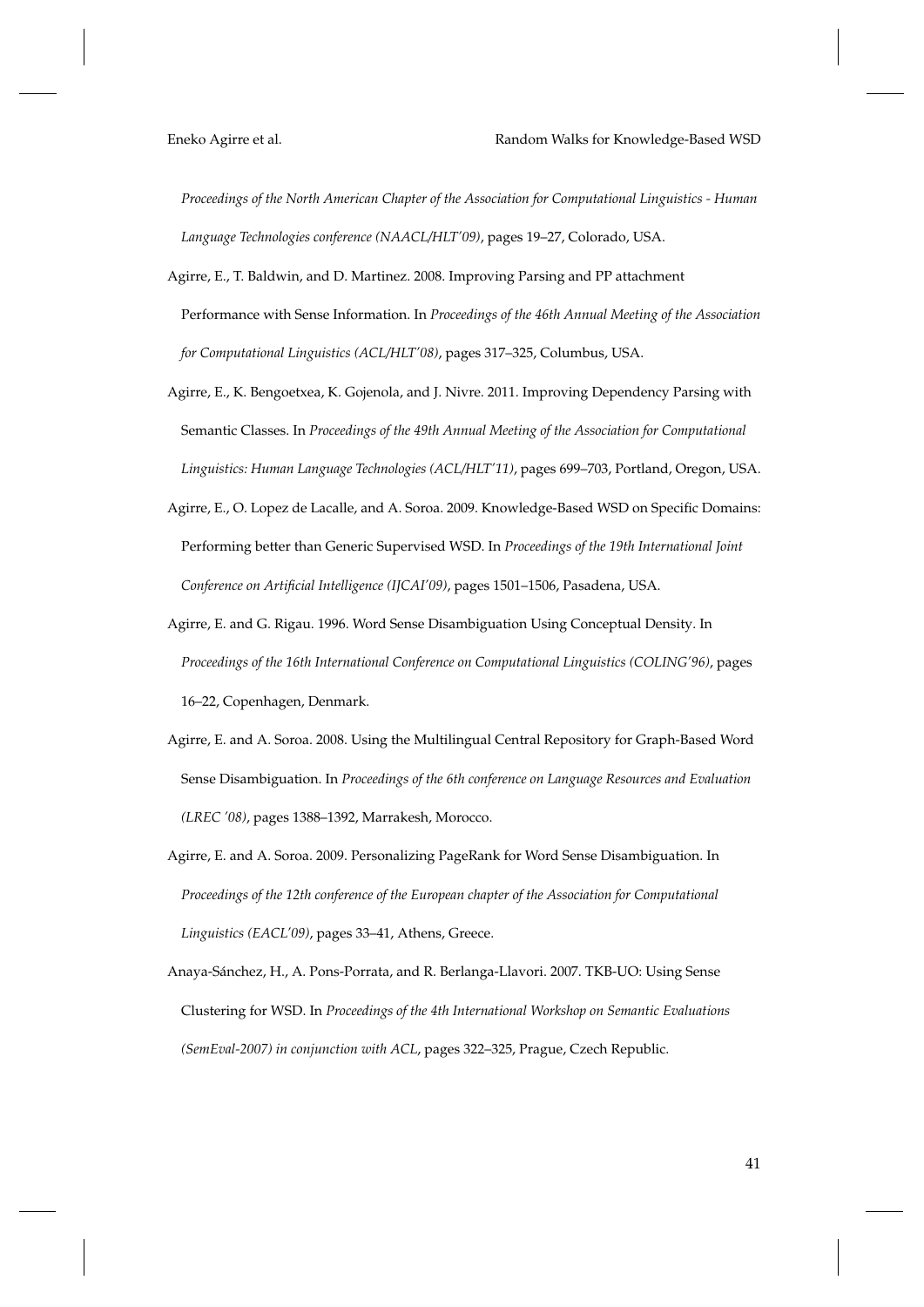- Atserias, J., G. Rigau, and L. Villarejo. 2004. Spanish wordnet 1.6: Porting the spanish wordnet across princeton versions. In *Proceedings of the 4th conference on Language Resources and Evaluation (LREC'04)*, pages 161–164, Lisbon, Portugal.
- Barzilay, R. and M. Elhadad. 1997. Using Lexical Chains for Text Summarization. In *Proceedings of the ACL Workshop on Intelligent Scalable Text Summarization*, pages 10–17, New York, USA.
- Brin, S. and L. Page. 1998. The anatomy of a large-scale hypertextual Web search engine. *Computer Networks and ISDN Systems*, 30(1-7):107–117.
- Carpuat, M. and D. Wu. 2007. Improving Statistical Machine Translation Using Word Sense Disambiguation. In *Proceedings of the Joint Conference on Empirical Methods in Natural Language Processing and Computational Natural Language Learning (EMNLP/CoNLL'07)*, pages 61–72, Prague, Czech Republic.
- Chan, Y. S. and H. T. Ng. 2005. Scaling up word sense disambiguation via parallel texts. In *Proceedings of the 20th national conference on Artificial intelligence (AAAI'05)*, pages 1037–1042.
- Chan, Y. S., H. T. Ng, and D. Chiang. 2007. Word Sense Disambiguation Improves Statistical Machine Translation. In *Proceedings of the 45th Annual Meeting of the Association of Computational Linguistics (ACL'07)*, pages 33–40, Prague, Czech Republic.
- Chan, Y. S., H. T. Ng, and Z. Zhong. 2007. NUS-PT: Exploiting Parallel Texts for Word Sense Disambiguation in the English All-Words Tasks. In *Proceedings of the 4th International Workshop on Semantic Evaluations (SemEval-2007) in conjunction with ACL*, pages 253–256, Prague, Czech Republic.
- Cowie, J., J. Guthrie, and L. Guthrie. 1992. Lexical disambiguation using simulated annealing. In *Proceedings of the workshop on Speech and Natural Language (HLT'91)*, pages 238–242, Morristown, USA.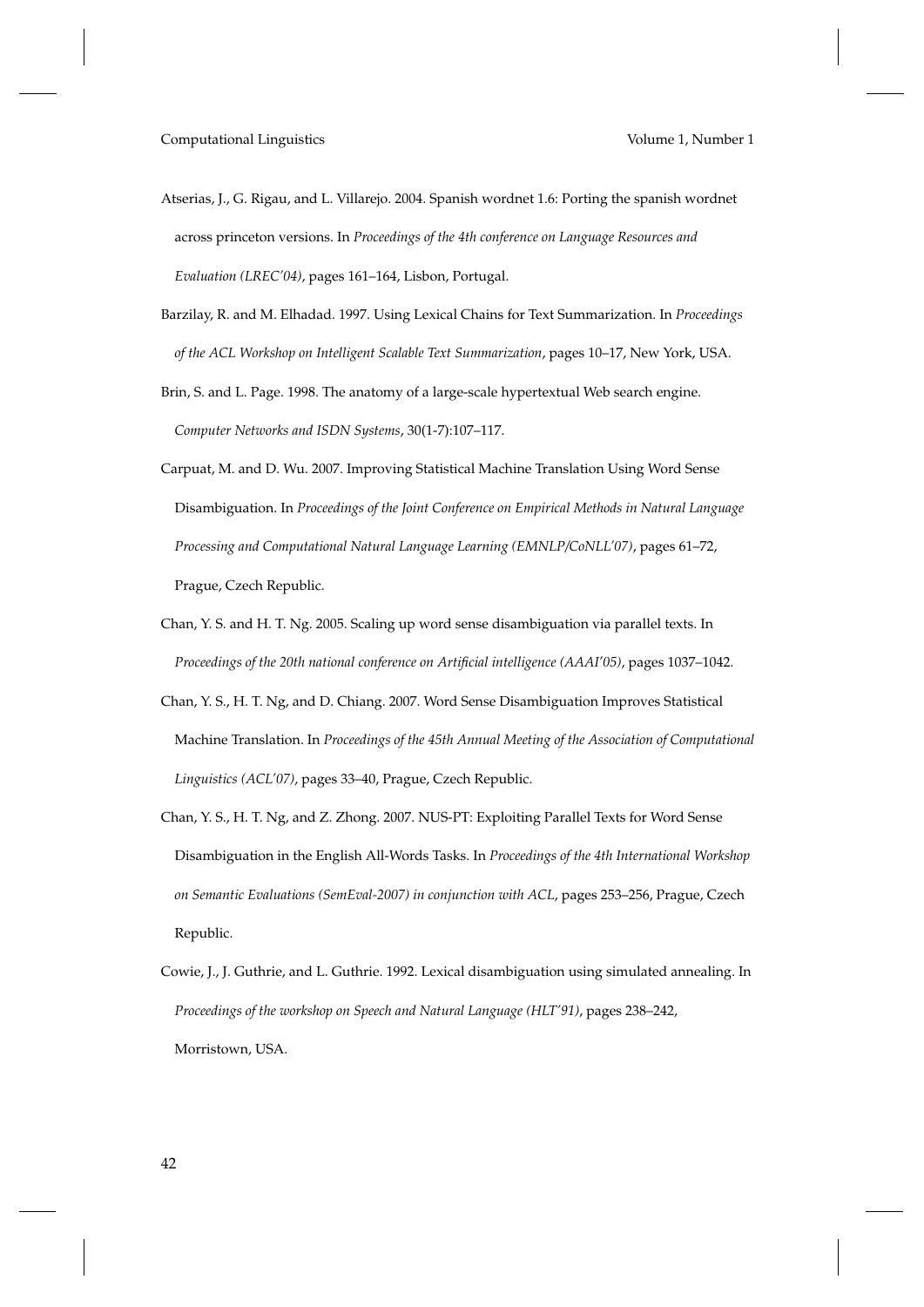- Cuadros, M. and G. Rigau. 2006. Quality assessment of large scale knowledge resources. In *Proceedings of Joint SIGDAT Conference on Empirical Methods in Natural Language Processing (EMNLP'06)*, pages 534–541, Sidney, Australia.
- Cuadros, M. and G. Rigau. 2007. Semeval-2007 task 16: Evaluation of wide coverage knowledge resources. In *Proceedings of the 4th International Workshop on Semantic Evaluations (SemEval-2007) in conjunction with ACL*, pages 81–86, Prague, Czech Republic.
- Cuadros, M. and G. Rigau. 2008. Knownet: using topic signatures acquired from the web for building automatically highly dense knowledge bases. In *Proceedings of 22nd International Conference on Computational Linguistics (COLING'08)*, pages 71–84, Manchester, UK.
- Daude, J., L. Padro, and G. Rigau. 2000. Mapping WordNets using structural information. In *Proceedings 38th Annual Meeting of the Association for Computational Linguistics (ACL'00)*, pages 504–511, Hong Kong.
- Decadt, B., V. Hoste, W. Daelemans, and A. Van Den Bosch. 2004. GAMBL, Genetic Algorithm Optimization of Memory-Based WSD. In *Proceedings of SENSEVAL-3 Third International Workshop on Evaluation of Systems for the Semantic Analysis of Text*, pages 108–112, Barcelona, Spain.
- Escudero, G., L. Márquez, and G. Rigau. 2000. An Empirical Study of the Domain Dependence of Supervised Word Sense Disambiguation Systems. *Proceedings of the joint SIGDAT Conference on Empirical Methods in Natural Language Processing and Very Large Corpora (EMNLP/VLC'00)*, pages 172–180.
- Fellbaum, C., editor. 1998. *WordNet: An Electronic Lexical Database and Some of its Applications*. MIT Press, Cambridge, Mass.
- Haveliwala, T. H. 2002. Topic-sensitive PageRank. In *Proceedings of the 11th international conference on World Wide Web (WWW'02)*, pages 517–526, New York, NY, USA.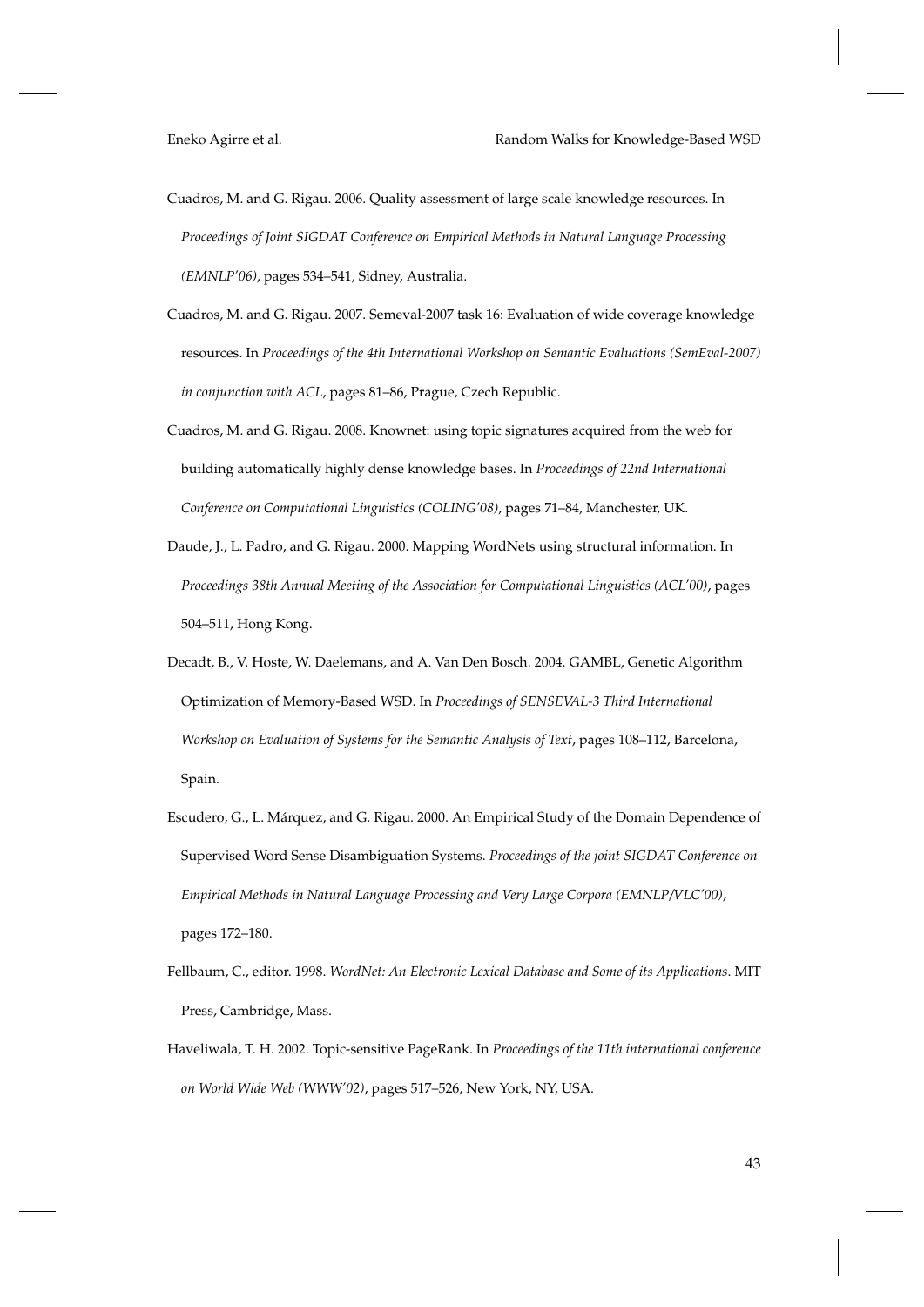- Hughes, T. and D. Ramage. 2007. Lexical Semantic Relatedness with Random Graph Walks. In *Proceedings of the Joint Conference on Empirical Methods in Natural Language Processing and Computational Natural Language Learning (EMNLP/CoNLL'07)*, pages 581–589, Prague,Czech Republic.
- Jiang, J. J. and D. W. Conrath. 1997. Semantic similarity based on corpus statistics and lexical taxonomy. In *Proceeding of the International Conference on Research in Computational Linguistics*, pages 19–33.
- Kleinberg., J. M. 1998. Authoritative sources in a hyperlinked environment. In *Proceedings of the ninth annual ACM-SIAM symposium on Discrete algorithms (SODA'98)*, pages 668–677, Philadelphia, USA.
- Koeling, R., D. McCarthy, and J. Carroll. 2005. Domain-Specific Sense Distributions and Predominant Sense Acquisition. In *Proceedings of the Human Language Technology Conference and Conference on Empirical Methods in Natural Language Processing (HLT/EMNLP'05)*, pages 419–426, Michigan, USA.
- Langville, A. N. and C. D. Meyer. 2003. Deeper inside pagerank. *Internet Mathematics*, 1(3):335–380.
- Lesk, M. 1986. Automatic sense disambiguation using machine readable dictionaries: how to tell a pine cone from an ice cream cone. In *Proceedings of the 5th annual international conference on Systems documentation (SIGDOC'86)*, pages 24–26, New York, NY, USA.
- Màrquez, L., M. A. Villarejo, T. Martí, and M. Taulé. 2007. SemEval-2007 Task 09: Multilevel Semantic Annotation of Catalan and Spanish. In *Proceedings of the 4th International Workshop on Semantic Evaluations (SemEval-2007) in conjunction with ACL*, pages 42–47, Prague, Czech Republic.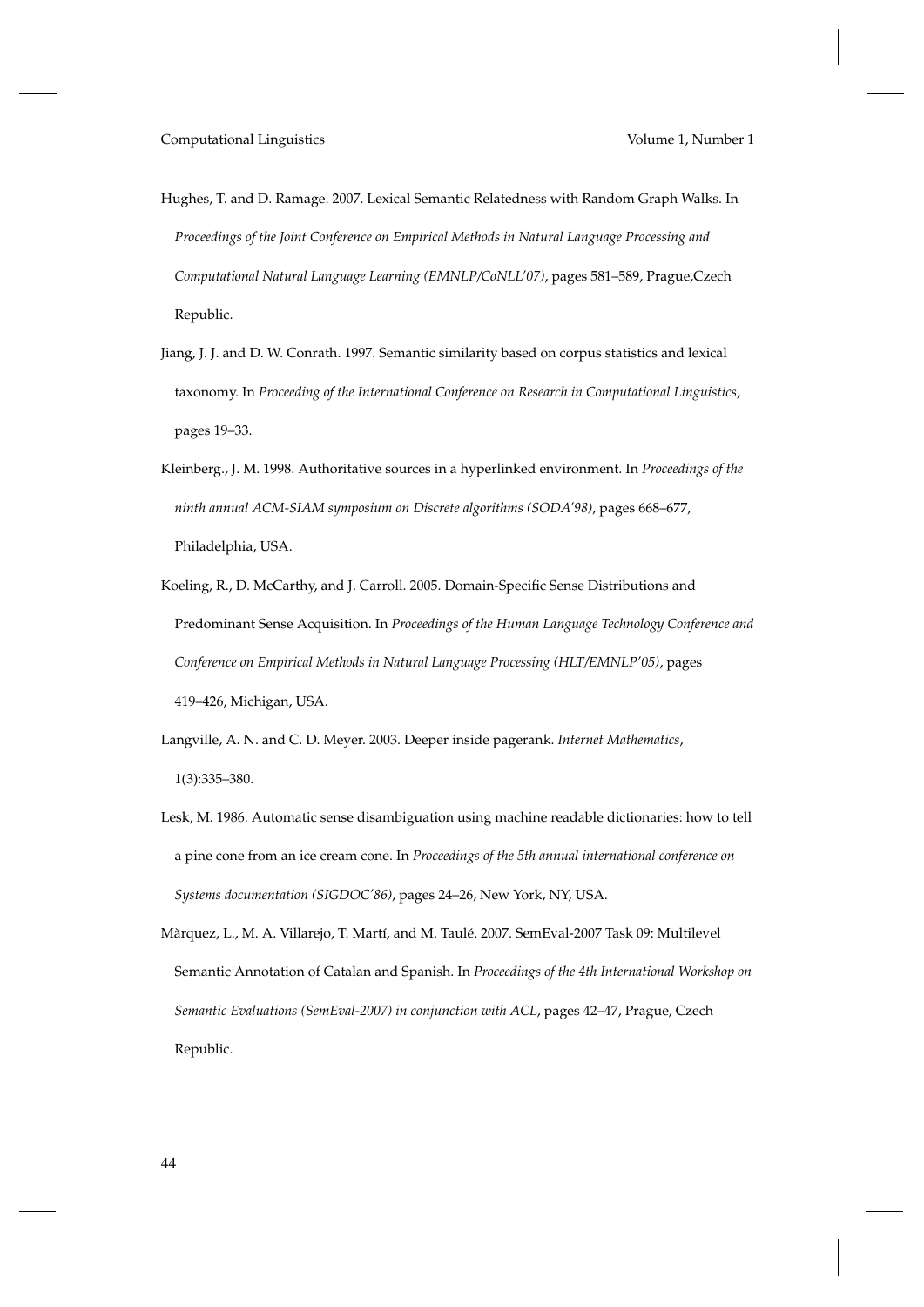- McCarthy, D., R. Koeling, J. Weeds, and J. Carroll. 2007. Unsupervised Acquisition of Predominant Word Senses. *Computational Linguistics*, 33(4):553–590.
- Mihalcea, R. 2002. Word sense disambiguation with pattern learning and automatic feature selection. *Natural Language Engineering*, 8:343–358, December.
- Mihalcea, R. 2005. Unsupervised Large-vocabulary word sense disambiguation with graph-based algorithms for sequence data labeling. In *Proceedings of the conference on Human Language Technology and Empirical Methods in Natural Language Processing (HLT'05)*, pages 411–418, Morristown, NJ, USA.
- Mihalcea, R. and D. I. Moldovan. 2001. eXtended WordNet: Progress Report. In *Proceedings of NAACL Workshop on WordNet and Other Lexical Resources*, pages 95–100, Pittsburgh, USA.
- Miller, G.A., C. Leacock, R. Tengi, and R.Bunker. 1993. A Semantic Concordance. In *Proceedings of the workshop on Human Language Technology (HLT'93)*, pages 303–308.
- Naskar, S. K. and S. Bandyopadhyay. 2007. JU-SKNSB: extended WordNet based WSD on the English all-words task at SemEval-1. In *Proceedings of the 4th International Workshop on Semantic Evaluations (SemEval-2007) in conjunction with ACL*, pages 203–206.
- Navigli, R. 2008. A structural approach to the automatic adjudication of word sense disagreements. *Natural Language Engineering*, 14(4):547–573, October.
- Navigli, R. and M. Lapata. 2007. Graph Connectivity Measures for Unsupervised Word Sense Disambiguation. In *Proceedings of the 17th International Joint Conference on Artificial Intelligence (IJCAI'07)*, pages 1683–1688, Hyderabad, India.
- Navigli, R. and M. Lapata. 2010. An Experimental Study of Graph Connectivity for Unsupervised Word Sense Disambiguation. *IEEE Transactions on Pattern Analysis and Machine Intelligence*, 32(4):678–692.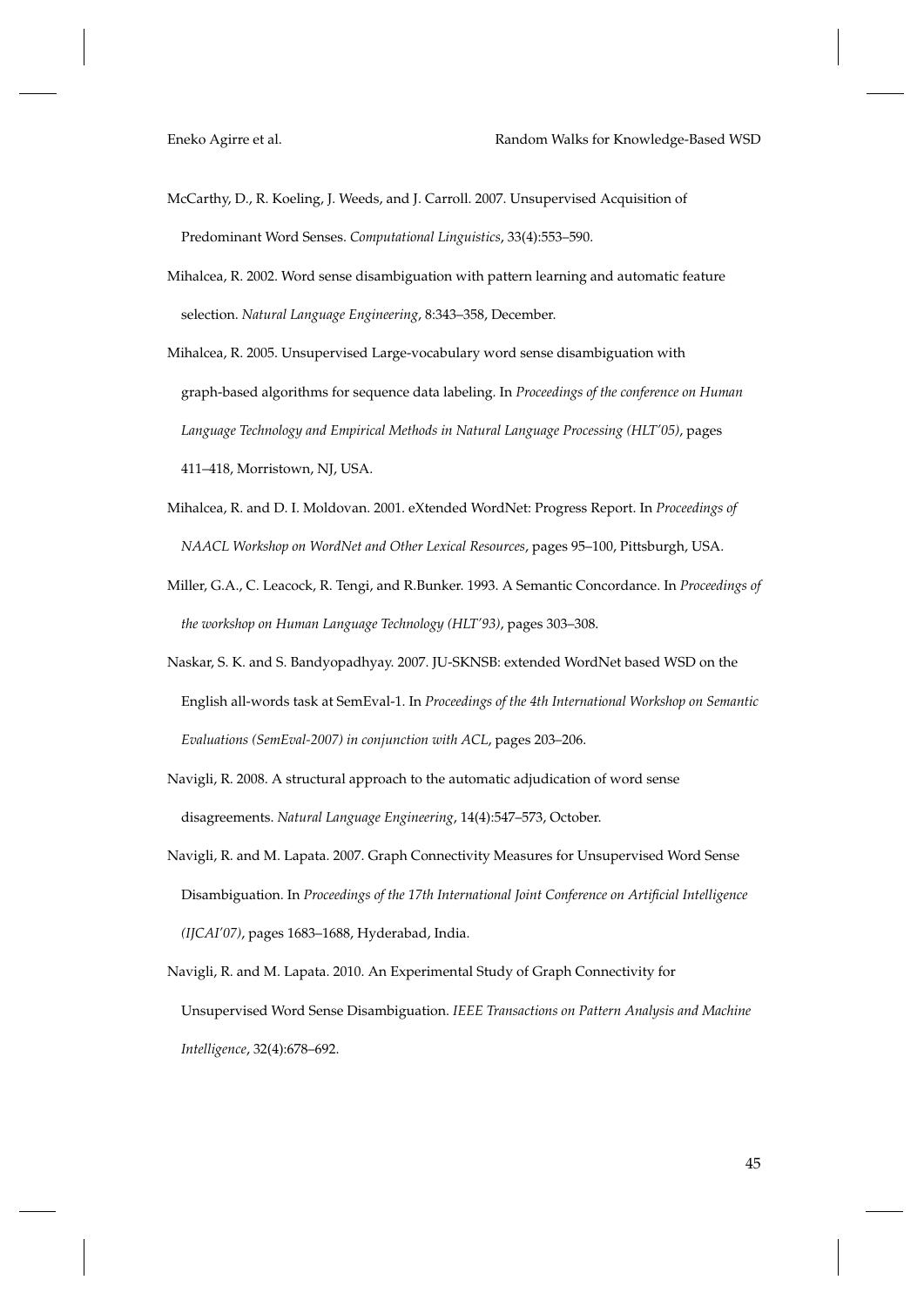- Navigli, R., K. C. Litkowski, and O. Hargraves. 2007. SemEval-2007 Task 07: Coarse-Grained English All-Words Task. In *Proceedings of the 4th International Workshop on Semantic Evaluations (SemEval-2007) in conjunction with ACL*, pages 30–35, Prague, Czech Republic.
- Navigli, R. and P. Velardi. 2005. Structural Semantic Interconnections: A Knowledge-Based Approach to Word Sense Disambiguation. *IEEE Transactions on Pattern Analysis and Machine Intelligence*, 27(7):1075–1086.
- Navigli, Roberto, Stefano Faralli, Aitor Soroa, Oier Lopez de Lacalle, and Eneko Agirre. 2011. Two birds with one stone: learning semantic models for text categorization and word sense disambiguation. In Craig Macdonald, Iadh Ounis, and Ian Ruthven, editors, *CIKM*, pages 2317–2320. ACM.
- Ng, H. T. and H. B. Lee. 1996. Integrating multiple knowledge sources to disambiguate word sense: an exemplar-based approach. In *Proceedings of the 34th annual meeting on Association for Computational Linguistics*, ACL '96, pages 40–47, Stroudsburg, PA, USA. Association for Computational Linguistics.
- Ng, T. H. 1997. Getting Serious about Word Sense Disambiguation. In *Proceedings of the ACL SIGLEX Workshop on Tagging Text with Lexical Semantics: Why, What, and How?*, pages 1–7, Washington, D.C., USA.
- Noreen, E. W. 1989. *Computer-Intensive Methods for Testing Hypotheses*. John Wiley & Sons.
- Palmer, M., C. Fellbaum, S. Cotton, L. Delfs, and H.T. Dang. 2001. English tasks: All-words and verb lexical sample. In *Proceedings of SENSEVAL-2: Second International Workshop on Evaluating Word Sense Disambiguation Systems*, pages 21–24, Tolouse, France.
- Patwardhan, S., S. Banerjee, and T. Pedersen. 2003. Using measures of semantic relatedness for word sense disambiguation. In *Proceedings of the Fourth International Conference on Intelligent Text Processing and Computational Linguistics (CICLING-03)*, pages 241–257, Mexico DC, Mexico.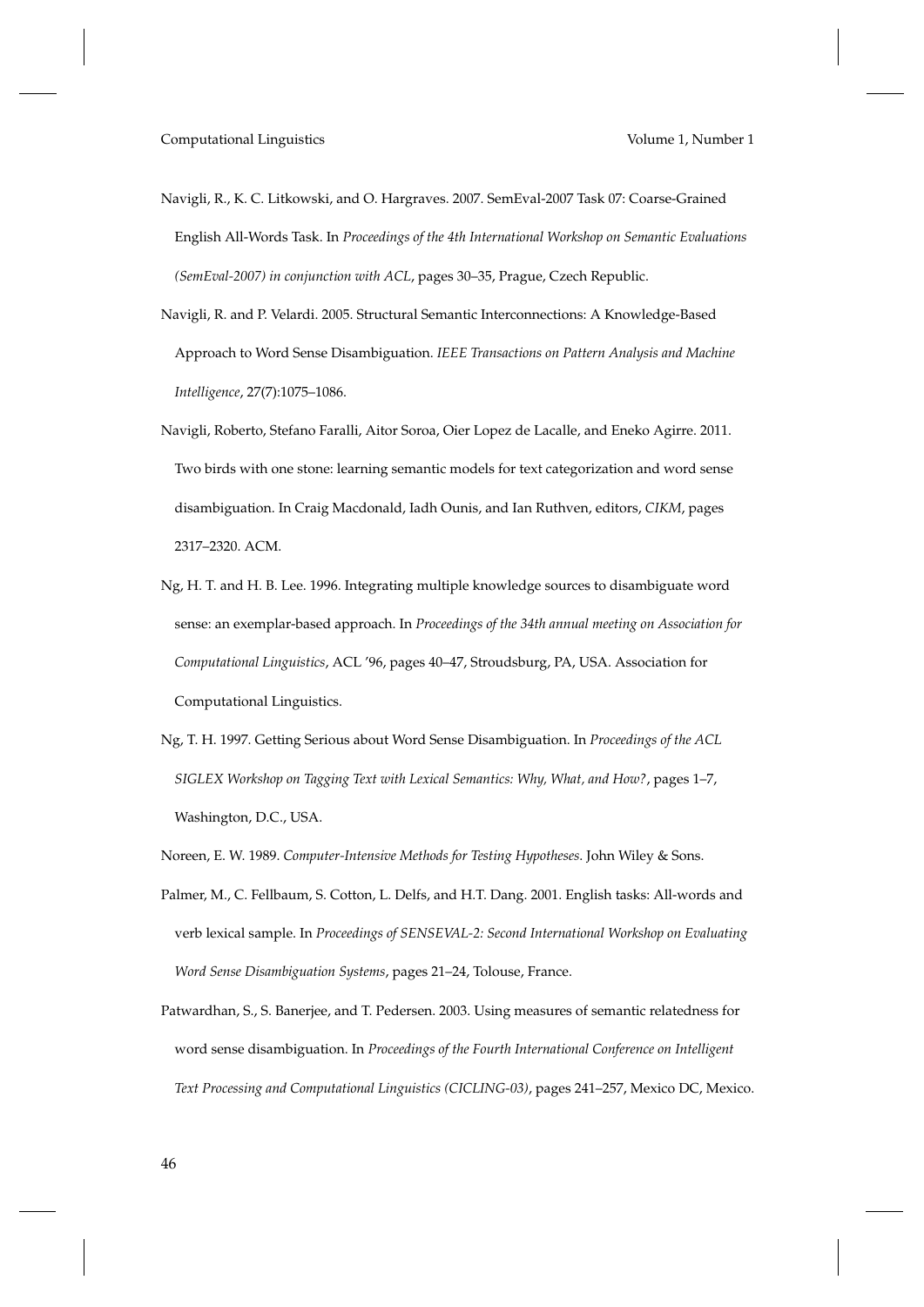- Pérez-Agüera, J. R. and H. Zaragoza. 2008. UCM-Y!R at CLEF 2008 Robust and WSD tasks. In *Proceedings of the 9th Cross Language Evaluation Forum Workshop (CLEF'08)*, pages 138–145, Aarhus, Denmark.
- Ponzetto, S. P. and R. Navigli. 2010. Knowledge-rich Word Sense Disambiguation rivaling supervised system. In *Proceedings of the 48th Annual Meeting of the Association for Computational Linguistics (ACL'10)*, pages 1522–1531, Uppsala, Sweden.
- Pradhan, S., E. Loper, D. Dligach, and M.Palmer. 2007. SemEval-2007 Task-17: English Lexical Sample SRL and All Words. In *Proceedings of the 4th International Workshop on Semantic Evaluations (SemEval-2007) in conjunction with ACL*, pages 87–92, Prague, Czech Republic.
- Sinha, R. and R. Mihalcea. 2007. Unsupervised Graph-based Word Sense Disambiguation Using Measures of Word Semantic Similarity. In *Proceedings of the IEEE International Conference on Semantic Computing (ICSC 2007)*, pages 363–369, Irvine, CA, USA.
- Snyder, B. and M. Palmer. 2004. The English all-words task. In *Proceedings of SENSEVAL-3 Third International Workshop on Evaluation of Systems for the Semantic Analysis of Text*, pages 41–43, Barcelona, Spain.
- Strapparava, C., A. Gliozzo, and C. Giuliano. 2004. Pattern abstraction and term similarity for word sense disambiguation: Irst at senseval-3. In *Proceedings of SENSEVAL-3 Third International Workshop on Evaluation of Systems for the Semantic Analysis of Text*, pages 229–234, Barcelona, Spain.
- Surdeanu, M., M. Ciaramita, and H. Zaragoza. 2008. Learning to Rank Answers on Large Online QA Collections. In *Proceedings of the 46th Annual Meeting of the Association for Computational Linguistics (ACL/HLT'08)*, pages 719–727, Columbus, USA.
- Sussna, M. 1993. Word sense disambiguation for free-text indexing using a massive semantic network. In *Proceedings of the second international conference on Information and knowledge*

47